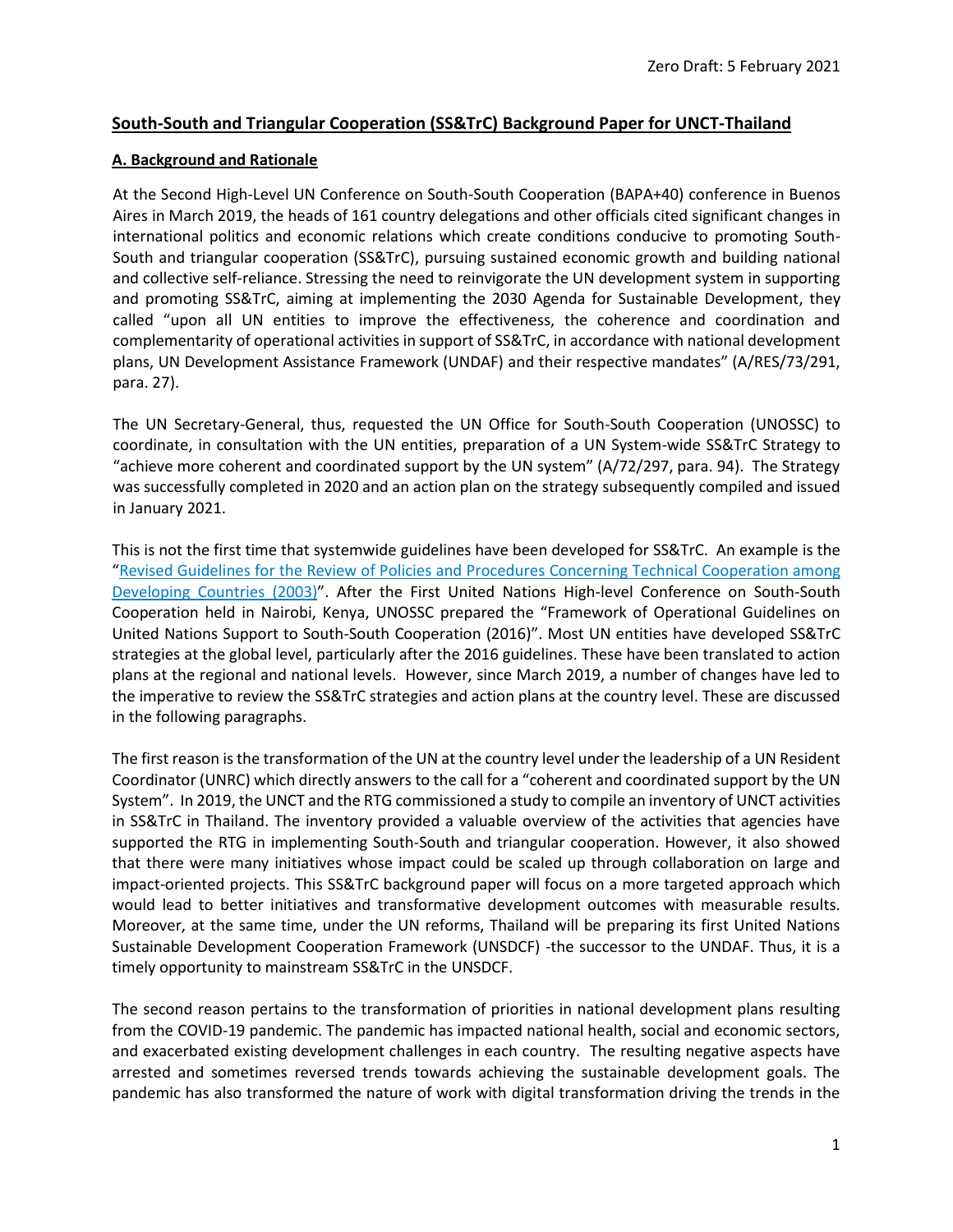future of work. Consequently, a number of countries, acting individually or in groups, have come up with plans for a response and recovery from the pandemic.

In the context laid out above, the UNRC Office, in collaboration with the Thailand International Cooperation Agency (TICA) of the Ministry of Foreign Affairs (MFA) and UNOSSC, intends to develop a SS&TrC approach for the UN Country Team (UNCT) in Thailand. The UNCT in Thailand consists of 19 entities.

### **B. Overview of SS&TrC Activities in Thailand**

Thailand has been a major practitioner and thought-leader on SS&TrC. In the 1990s, Thailand was one of the "pivotal countries"<sup>1</sup> in Asia-Pacific. Thereafter, Thailand emerged as a development partner in the Global South with increasing geographical reach and expanding modalities. Its international development cooperation policies are mainly under the purview of the MFA, while its implementing agencies are TICA and the Neighboring Countries Economic Development Cooperation Agency (NEDA)- a public organization under the Ministry of Finance. At present, development cooperation remains one of the pillars of Thailand's foreign policy as stated in the government's 20-year National Strategy (2018-2037), as well as in the 12<sup>th</sup> National Economic and Social Development Plan. The main goal of Thailand's development cooperation is to reduce the poverty gap between countries in the Mekong sub-region and ASEAN as a whole.

As Thailand's SS&TrC exchanges take place within the subregion and Asia-Pacific, its activities are compared to other major South-South Providers in the Asia-Pacific region as in Table 1.

| Country    | <b>Dedicated Agencies</b><br>/Programme for<br>SS&TrC / Year of<br>Inception | Highlights on countries and the UNCT in respective countries on SS&TrC                                                                                                                                                                                                                                                                                                                                                                                                                                                                                                                                                                                                                                                                                            |
|------------|------------------------------------------------------------------------------|-------------------------------------------------------------------------------------------------------------------------------------------------------------------------------------------------------------------------------------------------------------------------------------------------------------------------------------------------------------------------------------------------------------------------------------------------------------------------------------------------------------------------------------------------------------------------------------------------------------------------------------------------------------------------------------------------------------------------------------------------------------------|
| Bangladesh | <b>Economic Relations</b>                                                    | - Bangladesh has included SSC in its National Policy for Development                                                                                                                                                                                                                                                                                                                                                                                                                                                                                                                                                                                                                                                                                              |
|            | Division, Ministry of<br>Finance                                             | Cooperation and laid out its vision to utilize SSC in implementing the SDGs.<br>Fourteen years ago, the Government initiated the Access to Information (A2I)<br>programme supported by UNDP. Today the project continues as the main<br>means of interface with the UN in Bangladesh. Now renamed, a2i, the project<br>takes leadership in the Government's public services innovations and<br>transformation by groundbreaking insights supported by examples. Their<br>work is driven by an innovation fund and focuses on the SDG tracker,<br>empathy training, digital financial services, employment and skills<br>development and South-South Cooperation. The a2i and UNOSSC co-convene<br>the South-South Network for Public Service Innovation (SSN4PSI) |

|--|

 $1$  Pivotal countries are developing countries that, by virtue of their capacities and experience in promoting South-South cooperation, are positioned to play a lead role in the promotion and application of South-South cooperation, mainly by sharing their capacities and experience with other developing countries in their region or in other regions. The other pivotal countries in Asia-Pacific are China, India, Indonesia, Malaysia and the Republic of Korea.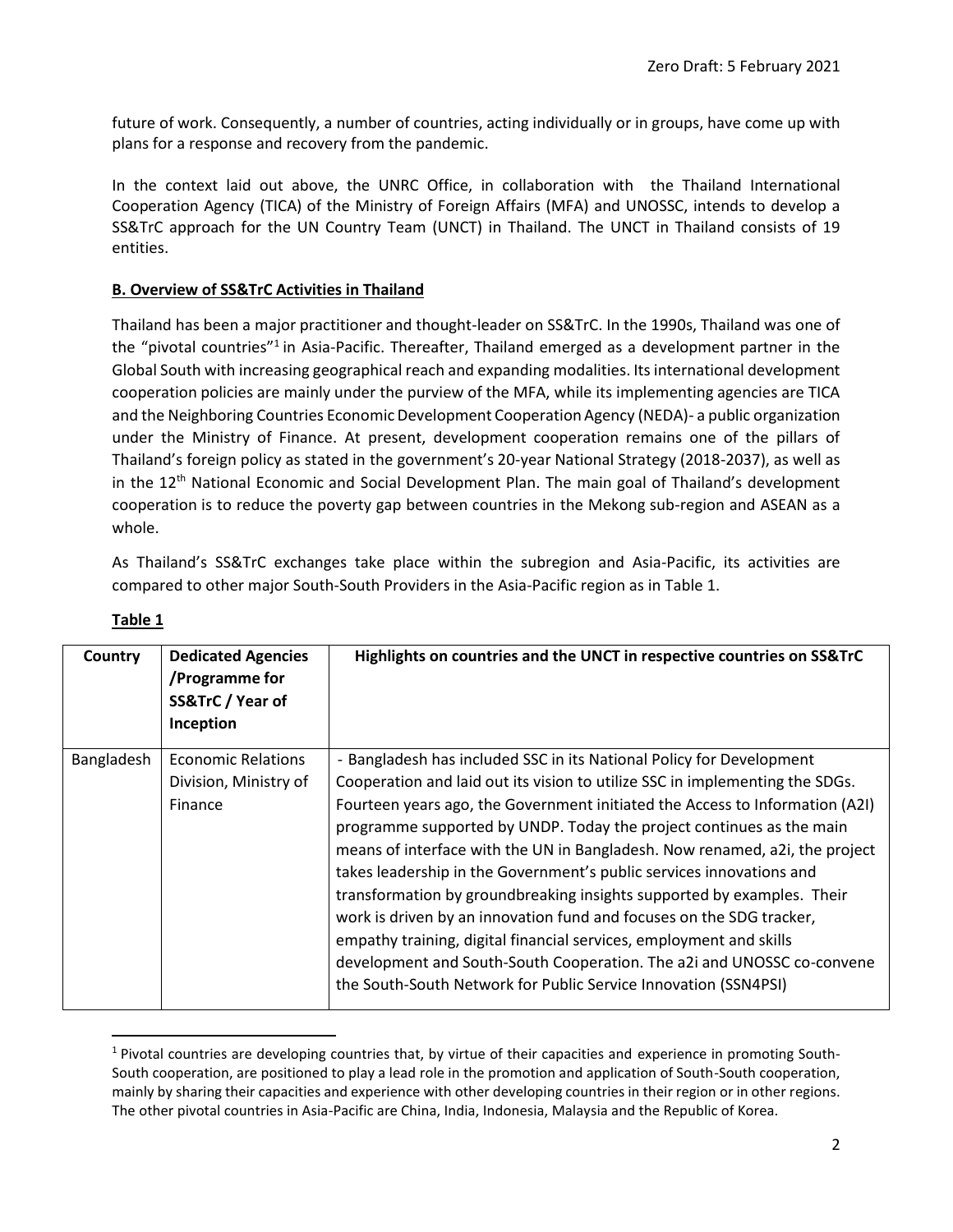| China | China International                                                                                  | - As indicated in the recently issued white paper on "China's International                                                                                                                                                                                                                                                                                                                                                                                                                                                                                                                                                                                                                                                                                            |
|-------|------------------------------------------------------------------------------------------------------|------------------------------------------------------------------------------------------------------------------------------------------------------------------------------------------------------------------------------------------------------------------------------------------------------------------------------------------------------------------------------------------------------------------------------------------------------------------------------------------------------------------------------------------------------------------------------------------------------------------------------------------------------------------------------------------------------------------------------------------------------------------------|
|       | Development                                                                                          | Development Cooperation in the New Era", SSC is identified as the main focus                                                                                                                                                                                                                                                                                                                                                                                                                                                                                                                                                                                                                                                                                           |
|       | <b>Cooperation Agency</b>                                                                            | for China's development cooperation with Belt & Road Initiative (BRI) as an                                                                                                                                                                                                                                                                                                                                                                                                                                                                                                                                                                                                                                                                                            |
|       | (CIDCA) under the                                                                                    | overarching, driving force for SS&TrC.                                                                                                                                                                                                                                                                                                                                                                                                                                                                                                                                                                                                                                                                                                                                 |
|       | State Council of the                                                                                 | - Main areas center around supporting the 2030 Agenda for Sustainable                                                                                                                                                                                                                                                                                                                                                                                                                                                                                                                                                                                                                                                                                                  |
|       | People's Republic of                                                                                 | Development, including through poverty reduction efforts, supporting                                                                                                                                                                                                                                                                                                                                                                                                                                                                                                                                                                                                                                                                                                   |
|       | China / 2018                                                                                         | agricultural productivity to address food security, improving health care                                                                                                                                                                                                                                                                                                                                                                                                                                                                                                                                                                                                                                                                                              |
|       |                                                                                                      | systems, supporting education, promoting gender equality, building<br>infrastructure, advancing sustainable and innovation-driven economic growth<br>and protecting eco-environment.<br>- UNCT in China has been extensively working with the Government in                                                                                                                                                                                                                                                                                                                                                                                                                                                                                                            |
|       |                                                                                                      | promoting SS&TrC. UNDP implements projects to promote the practice of<br>experience-sharing focusing on five key areas: (1) Triangular/Trilateral<br>Cooperation; (2) Experience Sharing on Foreign Aid Systems; (3) Global and<br>Regional Issues; (4) Private Sector Engagement and South-South Cooperation;<br>and (5) Sharing Development Experiences and Lessons through South-South<br>Dialogue. UNEP-International Ecosystems Management Partnership (UNEP-<br>IEMP), a joint venture between UNEP and the Chinese Academy of Sciences,<br>supported by the Government, is the first UNEP collaborating SSC centre with<br>the focus on Africa. FAO also works with China in promoting agricultural<br>technology transfer in 9 African countries and Mongolia. |
|       |                                                                                                      | The Chinese Government also provides grants, concessional loans, and also<br>funding for SS&TrC, including China-Africa Development Fund (CADF fund),<br>South-South Cooperation Assistance Fund, China- International Fund for<br>Agricultural Development (IFAD) South-South and Triangular Cooperation<br>Facility                                                                                                                                                                                                                                                                                                                                                                                                                                                  |
| India | Development<br>Partnership<br><b>Administration (DPA)</b><br>under Ministry of<br>External Affairs / | - DPA applies multiple instruments including grant-in-aid, line of credit and<br>capacity building and technical assistance in its cooperation projects ranging<br>from commerce to culture, energy to engineering, health to housing, IT to<br>infrastructure, sports to science, disaster relief and humanitarian assistance<br>to restoration and preservation of cultural and heritage assets                                                                                                                                                                                                                                                                                                                                                                      |
|       | 2012                                                                                                 | - Existing SS&TrC projects between UNCT and the Indian Government include<br>agro-processing and providing energy, healthcare, and e-learning platform.<br>UNDP facilitates several technical exchanges between the Global South and<br>India; for example, to exchange expertise and strengthen local electoral<br>processes in Nigeria, to share experiences with participating Asian and arab<br>countries on electoral reform and management; to support Uganda to<br>explore approaches to addressing MDGs through decentralised planning; and<br>to exchange expertise with Brazil on sustainable use of medicinal and<br>aromatic plant biodiversity and promoting traditional knowledge.                                                                       |
|       |                                                                                                      | - India supports several funds for the Global South. The India-UN<br>Development Partnership Fund supports projects on climate resilience,                                                                                                                                                                                                                                                                                                                                                                                                                                                                                                                                                                                                                             |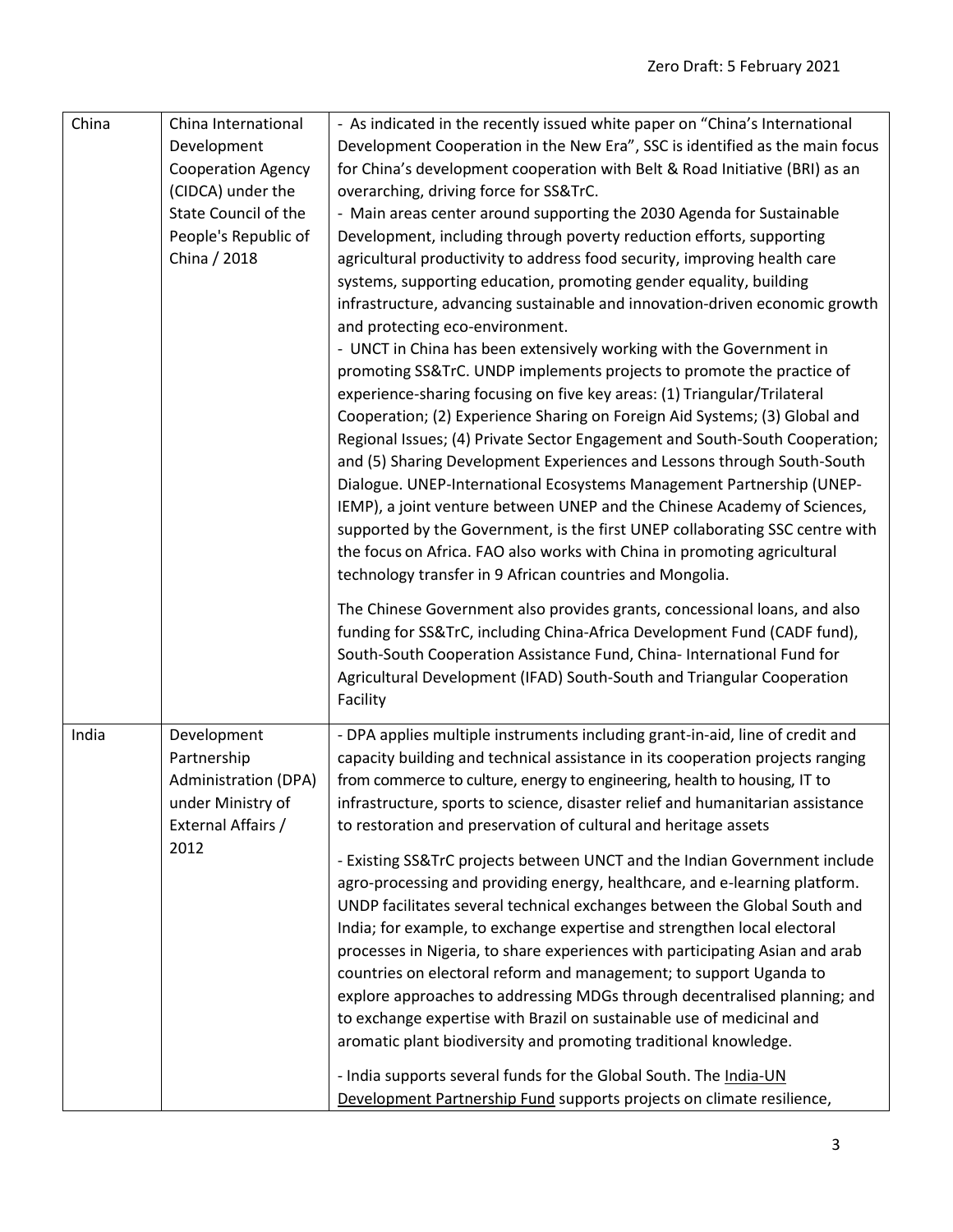|           |                                                                                                                                                          | environmental sustainability, gender equality, renewable energy, improving<br>women's and maternal health, education, livelihoods, natural disasters, and<br>agricultural development, while India, Brazil and South Africa Facility for<br>Poverty and Hunger Alleviation (IBSA) Fund focuses on poverty reduction,<br>food security and access to safe drinking water. The funds are managed by<br>UNOSSC and UN entities are implementors.                                                                                                                                                                                                                                                                                                                                                                                                                                                                                                                                                                         |
|-----------|----------------------------------------------------------------------------------------------------------------------------------------------------------|-----------------------------------------------------------------------------------------------------------------------------------------------------------------------------------------------------------------------------------------------------------------------------------------------------------------------------------------------------------------------------------------------------------------------------------------------------------------------------------------------------------------------------------------------------------------------------------------------------------------------------------------------------------------------------------------------------------------------------------------------------------------------------------------------------------------------------------------------------------------------------------------------------------------------------------------------------------------------------------------------------------------------|
| Indonesia | - Directorate for<br>Technical<br>Cooperation (DTC),<br>MFA / 2006<br>- Indonesian Agency<br>for International<br>Development (Indo-<br>AID), MFA / 2019 | - DTC formulates and implements policies in the field of implementing<br>technical cooperation, while Indo-AID focuses on providing aid during times<br>of natural disasters and for humanitarian crises.<br>- Existing projects between the UNCT and the Indonesian Government<br>emphasis climate change, renewable energy, agriculture, forestry, disaster<br>management, fisheries, micro-credit, women's empowerment and democracy<br>and good governance. UNDP, in cooperation with the Government of<br>Norway, leads several projects to speed up the establishment of Indonesia's<br>integrated and consolidated SSTC governance enhance its role in SS&TrC<br>through supporting Indonesian-led platforms (e.g Bali Democracy Forum)<br>- UNOSSC, in cooperation with the Ministry of Villages of Indonesia,<br>established the South-South Centre of Excellence on Village Innovation<br>(SSCEVI) aiming to leverage Indonesia's technical expertise and experience in<br>sustainable village development. |
| Japan     | Japan International<br><b>Cooperation Agency</b><br>(JICA) / 1974.                                                                                       | - JICA provides grants, Official Development Assistance (ODA), loans, and<br>technical cooperation in response to partner country's priorities mainly in the<br>form of sending of experts and training programmes called Third Country<br>Training Program (TCTP) hosted by public institutions/universities of the pivotal<br>countries, and from 2017-2021 has focused on infrastructure, economic<br>growth, human-centered development, universal values, peacebuilding, and<br>emerging global issues.<br>- JICA, as a leading agency in TrC, collaborated with UNOSSC on several<br>occasions on knowledge and experience sharing on TrC.<br>- The Japanese Government provided funding for UNDP-managed projects,<br>including South-South initiatives under Japan-UNDP Partnership Fund. A<br>capacity Development in Management of South-South and Triangular                                                                                                                                               |
| Malaysia  | <b>Malaysian Technical</b>                                                                                                                               | Cooperation project, a collaboration between Brazilian Cooperation Agency<br>(ABC) and UNOSSC, supported under Japan-UNDP Partnership Fund has<br>completed Phase I and is in progress to start Phase II.<br>- MTCP focuses on human resources development through providing training in                                                                                                                                                                                                                                                                                                                                                                                                                                                                                                                                                                                                                                                                                                                              |
|           | Cooperation<br>Programme (MTCP),<br>MFA / 1980                                                                                                           | areas such as public administration, agriculture, poverty alleviation, investment<br>promotion, ICT, banking, and English language<br>- One of the highlights on projects between the UNCT and the Malaysian<br>Government include Malaysia-UNESCO Cooperation Programme on Enhancing                                                                                                                                                                                                                                                                                                                                                                                                                                                                                                                                                                                                                                                                                                                                 |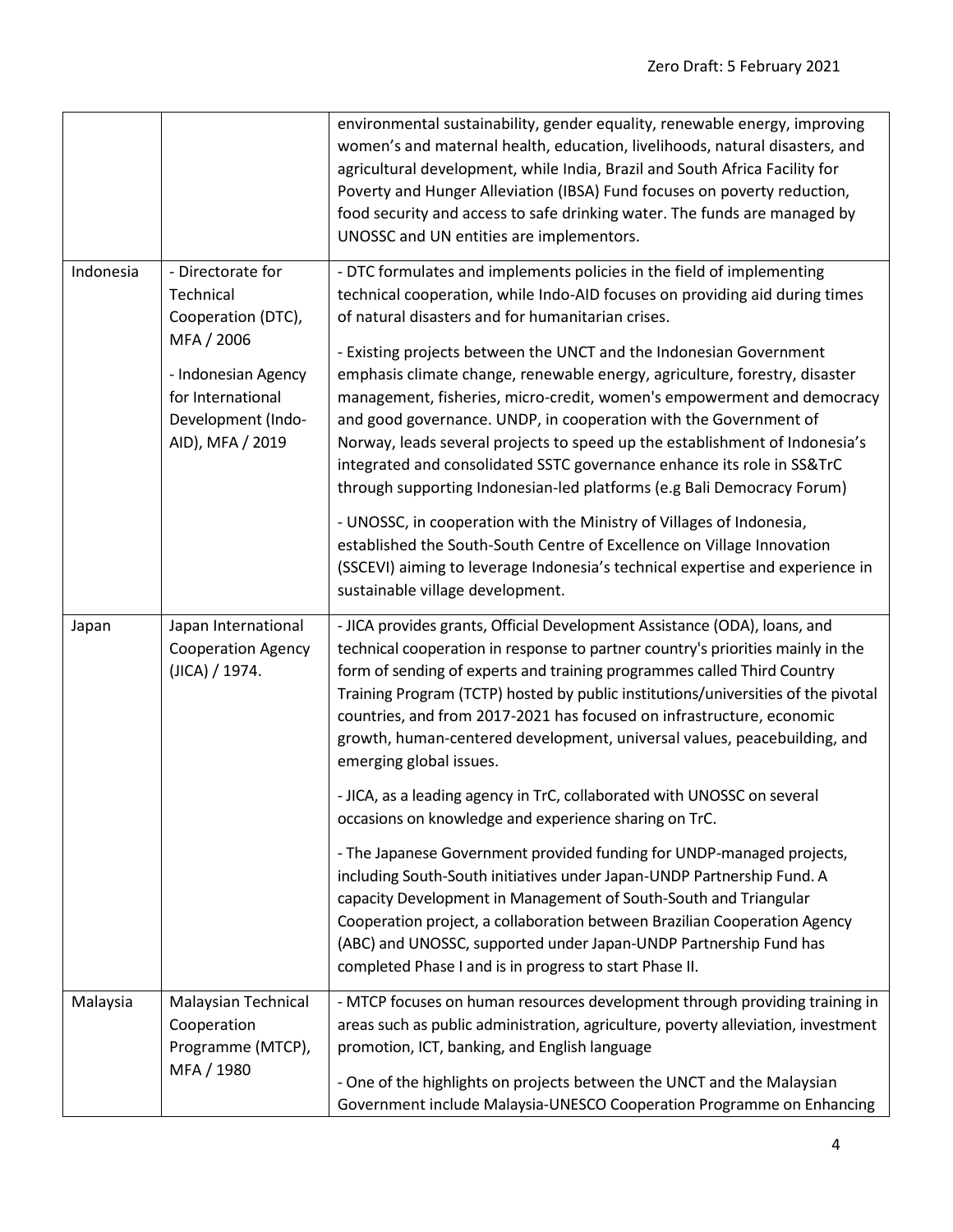|                      |                                                                                                                                      | South-South Cooperation with the emphasis on SIDS and LDCs in Asia-Pacific<br>and Africa on education policy and reform, education for sustainable<br>development, skills development, disaster risk reduction, sustainability science,<br>enhancing Science, Engineering and Technology Standards, social inclusion,<br>safeguarding documentary heritage, and fostering media capacity, amongst<br>others                                                                                                                                                                                                                                                                                                                                    |
|----------------------|--------------------------------------------------------------------------------------------------------------------------------------|------------------------------------------------------------------------------------------------------------------------------------------------------------------------------------------------------------------------------------------------------------------------------------------------------------------------------------------------------------------------------------------------------------------------------------------------------------------------------------------------------------------------------------------------------------------------------------------------------------------------------------------------------------------------------------------------------------------------------------------------|
| Singapore            | Technical<br>Cooperation<br>Directorate, MFA<br>with devoted<br>"Singapore<br>Cooperation<br>Programme (SCP)"<br>established in 1992 | - SCP focuses on sustainable urban planning, effective public services,<br>sanitation and water management. A special Climate Action Package has been<br>set up to help developing countries mitigate and adapt to climate change and<br>also supports Sustainable Development Goals (SDGs). The largest element of<br>Singapore's SSC is the Third Country Training Programme (TCTP)<br>- Remarkable projects between the UNCT and the Singaporean Government<br>include Singapore-UN-Habitat sustainable urbanisation programme for<br>African city leaders and the establishment of Global Centre for Technology,<br>Innovation and Sustainable Development (GC-TISD) with UNDP in Singapore                                                |
| Republic of<br>Korea | Korean International<br><b>Cooperation Agency</b><br>(KOICA), MOFA /<br>1991                                                         | - Existing projects from the Korean Government support institutional and<br>human capacity building focused on Technical and Vocational Education and<br>Training (TVET) ranging from agriculture, digital, and medical skills, renewable<br>energy and climate change initiatives covering both facility installation and<br>capacity building, whereas gender mainstreaming and peace building are new<br>priority areas for collaboration                                                                                                                                                                                                                                                                                                   |
|                      |                                                                                                                                      | - The Korean Government sponsors and hosts several UN agencies for<br>promoting and facilitating SS&TrC in many areas, particularly on capacity<br>building such as Asian and Pacific Training Center for ICT for Development<br>(APCICT/ESCAP), UNDRR Office for Northeast Asia and Global Education and<br>Training Institute (GETI), UN Project Office on Governance (UNPOG), and UN<br>Office for Sustainable Development (UNOSD), among others. Also, the UNDP<br>Seoul Policy Centre (USPC) was opened in 2011 as a new form of cooperation<br>between the Republic of Korea and UNDP. Co-funded by the MOFA and<br>UNDP, and hosted by Korea University, USPC shares Korea's development<br>experience with other developing countries. |
|                      |                                                                                                                                      | - The Government and UNOSSC have also established the Facility / Programme<br>for Capacity Development for Poverty Reduction through SS&TrC in Science<br>and Technology (RoK-UNOSSC Facility) with focus on providing access to<br>development solutions and policy guidance to specific issues through<br>research and knowledge sharing with an integrated pilot project in Cambodia<br>and Indonesia focusing on ICT for business and social development of women,<br>entrepreneurship, agriculture, school health, water management, and<br>energy/environment.                                                                                                                                                                           |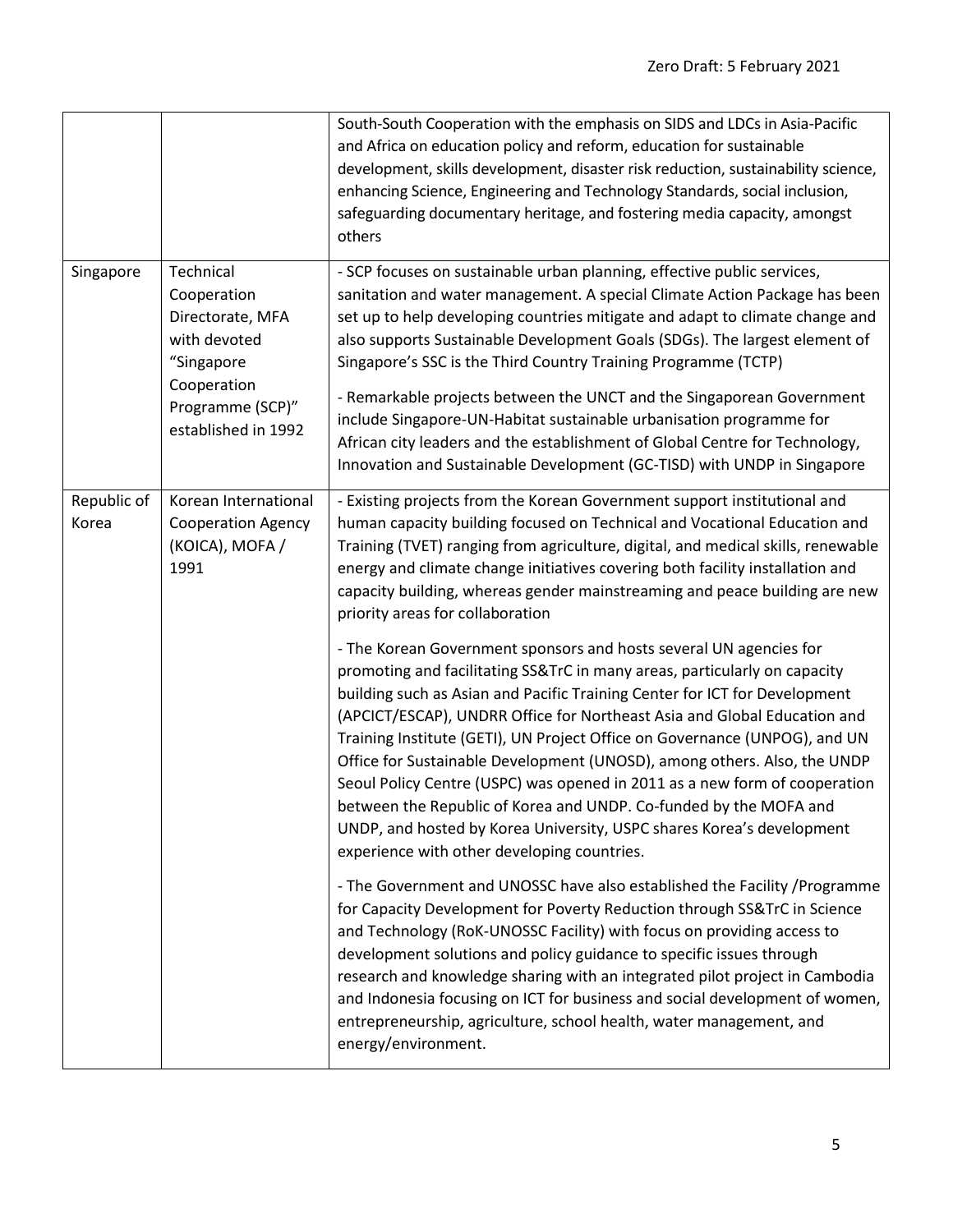In addition, the role and past contribution of Thailand in SS&TrC is shown in Appendix 1.

### **C: Key Findings Emerging from the SS&TrC Inventory for UNCT Thailand**

The UNCT and the RTG in 2019 commissioned a study to compile an inventory of UNCT activities in SS&TrC in Thailand. The inventory provided a valuable overview of the SS&TrC activities that agencies have supported the RTG in implementing. Please see Appendix 2.

The analysis of the inventory revealed that there was a total of 69 SS&TrC activities with the International Organisation for Migration (IOM) topping the list in terms of the number of activities undertaken, i.e. 20. In the activities undertaken by the United Nations Development Programme (UNDP), United Nations Environment Programme (UNEP), the Food and Agriculture Organisation (FAO) and the United Nations Industrial Development Organisation (UNIDO), there were at least 10 or more partners participating in each project. In terms of number of countries involved, UNEP, UNDP, the United Nations Fund for Populations Activities (UNFPA), IOM and the United Nations Children's Fund (UNICEF) each had at least 10 or more countries involved in their activities implemented in support of Thailand's Development Cooperation. It is interesting to note that UNEP had indicated the greatest number of UN agencies (30) engaged in their activities although many of these are regional or global in scope.

Out of the total of 69 activities, there were only 10 activities which were undertaken in partnership with TICA, these were implemented by the Joint United Nations Programme on HIV and AIDSUNAIDS), UNFPA, UNICEF, United Nations Volunteers (UNV) and UN Women. Mutual exchanges and meetings made up half (35) of the activities, followed by other countries' learning experiences from Thailand (29), and then followed by policy advocacy and dialogues, impact analysis and pilot studies (10). Slightly more than a third of the activities (25) contributed to fostering regional cooperation while about 16% (11) have CSO or community engagement and 5 involved private sector participation.

### **10 UNCT activities in partnership with TICA**

- 1. Eliminating Mother to Child HIV transmission (UNAIDS)
- 2. Reducing HIV-related stigma & discrimination in health care setting (UNAIDS)
- 3. Ending HIV-related Stigma in Health Facilities to Fast-Track 90-90-90 Targets (UNAIDS)
- 4. Policy Advocacy on SROI of SSTC on Safe Motherhood (UNFPA)
- 5. Workshops and meetings on Safe motherhood (UNFPA)
- 6. Capacity building of other countries on EMTCT of HIV (UNICEF)
- 7. Knowledge sharing on Child Support Grant in Thailand (UNICEF)
- 8. South-South Knowledge Exchange on Youth Volunteering for SDGs: Sharing SEP and Other Approaches from ASEAN Countries (UNV)
- 9. Production of publication on SSC including case study on Friend of Thailand Volunteer programme (UNV)
- 10. Coordinated Quality Services for ending violence against women in Laos and Thailand (UN Women)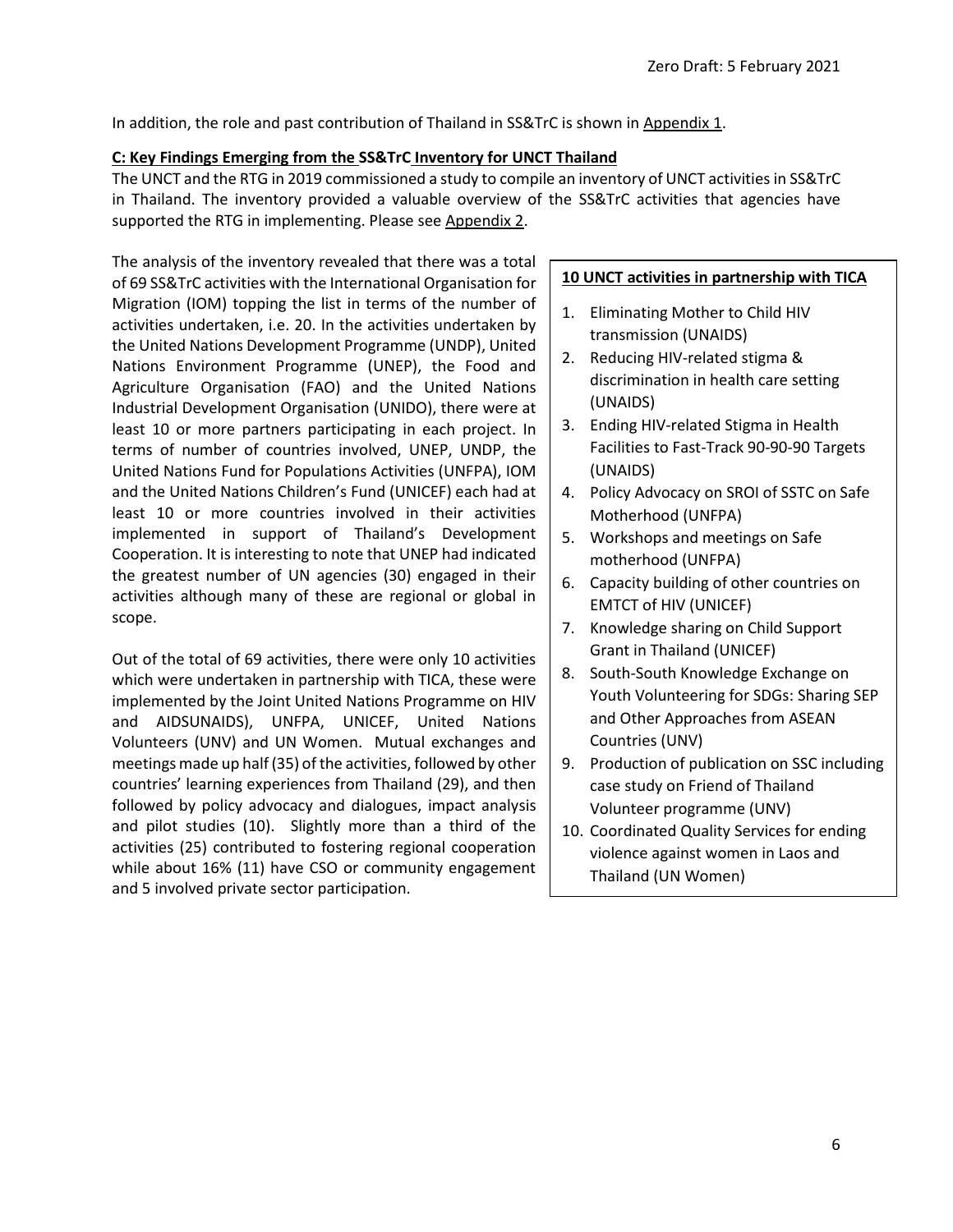| Sector                                  | <b>Number of Activities</b> |
|-----------------------------------------|-----------------------------|
| Agriculture-related                     | 8                           |
| Labor/Migration/Trafficking             | 21                          |
| Health & social-related                 | 11                          |
| Natural resources & environment/Cities  | 15                          |
| Good governance/conflict/violence/peace | 6                           |
| Industry-related                        | 4                           |
| Narcotics & border management           | $\mathfrak{p}$              |
| Youth-related                           | $\overline{2}$              |

This sets out the types of Thai expertise that were utilized in the various SS&TrC activities:

One key takeaway from the analysis through the inventory exercise suggested that most SS&TrC activities were one-off events of an ad hoc nature. They were related to training and only 10 out of 69 activities were undertaken in partnership with TICA. Given that SS&TrC is emerging as an important area of development cooperation and a priority by the Government, it is imperative for the UNCT to consolidate, invest in strengthening a robust partnership with TICA and develop a collaborative approach in this decade of action to advance the sustainable development goals.

The analysis showed that there were many initiatives whose impact could be scaled up through more coordinated and consolidated projects. One of the recommendations from this exercise was the consideration by the UN in Thailand for having an overarching SS&TrC approach and plan of action between the UNCT and the RTG in the next programming cycle. This approach should focus on a more targeted and impactful approach which would lead to better initiatives and transformative development outcomes with measurable results.

### **D. Proposed SS&TrC Approach for the UNCT Thailand**

Most UN entities have developed SS&TrC strategies at the regional and global levels, which do feed into strategies at the national level. However, South-South and triangular cooperation must be demand driven, that means that global and regional UN Agency strategies have to be adapted to the requirements at the country level. The development of the UN Sustainable Development Cooperation Framework provides the opportunity for the UNCT to invest in developing a comprehensive approach to SS&TrC in partnership with TICA and other relevant Thai counterparts. This would allow the UNCT to move towards a more consolidated as well as coherent approach to advance the SS&TrC agenda. In turn, the work of the UN at the country level would also contribute effectively to relevant global and regional processes on SS&TrC.

To achieve the above, the UNCT needs to address the challenges with its engagement on SS&TrC identified in the above referenced stock-take exercise. The UNCT should be more forward looking in identifying priority themes and projects that have a multi-year orientation, for a coordinated approach. With better collaboration on larger projects and bigger initiatives both among the UNCT and with TICA, UNCT efforts would likely have a greater impact. The UNCT has to take into context that Thailand can be both a provider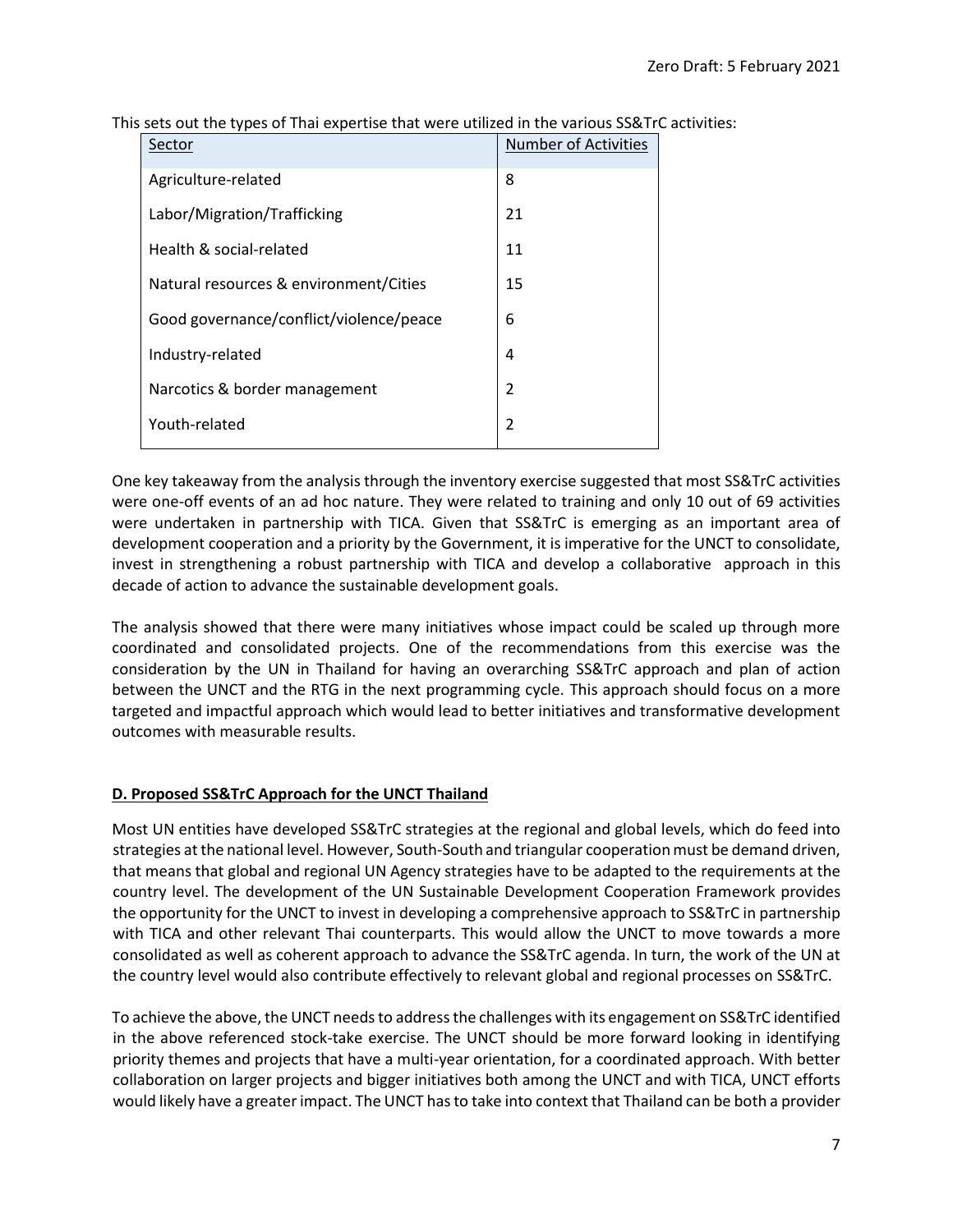and recipient of SS&TrC. Furthermore, the UNCT's engagement on SS&TrC should serve as a transformative means for advancing the sustainable development goals. At the same time, it is important that the UNCT invests in developing a robust "results" assessment framework which would help us track results and provide important feedback for future work.

Thailand's 20-year National Strategy (2018-2037) outlines its vision of becoming "a developed country with security, prosperity and sustainability in accordance with the Sufficiency Economy Philosophy" with the goals aimed "to maintain national security and ensure people's welfare; boost multidimensional national competitiveness to ensure consistent economic growth; empower human capital at each and every stage of life to manifest competent and moral citizenry; broaden opportunities to improve social equality; promote environmentally-friendly growth with improved quality of life; and develop governmental administrative efficiency for greater public benefits"<sup>2</sup> H.E. Prime Minister Prayut Chan-ocha, in his Keynote speech on the occasion of the 20<sup>th</sup> anniversary of the UN Global Compact and the 75<sup>th</sup> anniversary of the UN, further underscored the importance of sustainable national development through Thailand's "Sufficiency Economy Philosophy" as the Government considers policies in line with its vision of security, prosperity and sustainability.

Prime Minister's Keynote Speech on the occasion of the 20th anniversary of the UN Global Compact and the 75<sup>th</sup> anniversary of the UN

To move towards the development of Thailand and to build back better, the Thai government has emphasized "sustainable development in accordance with the philosophy of Sufficiency Economy" and "collaboration from all sectors to improve the country". The Thai Government is implementing a new policy on "Bio-Circular-Green Economy" or "BCG", which consists of bioeconomy, circular economy, and green economy. This policy is guided by "the sufficiency economy toward sustainability", "building strength from within, connecting Thailand to the world" and "moving forward without leaving anyone behind". The BCG economic model focuses on sustainability in 5 main dimensions: food security, health security, energy security, job security, and sustainability of nature and the environment.

It is envisaged that the UN Thailand could develop its SS&TrC approach by aligning it along the three priorities of RTG in the security aspects (food, health, energy and jobs), prosperity and sustainability (sustainability of nature and environment). This would provide the broad framework for the UN and TICA to identify priority themes that are mutually beneficial.

In addition, the SS&TrC approach could consider the following:

1. Enhancing capacity, mechanism, and streamline coordination of TICA to harness the SS&TrC as an enabler for supporting the implementation of the priority areas in the forthcoming UN Sustainable Development Cooperation Framework (UNSDCF) for 2022-2026 to help achieve the 2030 Agenda and the Sustainable Development Goals in collaboration with its various development partners;

2. Strengthening the role of Thailand as a provider of SS&TrC and supporting how Thailand can benefit as a recipient through the utilization of global and regional platforms; and

<sup>2</sup> 20 Year National Strategy (2018-2037)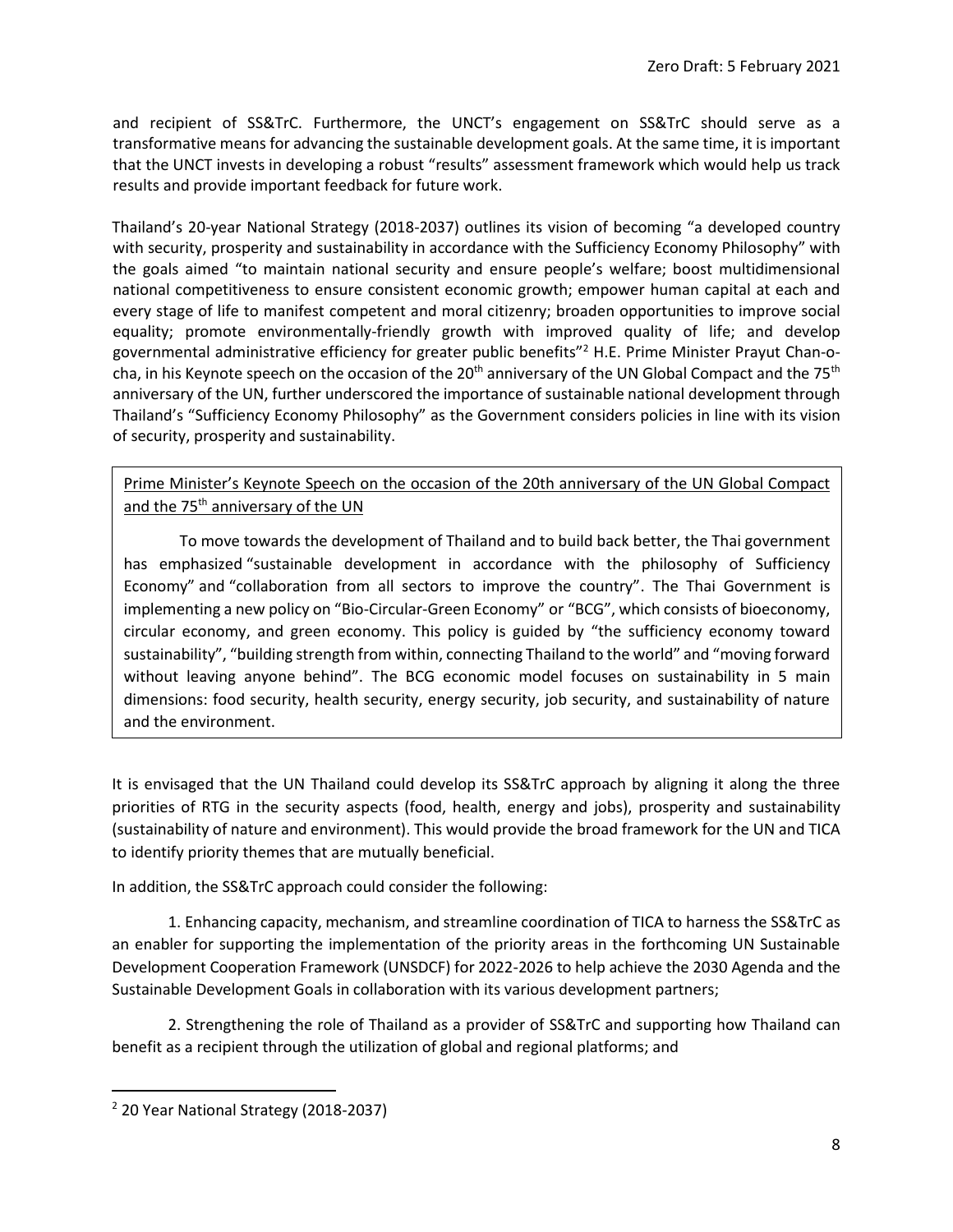3. Leveraging new and existing partnerships with developing countries and Southern institutions, professionals, academia, private sector and CSOs in delivering SS&TrC.

In connection with the implementation of the SS&TrC approach between the UNCT and Thailand it may be worth considering some of the elements in the Strengths-Weaknesses-Opportunities-Threats (SWOT) analysis in the context of undertaking SS&TrC activities as appear in Appendix 3.

### **E. Impact Assessment of SS&TrC**

As indicated in the previous sections, having a proper assessment of the effectiveness and impact of the SS&TrC activities undertaken is essential to providing an accurate indicator of the success or failure of the implemented actions. Thailand's SS&TrC programme aims to share its experience, with mutual assistance, reciprocity, and partnership as underlying traits. It has aligned its evaluation standards and Cooperation Assistance Evaluation Guidelines based on the Development Assistance Committee (DAC) Criteria for Evaluating Development Assistance by the Organisation for Economic Co-operation and Development (OECD). TICA currently utilizes five evaluation criteria developed by the OECD-DAC to evaluate SS&TrC (relevance, effectiveness, efficiency, impact, and sustainability). These five OECD/DAC evaluation criteria serve as the comprehensive evaluation of assistance interventions. However, there are some key issues regarding the OECD-DAC evaluation<sup>3</sup> related to focus (the need to refocus relevance and effectiveness on needs of potential beneficiaries and not on donors' and/or governments' priorities), omissions (need to include quality of process and exportability as part of the criteria) and importance determination (need to establish bars for some key criteria), that should be addressed. Moreover, it is challenging to implement OECD-DAC evaluation for all SS&TrC initiatives due to limited capacities, lack of familiarity with the concepts, shared standards and consistent documentation among SS&TrC partners. It is essential to seek a proper assessment to supplement and fill in the gaps of existing OECD-DAC evaluation, and capture the evidence of the results achieved through SS&TrC activities undertaken in a more comprehensive and costeffective way.

There are a variety of approaches and methods available for SS&TrC's results assessment. For example, firstly, the organizations' annual reports would usually focus more on administrative data about inputs, activities, missions, and the human resources involved, as well as immediate outputs. However, most evaluations mentioned in the annual reports are qualitative, subjective, and anecdotal and reflect perceptions and political stances with a lesser focus on assessing outcomes<sup>4</sup>. Secondly, the Results-Based Management (RBM) is useful as a framework to assess the impact of development programmes and interventions, but for SS&TrC programmes, it needs to be integrated with the processes of how development cooperation was delivered, that is horizontality (equal partnership) and mutual benefit (both parties have something to gain and to give-two-way rather than one way flow).

<sup>&</sup>lt;sup>3</sup> Chianca, Thomaz. The OECD/DAC Criteria for International Development Evaluations: An Assessment and Ideas for Improvement. **Journal of MultiDisciplinary Evaluation**, [S.l.], v. 5, n. 9, p. 41-51, jan. 2008. ISSN 1556-8180. Available at: [<https://journals.sfu.ca/jmde/index.php/jmde\\_1/article/view/167>](https://journals.sfu.ca/jmde/index.php/jmde_1/article/view/167). Date accessed: 18 Jan. 2021.

<sup>4</sup> Besharati, N. A. (2019, April). Measuring Effectiveness of South-South Cooperation. Retrieved from http://southernvoice.org/wp-content/uploads/2019/09/190830-Ocassional-Paper-Series-No.52\_final.pdf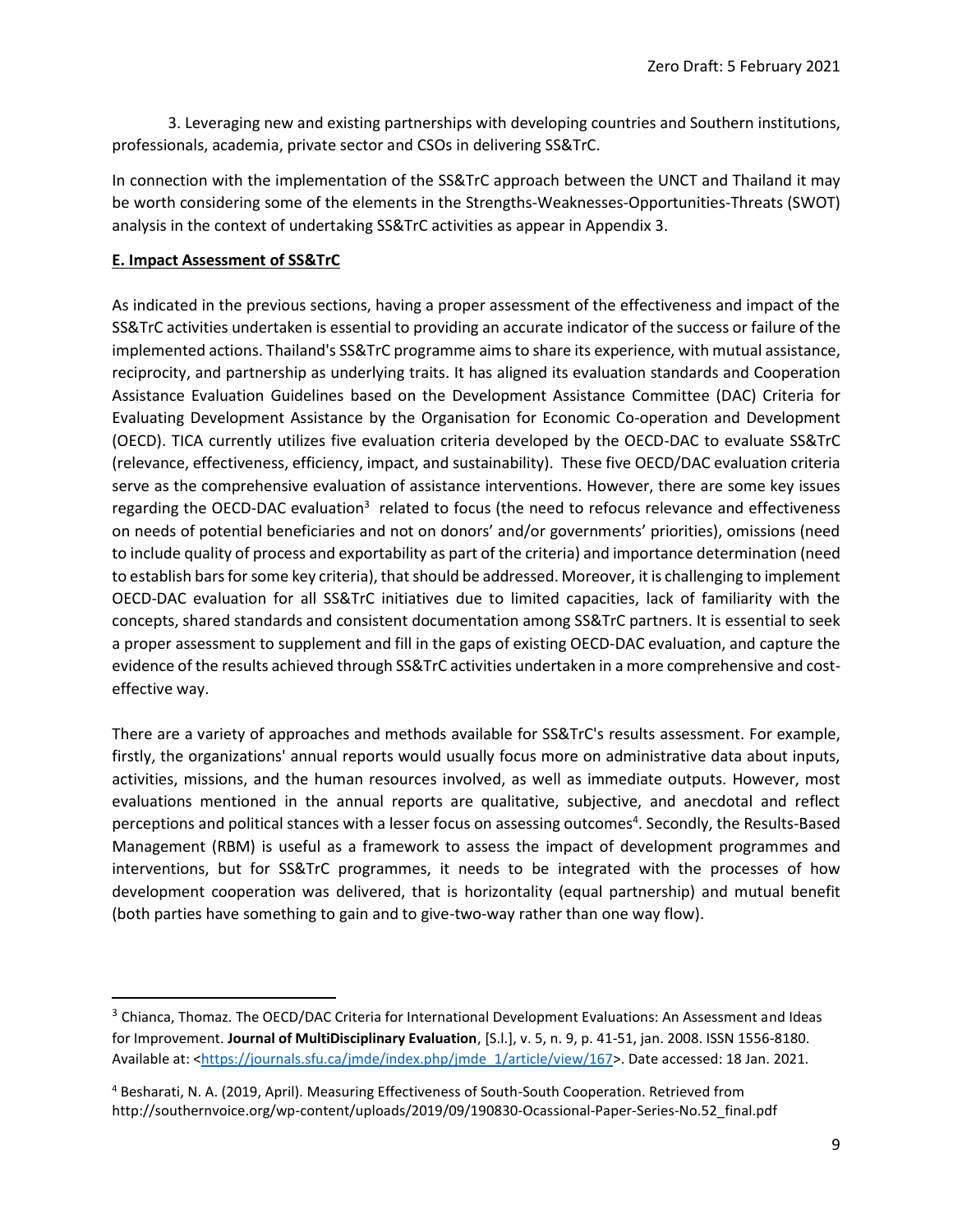Regarding a Comprehensive Impact Assessment, SS&TrC initiatives tend to be relatively small and their effects are challenging to isolate and quantify (attribution) in the context of national development outcomes. There are other interesting methods for SS&TrC evaluations, but they are more complex; they include participatory methods of outcome harvesting, crowdsourcing, randomized controlled trials, quasiexperiments, and econometric approaches. Last but not least, considering the particular characteristics and varying scope of SS&TrC projects, one of the most robust and rigorous methods to assess and capture the best practices and showcases of SS&TrC initiatives is the Social Return on Investment (SROI).

The SROI framework offers a more comprehensive and participatory approach than traditional costbenefit analysis by applying financial proxies to measure socio-economic and environmental outcomes. SROI is an outcome-based assessment framework that helps stakeholders involved in SS&TrC understand and quantify the investment's social, environmental, and economic values. The SROI process opens up a dialogue with all relevant parties, allowing them to assess the degree to which the interventions meet all their needs and expectations. The SROI assurance and verification processes are also available, which increases its reliability. Therefore, the SROI framework is recommended for strategic management, funding justification, priorities setting, and resource allocation to understand what social value a programme or policy create and it can be a strategic approach to supplement existing DAC's evaluation in showcasing and sharing the best practices of the SS&TrC programme.

Integration of the SROI framework from the planning process to implementation encourages all stakeholders to evaluate and provide feedback on SS&TrC projects directly. Given its capacity to capture social and economic impacts, SROI is useful for reporting various development targets under the SDGs. For example, TICA, UNFPA, and the Government of Lao PDR applied the SROI framework to assess their SS&TrC programme on capacity development for midwifery educators and health institutions. The SROI findings proved that investment in this SS&TrC activity was effective and worthwhile. The case showed that SS&TrC makes efficient use of Thailand's expertise and financial resources and can deliver long-term and sustainable results. However, SROI focuses on the outcomes rather than a process evaluation; thus, it can be time-consuming and requires good data collection. Moreover, SROI requires a skilled practitioner to collect data from all stakeholders, capturing the information into an impact map and computing the ratio.

UNCT can support Thailand in strengthening a more robust monitoring and evaluation system and enhance institutional capacities for SS&TrC partners to provide evidence of progress on SDGs from their SS&TrC programmes. The cooperation can also further provide strategic planning in utilizing the SROI framework to evaluate or share best practices of SS&TrC's initiatives. The SROI reports provide a comprehensive and strong evidence-based results of SS&TrC initiatives to decision-makers and for general public.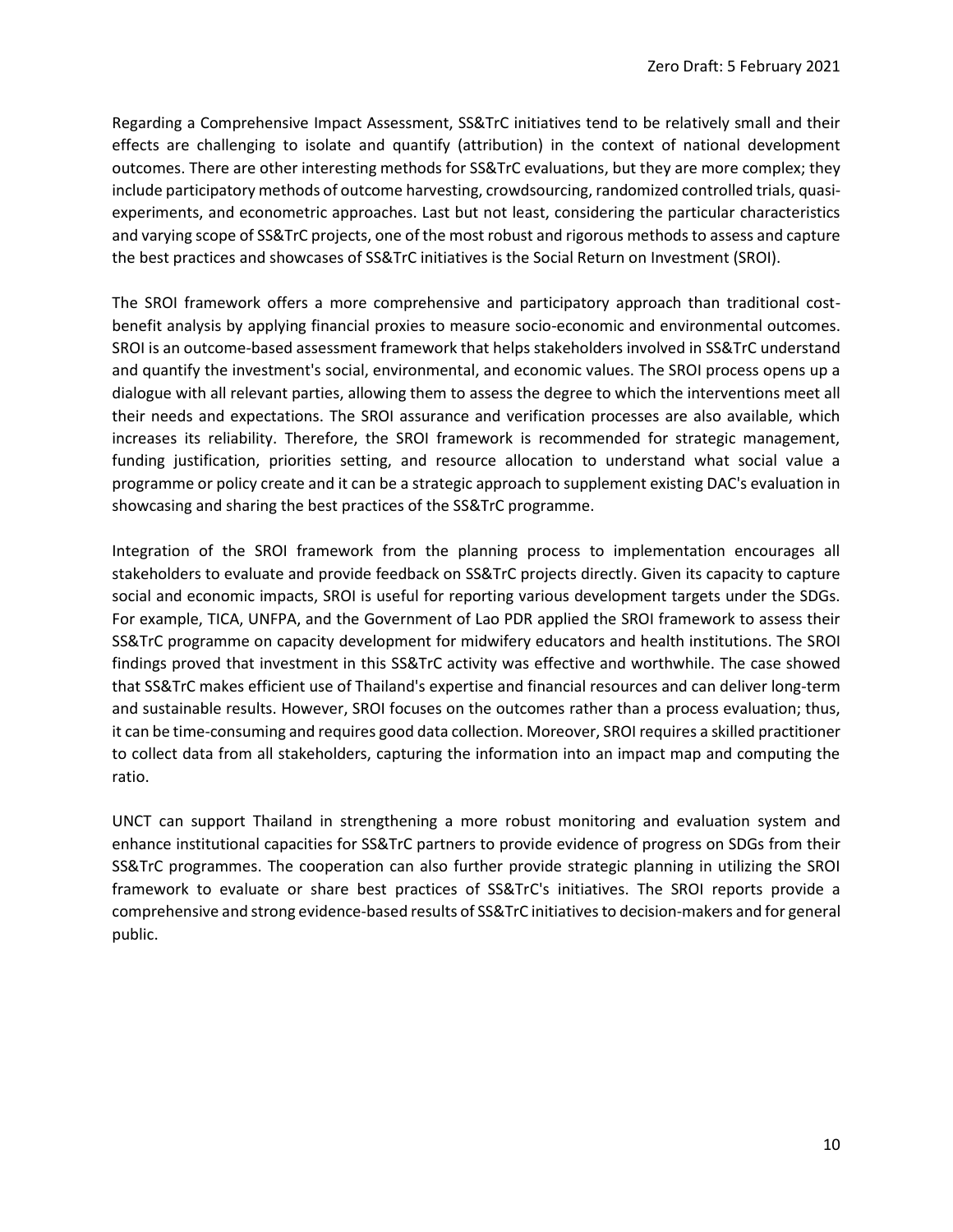#### Case Study #1 – *Measuring SS&TrC impact by calculating the social return on investment*

TICA together with UNFPA and the Lao PDR government, have collaborated towards improving human resource skills and systems of the midwifery programme in Lao PDR through SS&TrC during 2015-2017.

The study found that the total investment of US\$ 450,000 created a social value of nearly US\$1.8 million or represented as the SROI ratio of 1:4, meaning that for every \$1 invested in the SS&TrC programme, \$4 of social and economic value was created for beneficiaries such as trained participants having increased self-confidence in the midwifery profession, greater capacity to contribute to their institutions, better job prospects, and better abilities to contribute to their community.

Source: UNFPA Thailand. "The effectiveness of Thailand-UNFPA South-South and Trilateral Cooperation: Social Return on Investment Analysis." (2019). https://thailand.unfpa.org/en/SSC-SROI

#### Case Study #2 – *Demonstrating that Preparedness Pays Off: A Joint Project by UNICEF and WFP*

In 2013, UK's Department of International Development provided funding to UNICEF and WFP for the multi-agency project on "Strengthening Humanitarian Preparedness in High-Risk Countries." The Return on Investment (ROI) assessment was applied in three project countries (Chad, Madagascar, and Pakistan) to assess the project outcomes in terms of cost and time savings due to prior preparedness. The study found that for \$5.6 million invested, future emergency response-related costs have been reduced by \$12.0 million, representing \$6.4 million in net savings or a return ratio of 2.1. The time savings derived from these same investments ranged from 2 to 50 days, or average of more than one week, when compared to activities without advance preparedness measures. The ROI study also provided insights into humanitarian preparedness, including emergency supply prepositioning, infrastructure development, staff training, and contingency arrangements for contracting externally. Overall, the multi-agency project has improved emergency readiness and increased greater coherence and efficiency in overall emergency response.

Source: BCG. "UNICEF/WFP return on investment for emergency preparedness study." (2015). https://www.wfp.org/publications/unicefwfp-return-investment-emergency-preparedness-study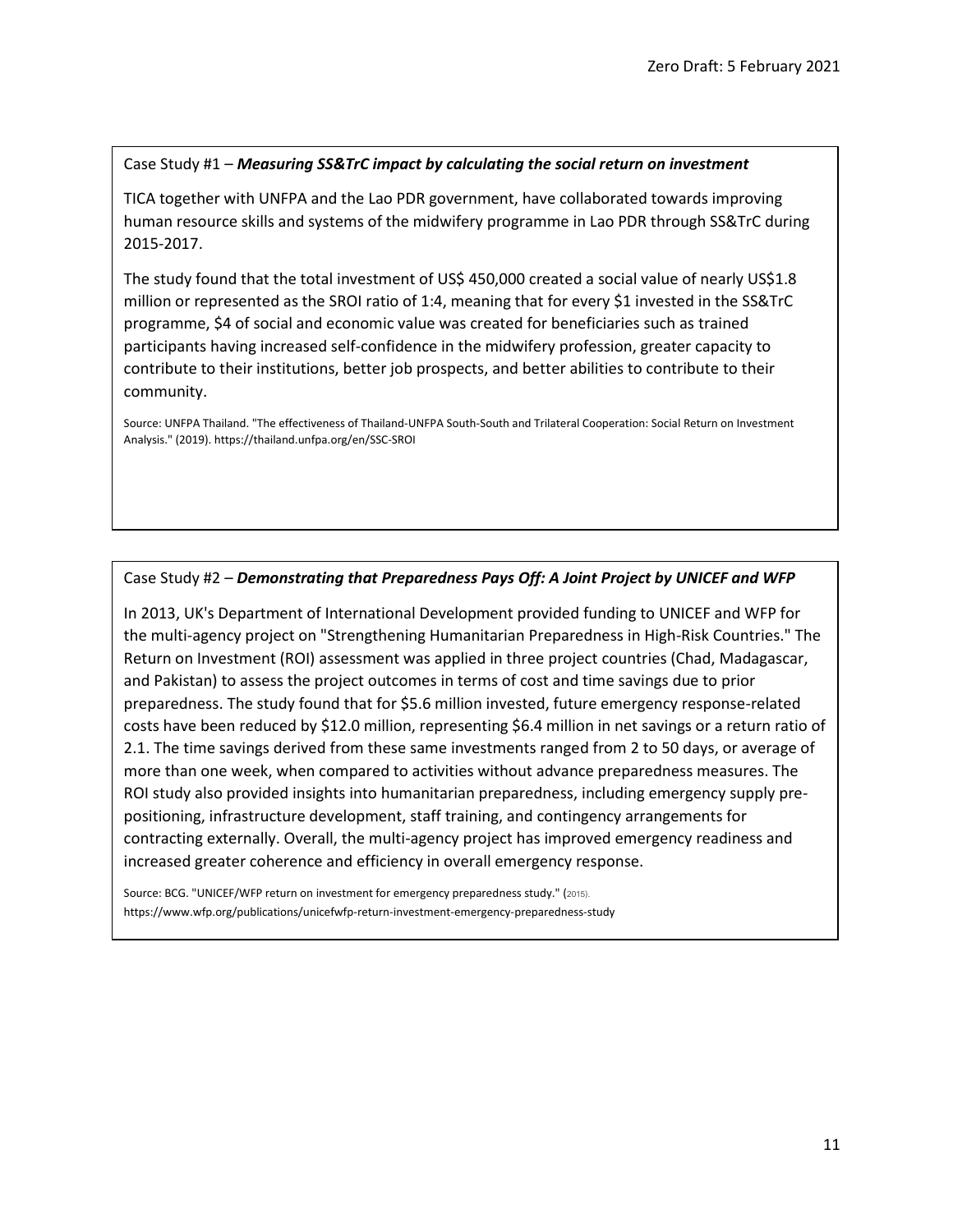### **Appendix 1**

### **UNOSSC-Royal Thai Government/Private Sector & UN Partnership**

### **(Updated, January 2021)**

### **Secondment Programme**

The UN General Assembly Resolution 71/244 encourages UN system organizations and all states to provide additional support to South-South and triangular cooperation (SS&TrC), including the voluntary secondment of staff to the UN Office for South-South Cooperation (UNOSSC). Thailand responded to the resolution and has been a pioneer in seconding a total of six government officials to the UNOSSC office in Bangkok since 2017.

### **South-South Publications**

The Royal Thai Government and UNOSSC jointly launched a publication entitled "Sustainability in Thailand: Experience for Developing Countries" on 12 January 2017 at the UN Headquarters in New York. The publication was the first in the series of South-South in Action (SSiA), which UNOSSC co-publishes with partners. The South-South in Action identified and elaborated on Thailand's main South-Sout Cooperation Outreach programmes implemented in selected countries in the region and as far afield as Southern and West Africa and the Pacific.

A joint seminar on "Pathways to Sustainability: Thailand's Sufficiency Economy Philosophy" was organized during the launch of the South-South in Action Publication in New York. The Seminar focused on sharing best practices and experiences on South-South and triangular cooperation, including Thailand's application of the Sufficiency Economy Philosophy (SEP) towards attaining Sustainable Development Goals. (More details: [http://www.asia-pacific.unsouthsouth.org/2018/02/sustainability-in-thailand](http://www.asia-pacific.unsouthsouth.org/2018/02/sustainability-in-thailand-experience-for-developing-countries-2017/)[experience-for-developing-countries-2017/\)](http://www.asia-pacific.unsouthsouth.org/2018/02/sustainability-in-thailand-experience-for-developing-countries-2017/)

The Ministry of Foreign Affairs of the Kingdom of Thailand- through the Department for ASEAN Affairs, the ASEAN Secretariat and the United Nations Office for South-South Cooperation (UNOSSC) jointly researched and launched a publication on ''Mapping South-South Cooperation in ASEAN'' in 2018. Some of the strongest recommendations were on the need for the UN system to support institutionalization of South-South and triangular cooperation including some of the collaboration centres that were poised to rise during Thailand's chairmanship of ASEAN. (More details: [http://www.asia](http://www.asia-pacific.unsouthsouth.org/2018/10/mapping-south-south-cooperation-in-asean-2018/)[pacific.unsouthsouth.org/2018/10/mapping-south-south-cooperation-in-asean-2018/](http://www.asia-pacific.unsouthsouth.org/2018/10/mapping-south-south-cooperation-in-asean-2018/) )

Thailand's South-South strategy includes deploying its young people to deliver cooperation assistance. In commemoration of UN Day for South-South Cooperation on 14 September 2020 in Bangkok, TICA and several joined UNV and other UN entities; UNOSSC, UNESCAP, UNRCO launched the publication on "South-South Volunteering as a Driving Force for Development: Experiences from Asia and the Pacific". The publication was compiled by UNV and three countries with active South-South Volunteer programmes including Cambodia, China and Thailand. (More details: [https://www.southsouth-galaxy.org/wp](https://www.southsouth-galaxy.org/wp-content/uploads/2020/09/SSiA-UNV-FINAL-Web.pdf)[content/uploads/2020/09/SSiA-UNV-FINAL-Web.pdf\)](https://www.southsouth-galaxy.org/wp-content/uploads/2020/09/SSiA-UNV-FINAL-Web.pdf)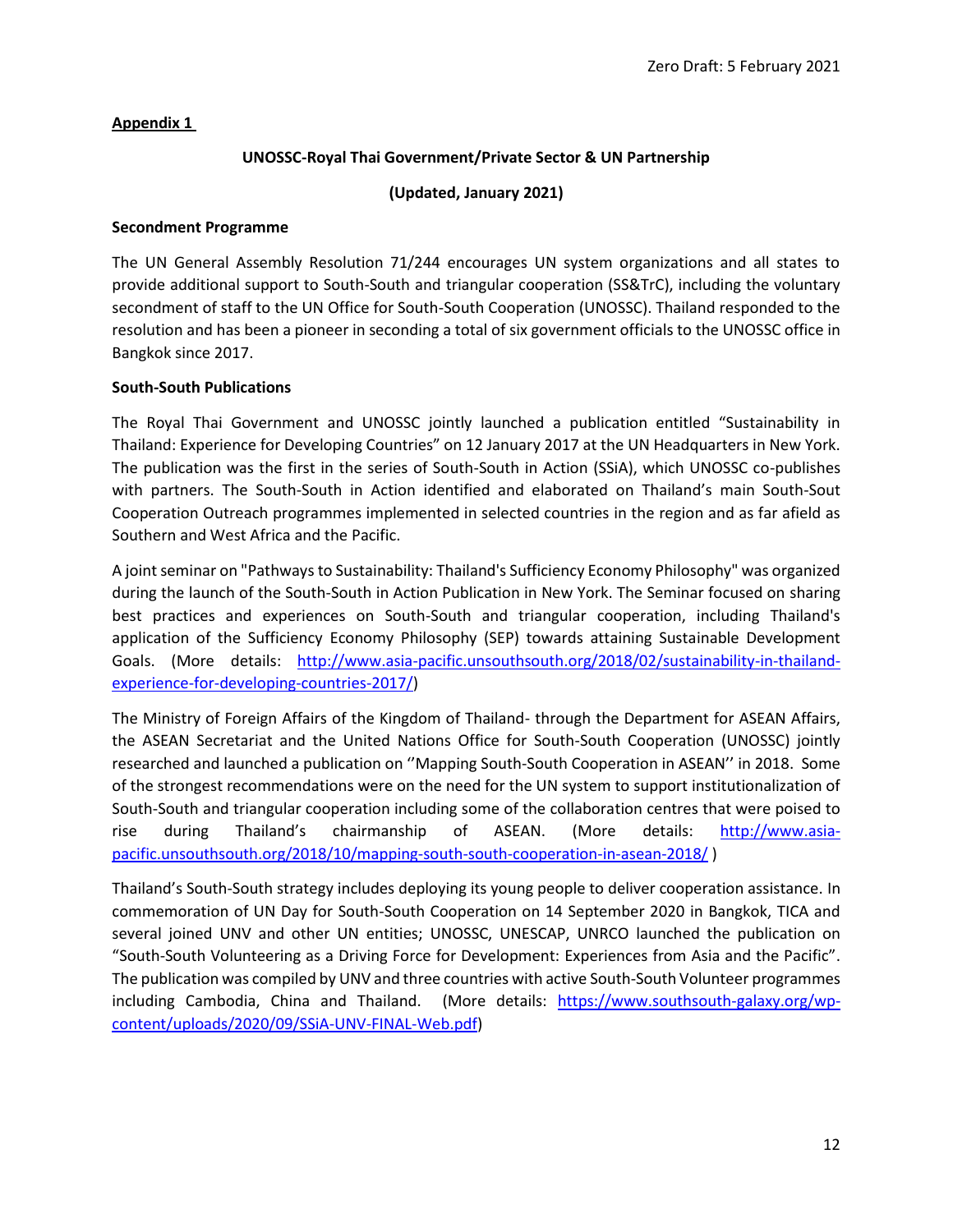### **Regional Consultation Meeting**

Thailand has also facilitated regional consultations on South-South and triangular cooperation. In June 2018, ESCAP, UNOSSC and the Government of Thailand (through TICA) jointly organized the Regional Consultation Meeting in preparation for the Second High-level UN Conference on South-South Cooperation (BAPA+40), which subsequently took place in Buenos Aries in 2019. The chairman's report of the meeting was sent to the co-facilitators who were preparing the outcome document draft for BAPA+40.

### **Regional Director-Generals Forum on South-South and triangular cooperation**

In response to the need for greater collaboration among SSC stakeholders, ESCAP, UNOSSC and TICA also launched the first meeting of the Asia-Pacific Director-Generals' Forum on SS&TrC to discuss issues relevant to the theme and sub-themes of BAPA+40 held in March 2019.

### **ASEAN DG Forum**

Besides the Regional Director-Generals Forum on South-South and triangular cooperation, TICA spearheaded discussions on creating a sub-regional chapter on the theme, "Advancing Partnership for Sustainability". Thailand, as the 2019 Chair of ASEAN, hosted the first Directors-General Forum of ASEAN Countries on Development Cooperation on 22-23 August 2019 in Bangkok. The Forum brought ASEAN development cooperation agencies together to share their development cooperation experiences including SS&TrC within and outside ASEAN. UNOSSC and ESCAP supported the event and introduced the new knowledge sharing platform called South-South Galaxy.

### **Supporting Inter-regional Cooperation**

Thailand has supported ASEAN's exchanges with other regional associations. A side-event on "Shaping the Future of Regional South-South Cooperation: Sharing the ASEAN Experiences and Nurturing Synergies across Regions" was jointly organized by partners including UNOSSC and TICA at BAPA+40 in March 2019, in Buenos Aires, Argentina. The purpose was to discuss the challenges and opportunities of an increasingly competitive development cooperation environment and how regional organizations could support development cooperation that maximizes the benefits through public goods.

### **Thailand in Advocacy for South-South Cooperation**

As a hosting country for the Regional Commission and the Regional Office of the UN Office for South-South Cooperation, Thailand has consistently supported advocacy for South-South cooperation during the UN Day for South-South Cooperation. On 12 September 2018, Thailand, UNOSSC Regional Office, UNESCAP and the Ministry of Foreign Affairs of Thailand co-organised the event. On 12 September 2019, UNOSSC participated in the 6<sup>th</sup> TICA Connect "SDGs Goal 17: Partnership for Sustainable Development" and also held an exhibition on South-South and Triangular Cooperation during the event. On the occasion of the UN Day for South-South Cooperation for Asia and Pacific held on 14 September 2020 in Bangkok, TICA and several participating UN agencies including UNOSSC, UNESCAP, UNRCO and UNV held a launch of the publication on "South-South Volunteering as a Driving Force for Development: Experiences from Asia and the Pacific" prepared jointly by UNOSSC and UNV.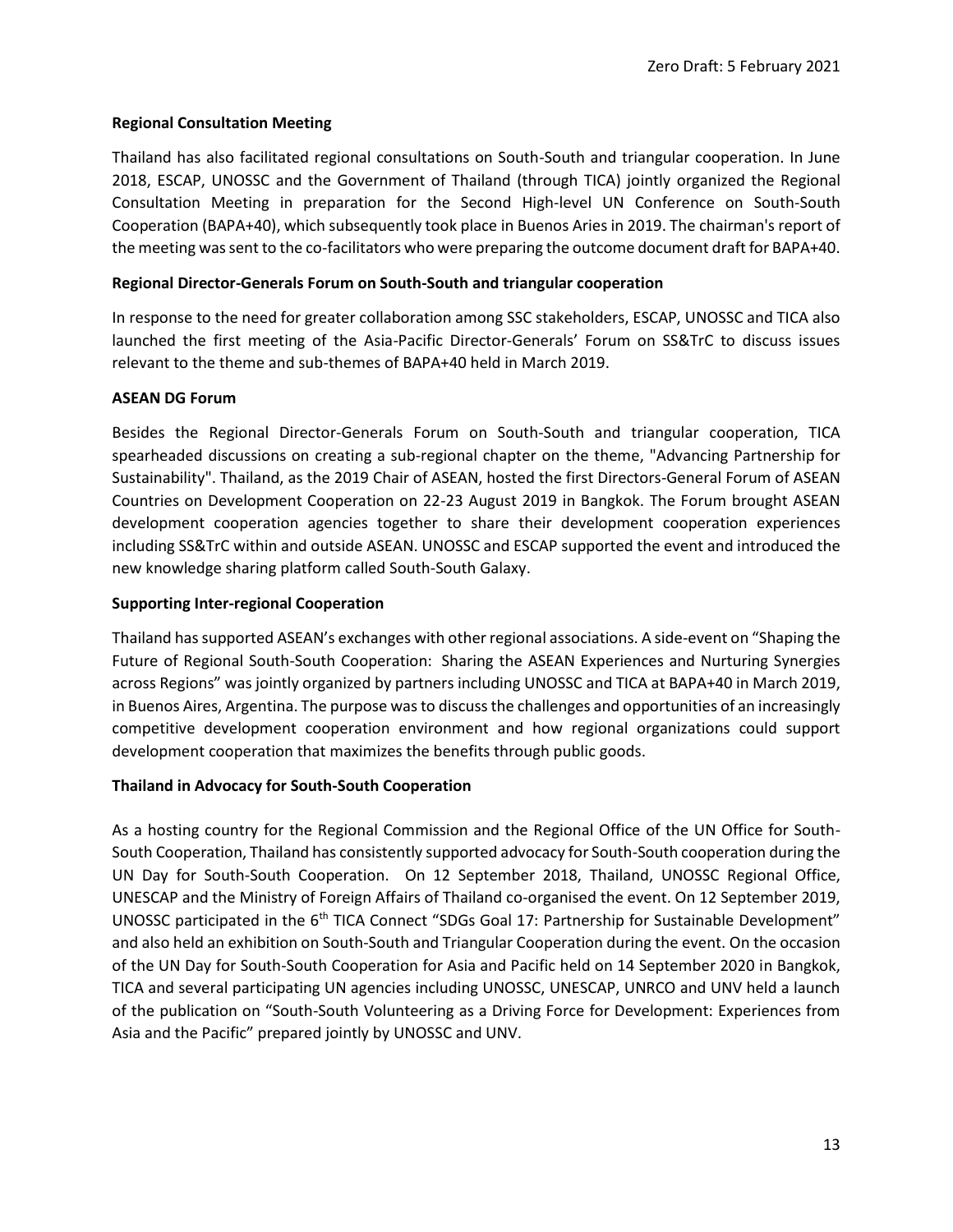### **Activities by Private Sector**

UNOSSC has also worked with some Thai private sector companies. In 2019, Siam Cement Group or SCG compiled and launched a publication entitled ''A Decade of SCG Sustainable Development Symposia''. The document highlighted SCG's journey as an eminent promoter of sustainable development. Link to publication (http://www.asia-pacific.unsouthsouth.org/2019/10/a-decade-of-scg-sustainabledevelopment-symposia-2019/)

### **Contribution to UN Funds for South-South Cooperation**

The Ministry of Foreign Affairs (MFA) has made financial contributions for SSC activities such as providing a sum of USD 520,000 to the Perez-Guerrero Trust Fund (PGTF) for South-South Cooperation in 2016 when Thailand was the chair of the Group of 77. The fund supports economic and technical cooperation among developing countries through the G-77 and is administered by the G-77 Secretariat, UNOSSC and UNDP. In 2018, Thailand contributed another USD 50,000 to the UN Fund for South-South Cooperation (UNFSSC) to further create tangible outcomes and more impact on the ground through South-South Cooperation.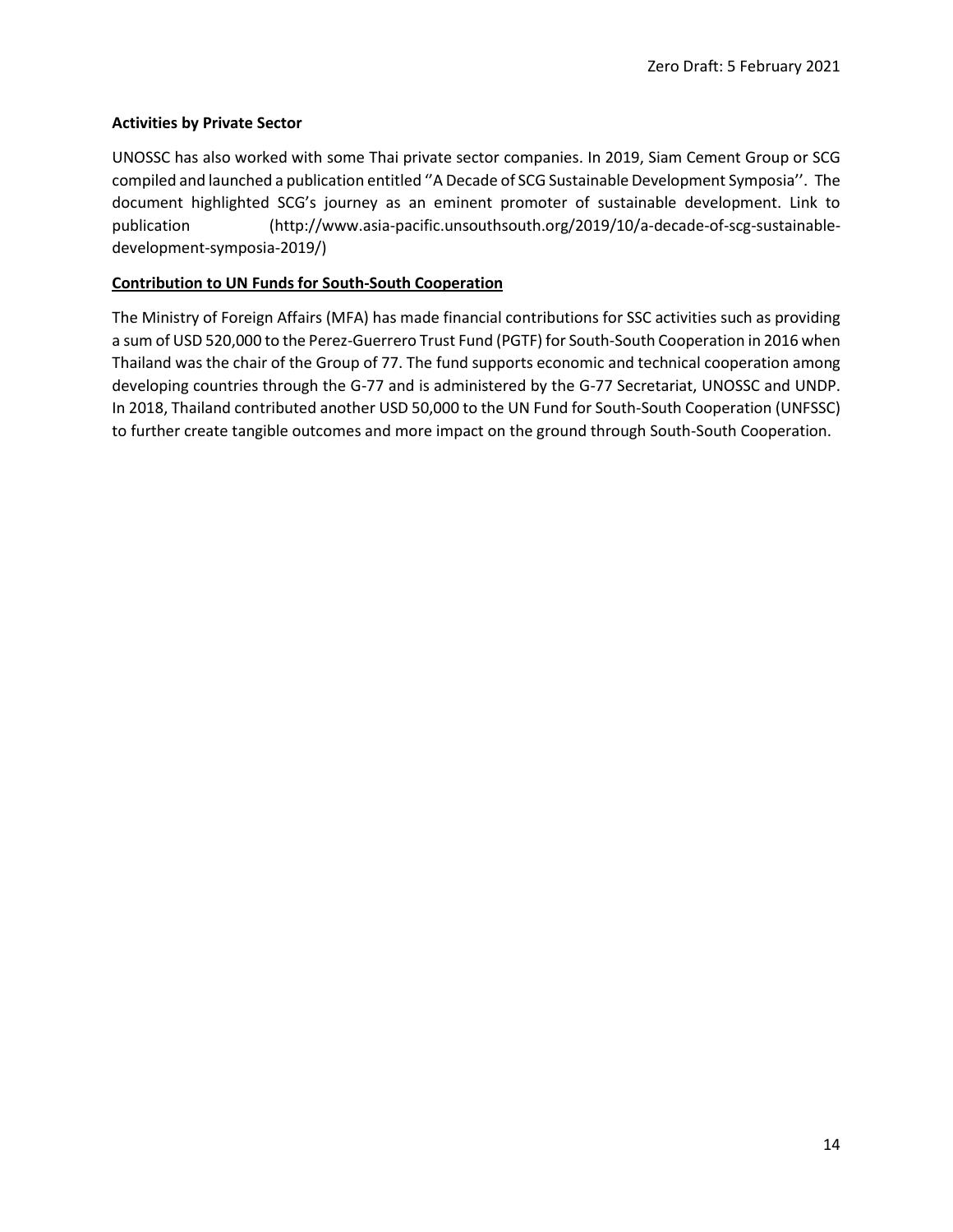### **Appendix 2 - Inventory of UNCT activities in SS&TrC in Thailand**

### **Inventory of South-South Cooperation Activities by UN Country Team Thailand**

### *A. Summary of Findings*

The UNPAF 2017-2021 contains numerous references to South-South Cooperation (SSC) both in the Situation Analysis section (3 times) as well as the UN-Thailand Partnership Framework section (5 times) and twice in the Annex I and once in Annex II. It is also noteworthy that the term appears in all four Outcome Strategies and serves as one of the indicators of progress in the current UNPAF as evidenced in the two afore-mentioned Annexes.

This inventory exercise is therefore in response to the need for the UN Country Team (UNCT) to report on their activities pertaining to SSC. In this regard, the UN Resident Coordinator Office (UNRCO) circulated a request in October 2019 to all member agencies of the UNCT in Thailand for them to submit their respective inputs, if any, on the SSC activities. The circular is attached herewith as Annex 1. A summary matrix of the responses received as of 15 January 2020 appears as Annex 2.

A preliminary analysis of the information received reveals the following observations: -

- 1. A total of 69 SSC activities were submitted from 15 UN agencies.
- 2. IOM tops the list in terms of the number of activities undertaken (20).
- 3. UNDP, UNEP, FAO and UNIDO all have at least 10 or more partners in their activities.
- 4. UNEP, UNDP, UNFPA, IOM and UNICEF each have at least 10 or more countries involved in their activities.
- 5. UNEP has indicated the greatest number of agencies (30) engaged in their activities although many of these are regional or global in scope. Some UN agencies did not clearly identify their partner agencies involved.
- 6. UNEP seems to have by far the largest budget outlays for their activities (around USD 20 million) although many of its activities are multi-year and multi-country in nature and the portions allocated specifically for or involving just Thailand are not clearly identified. A few agencies did not provide budgetary figures.
- 7. While most respondents provided a list or indication of their participants and beneficiaries, but no figures were given as to the exact number for these two categories, except for a few cases only.

Since there is a stated preference to have numerical data in the Results Matrix appearing in Annex I and Monitoring and Evaluation Plan in Annex II of the UNPAF, it was earlier thought that perhaps it would be useful for the UNCT members to consider providing more quantifiable information where possible especially on the number of participants and beneficiaries in order to have a better assessment of the impact of such SSC activities. However, based on recent discussions with UNRCO this is no longer pursued for the time being.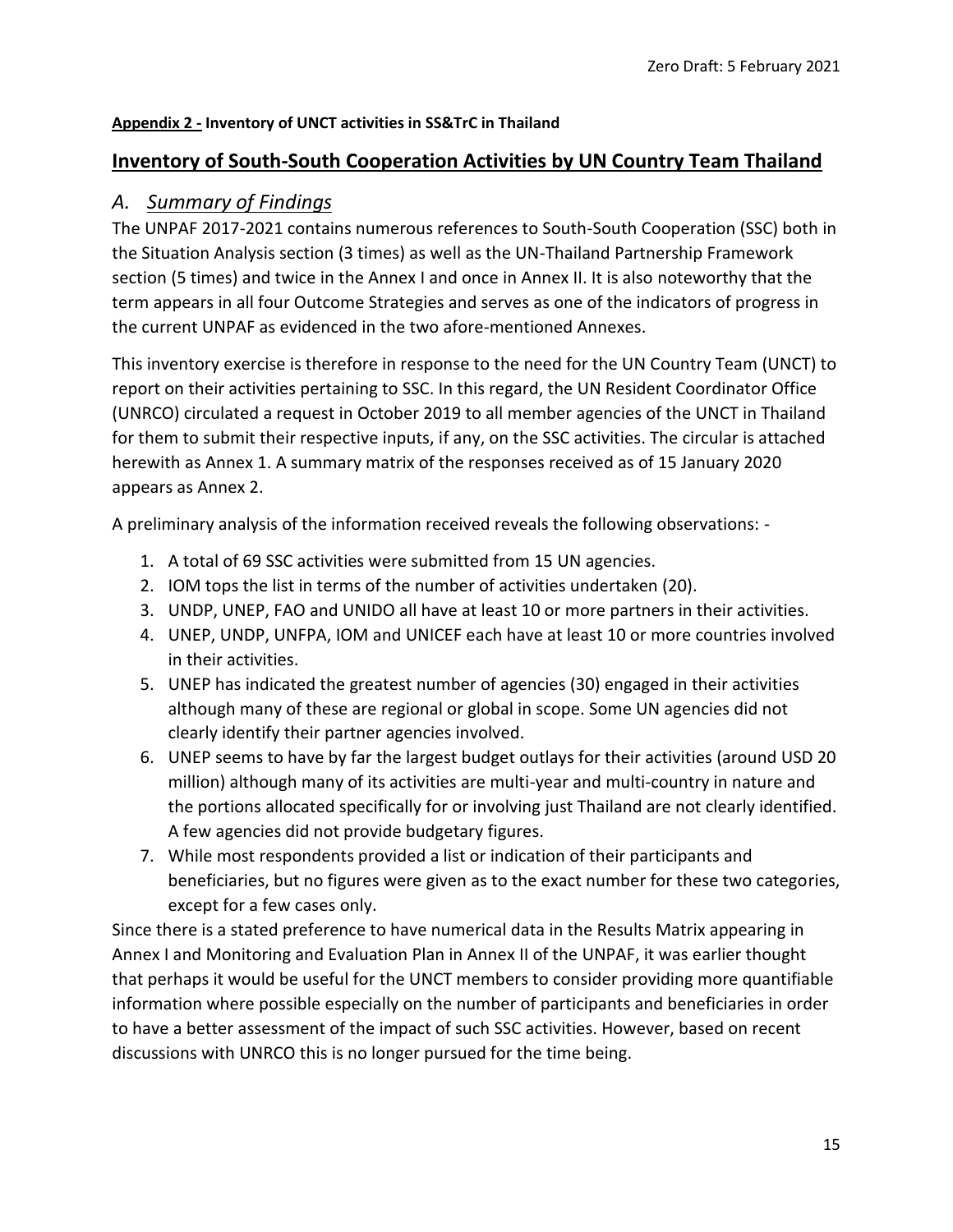A more detailed analysis of each of the SSC activities undertaken by the various UNCT-Thailand agencies are shown in Annex 3. The observations are as follows:-

- 1. Mutual exchange and meetings make up half or 35 of the activities, followed by other countries learning experiences from Thailand (29), while policy advocacy and dialogue, impact analysis and pilot studies (10), regulatory framework, standards and SOPs (7) and Thailand learning from others' experiences (6) make up the remainder.
- 2. Slightly more than a third of the activities (25) contributed to fostering regional cooperation while about 16% (11) have CSO or community engagement and 5 of them involved private sector participation.
- 3. In terms of the activities meeting the priorities as indicated in the four UNPAF Outcome Strategies, practically all are aligned with Strategy 4 focusing on expanding the methodical exchange of expertise and technology available regionally/globally to support social, political and economic development, followed by 11 activities touching on Strategy 2 on expanding civic space and enabling a strong civil society sector, especially inclusive of the most marginalized while with those addressing Strategy 1 on effective, inclusive and sustainable policy-making and implementation as well as Strategy 3 focusing on recognizing and engaging the private sector as a collaborator in national development are in single digit numbers only, i.e. 6 and 5, respectively.
- 4. There are altogether 10 activities implemented by UNAIDS, UNFPA, UNICEF, UNV and UN Women which mentioned TICA's involvement.

Some illustrative diagrams depicting certain characteristics of the SSC activities as described in the preceding sections are shown in Annex 4. Based on the input responses received from the participating UN agencies, the type of Thai expertise that were utilized in the various SSC activities could be categorized as follows:-

| Sector                                  | <b>Number of Activities</b> |
|-----------------------------------------|-----------------------------|
| Agriculture-related                     | 8                           |
| Labor/Migration/Trafficking             | 21                          |
| Health & social-related                 | 11                          |
| Natural resources & environment/Cities  | 15                          |
| Good governance/conflict/violence/peace | 6                           |
| Industry-related                        | 4                           |
| Narcotics & border management           | $\mathcal{P}$               |
| Youth-related                           |                             |

Besides the members of the UNCT Thailand there are several cases of SSC activities which were implemented in collaboration with some of the other UN agencies such as UN Economic and Social Commission for Asia and the Pacific (UNESCAP) and the UN Office for South-South Cooperation (UNOSSC). An illustrative sample of this for UNOSSC appears in Annex 5.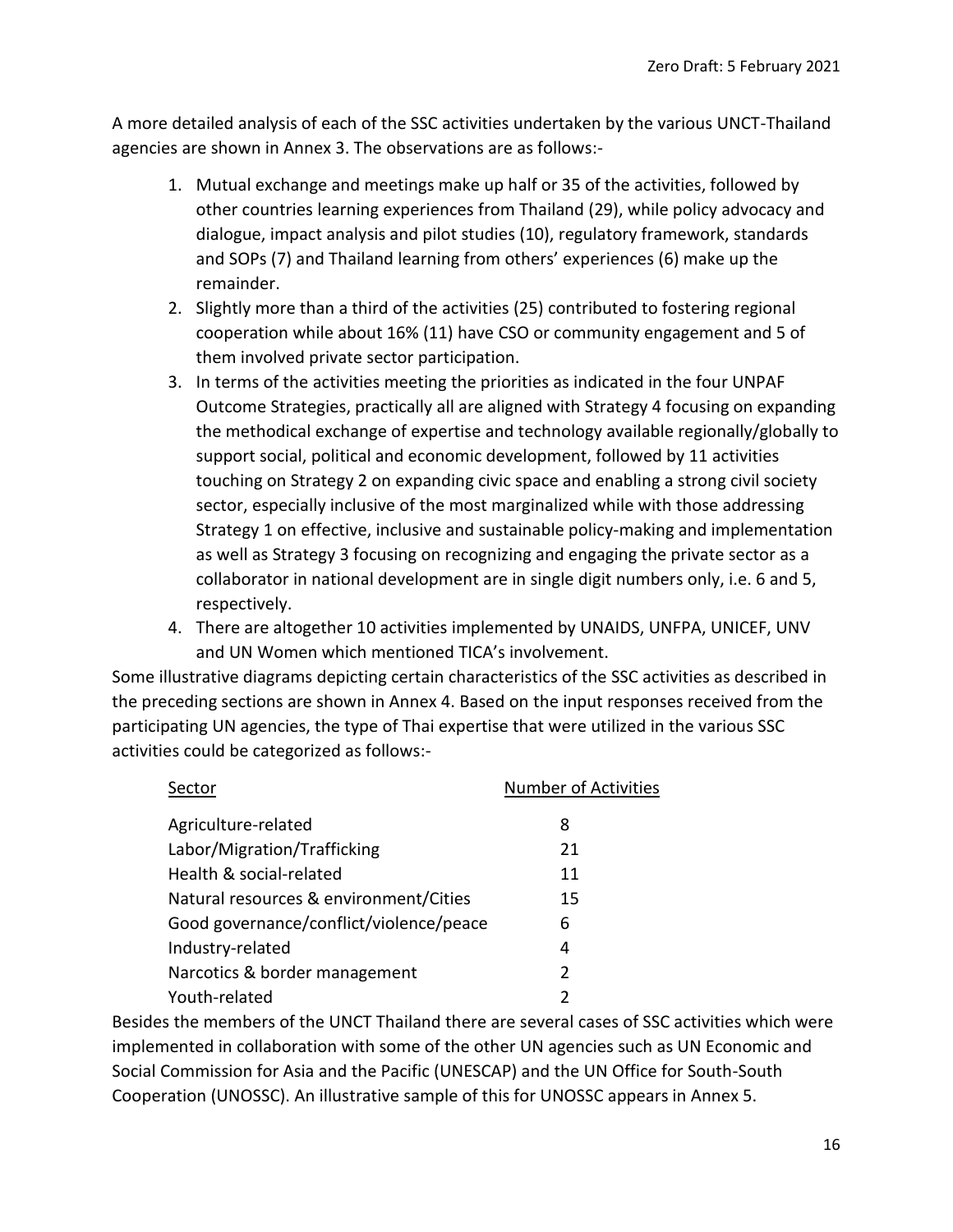It is noted that in the Annual Report 2018 of the UNCT-Thailand, SSC activities were mentioned in the writeups for the following agencies – FAO, UNAIDS, UNDP, UNEP, UNFPA and UNV.

In the 2017 report by UNOSSC and the Ministry of Foreign Affairs of Thailand, entitled "South-South in Action - Sustainability in Thailand: Experience for Developing Countries", there was reference made to three UN agencies in the publication, namely; UNESCO, UNFPA and UNICEF. In the 2018 report published jointly by UNOSSC, the Thai Foreign Ministry and ASEAN on "Mapping South-South Cooperation in ASEAN", several UN agencies including UNDP, UNESCAP, UNESCO, UNODC and UN Women were mentioned in this publication.

During Thailand's chairmanship of ASEAN in 2019, several ASEAN-related centers were established including the ASEAN Centre for Active Ageing and Innovation (ACAI), ASEAN Training Centre for Social Work and Social Welfare (ATCSW), the Disaster Emergency Logistics System for ASEAN (DELSA) Satellite Warehouse and the ASEAN Centre for Sustainable Development Studies and Dialogue (ACSDSD). These could potentially serve to promote and implement SSC-type of activities in the foreseeable future. Interestingly, SSC including South-South Triangular Cooperation (SSTC) has been identified as one of the priority areas of cooperation under the ASEAN Outlook on the Indo-Pacific issued by the Leaders at the 34<sup>th</sup> ASEAN Summit held in Bangkok in June 2019. The Complementarities Roadmap (2020-2025) between ASEAN and the UN also indicated "promoting South-South cooperation in ASEAN and exchange of best practices with other regions" as one of the potential deliverables.

## *B. Illustrative Examples of Some SSC Activities Undertaken*

This section provides some illustrative examples of SSC activities that have been implemented by selected UN agencies that meets one or more of the current UNPAF's four Outcome Strategies and in particular addresses the stipulations pertaining to SSC referred to under each of the four strategies.

## **Outcome Strategy 1: Collaborate at national and sub-national levels to build systems, structures and processes for effective, inclusive and sustainable policymaking and implementation**

ILO has initiated a Mutual Recognition Arrangements (MRAs) project addressing the issues pertaining to skill migration among particularly medium to low skill workers in the ASEAN region. It has focused on Thailand as the lead pilot implementation country working in partnership with counterparts from Cambodia, Lao PDR and Myanmar with a focus on developing mutual comparability assessment standards of certain selected occupational skills so that workers from the concerned countries meeting such skill standards can then work comfortably in the countries participating in the scheme with a reasonably decent wage and other benefits without fear of being deported. This would set a precedent for other countries in ASEAN to follow suit and contribute to promoting decent work of migrant workers and realizing the inclusive development as well as decent work agenda within the Southeast Asia region.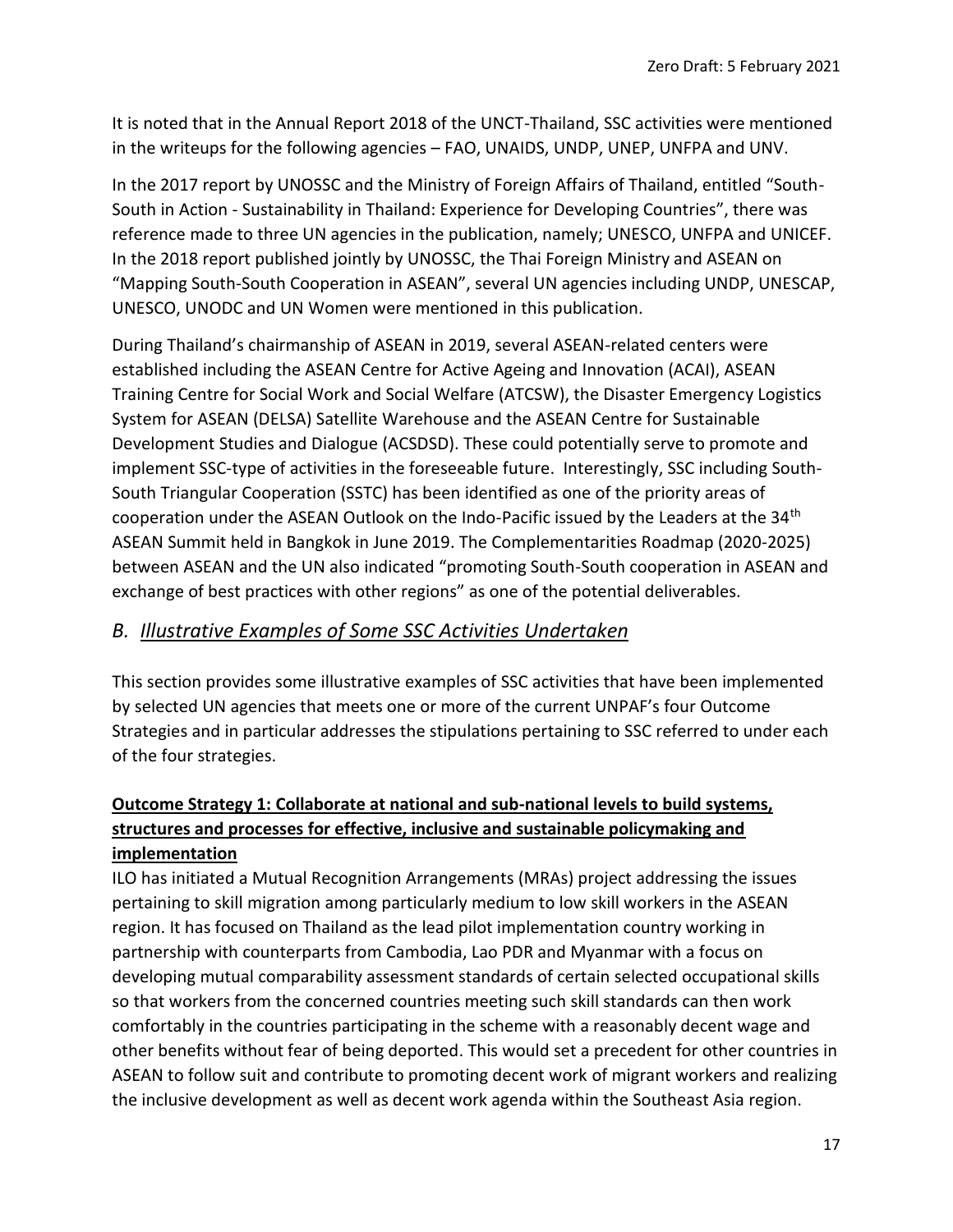## **Outcome Strategy 2: Collaborate at national and sub-national levels to build systems, structures and processes that expand civic space and enable a strong civil society sector, especially inclusive of the most marginalized**

The IOM-sponsored activity of "Supporting CSO representatives to attend the 12<sup>th</sup> ASEAN Forum on Migrant Labor (AFML) Meeting and funding the CSO preparatory meeting held in Bangkok during 25-26 September 2019 is an exemplary case of expanding civic space and encouraging CSO participation in an important regional forum addressing the issues pertaining to migrant workers which represents one of the most vulnerable and marginalized population groups in the region. The AFML is an open platform for the review, discussion and exchange of good practices and ideas between governments, workers' and employers' organization and civil society on key issues facing migrant workers in Southeast Asia. Each year the Forum develops recommendations to advance the implementation of the principles as enunciated in the ASEAN Declaration on the Protection and Promotion of the Rights of Migrant Workers.

## **Outcome Strategy 3: Collaborate at national and sub-national levels to build systems, structures and processes that recognize and engage the private sector as a collaborator in national development**

A good example of SSC involving the private sector in Thailand is the launch of the publication co-published by the UN Office for South-South Cooperation and the Siam Cement Group (SCG) on 26 August 2019 entitled "A Decade of the SCG Sustainable Development Symposia" during the SD Symposium 10 Years-Circular Economy: Collaboration for Action. SCG is one of the largest corporate entities in the country with interests in the cement and building materials, paper and packaging, and chemicals businesses. SCG has become a leader in the country and the Southeast Asia region in advocating good sustainable development practices in the business sector and has won numerous awards in this regard. It has taken inspiration from the Sufficiency Economy Philosophy (SEP) of the late King Rama IX in its focus on sustainable development which dovetails well with Thailand's focus on SEP for SDGs approach and one of the Outcome Indicators of the current UNPAF on "Number of South-South and trilateral cooperation initiatives to share Thailand's best practices of SEP application to implement the SDGs.

## **Outcome Strategy 4: Collaborate at national and sub-national levels to build systems, structures and processes that expand the methodological exchange of expertise and technology available regionally/globally to support social, political and economic development**

An interesting case of SSC activity under this category is the Safe Motherhood and Reproductive Health program carried out under UNFPA auspices over the past few years. In the view of the Thailand International Cooperation Agency (TICA), this represents a good model SSC project whereby there is two-way capacity building of both Thai and other collaborating partners from countries in the surrounding region. The program is implemented via a three-prong approach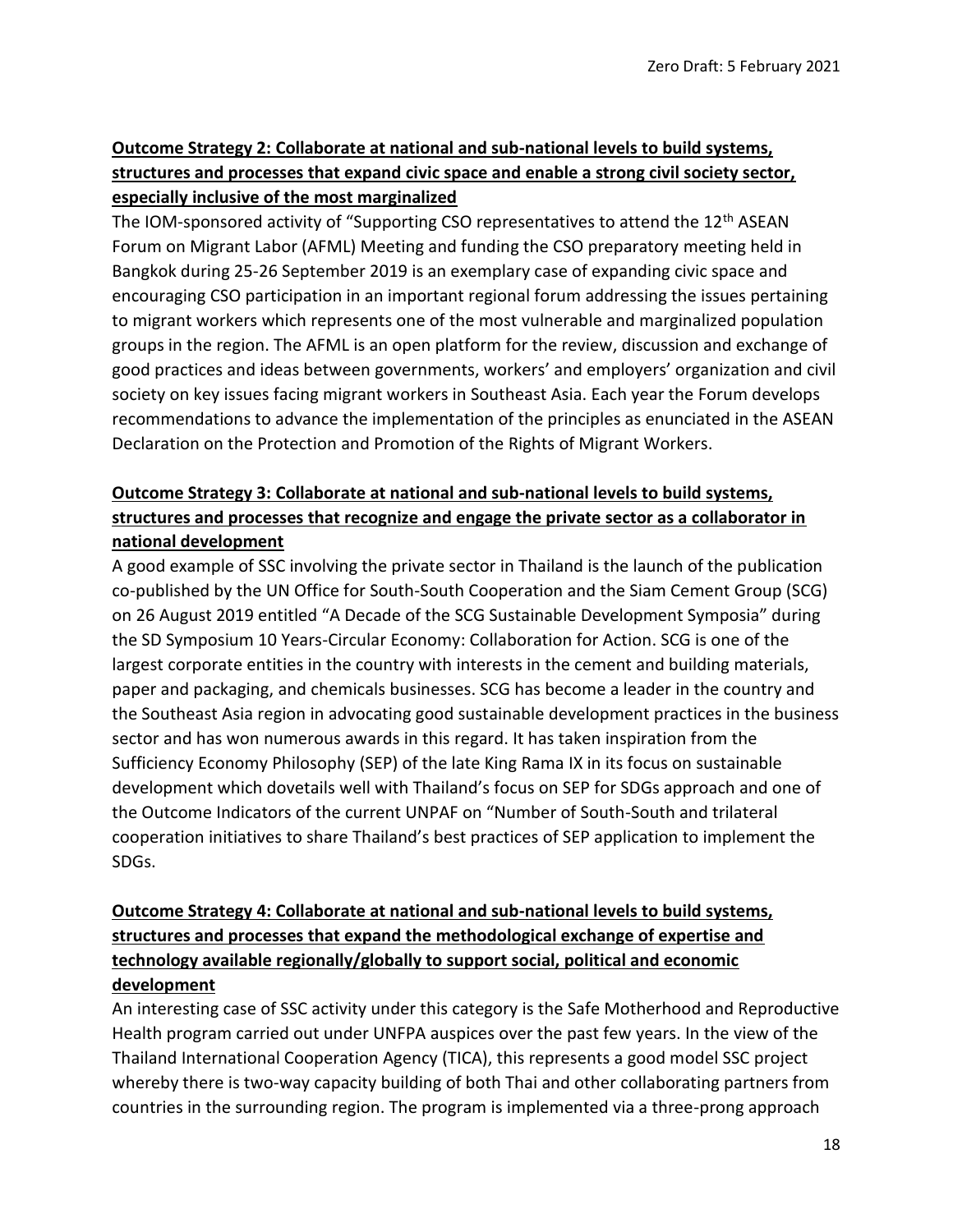including 1) establishment of solutions network for safe motherhood with leading academia and their networks specialized in reproductive and maternal health to provide exchange of knowledge and good practices to countries with high rates of maternal deaths; 2) provision of evidence-based policy advocacy on effectiveness and impact of South-South and Trilateral Cooperation initiatives; and 3) facilitation of study visits from other countries on reproductive health-related issues.

## *C. Some Take-Away Thoughts*

This inventory exercise has revealed certain interesting trends and information on the nature and characteristics of the way that UN agencies have implemented SSC activities involving Thai counterparts. These are elaborated further below.

- 1. Building on the long and continued partnership and cooperation in the development sphere between the UN system and relevant Thai counterpart agencies, and in view that SSC has been identified as priority areas for further collaboration between the two sides, as enunciated in the current UNPAF, it would perhaps be useful to move towards a more consolidated as well as coherent approach to advance the SSC agenda by considering the inclusion of an overarching SSC strategy and plan of action between the UNCT and the RTG in the next UNPAF cycle.
- 2. As described in earlier sections, SSC is also becoming an important area of development cooperation among the international community which dovetails well with the Thailand's role as coordinator for sustainable development cooperation in ASEAN as well as the country's geographical position serving as the regional/-sub-regional hubs particularly in the ASEAN region and Mekong sub-region. The fact that SSC has been identified as priority areas of cooperation in key documents of recent ASEAN and ASEAN-UN frameworks is indicative of such emerging trends which should be capitalized upon for promoting more sustainable and inclusive development for the benefit of the region and beyond.
- 3. The above two points are premised on the need to develop a more functioning database and information system thereby ensuring good monitoring and evaluation arrangements for tracking progress of SSC activities implementation between the UNCT and Thailand within the country context and also increasingly in the Mekong sub-region as well as ASEAN region. This would assist in providing timely and effective feedback to project implementation personnel as well as policy makers to make the necessary improvements and finding better approaches and solutions to address SSC-related matters in a responsive and cohesive manner.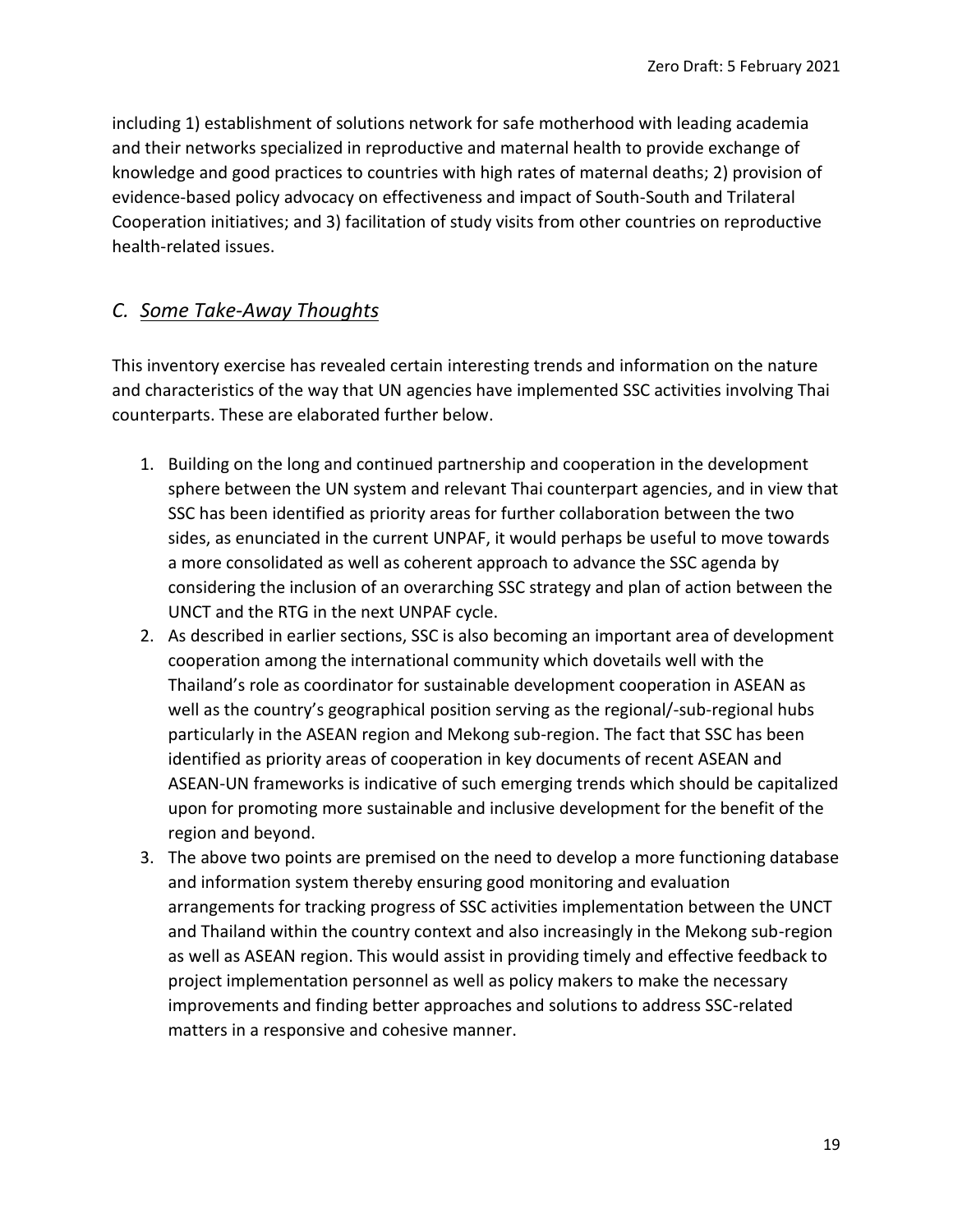## **Annex 1**

## **Inventory of South-South Cooperation Activities**

## **UN Country Team Thailand – October 2019**

The RCO is conducting an inventory of South-South Cooperation activities for the UN Country Team, in contributing to the UNPAF 2017-21 (see annex for related information in the UNPAF).

We kindly request you to send details of South-South Cooperation activities that your agency has supported over 2017-19, as well as any activities planned. This may be activities that you have directly implemented or supported the Royal Thai Government to implement. For each activity, please detail:

- 1. Activity Title
- 2. Activity Summary
- 3. Planned Outputs/Outcomes
- 4. Partners
- 5. Participants
- 6. Beneficiaries
- 7. Countries Engaged
- 8. Agencies Engaged (both government and non-government)
- 9. Timeframe
- 10. Budget

Recognising that activities may be at different levels of detail, please also send any further information about the activity, including any: concept notes, photos, and monitoring reports.

**Please send your responses by 25 October** in order that your activities can be compiled and produced in a collective UNCT report.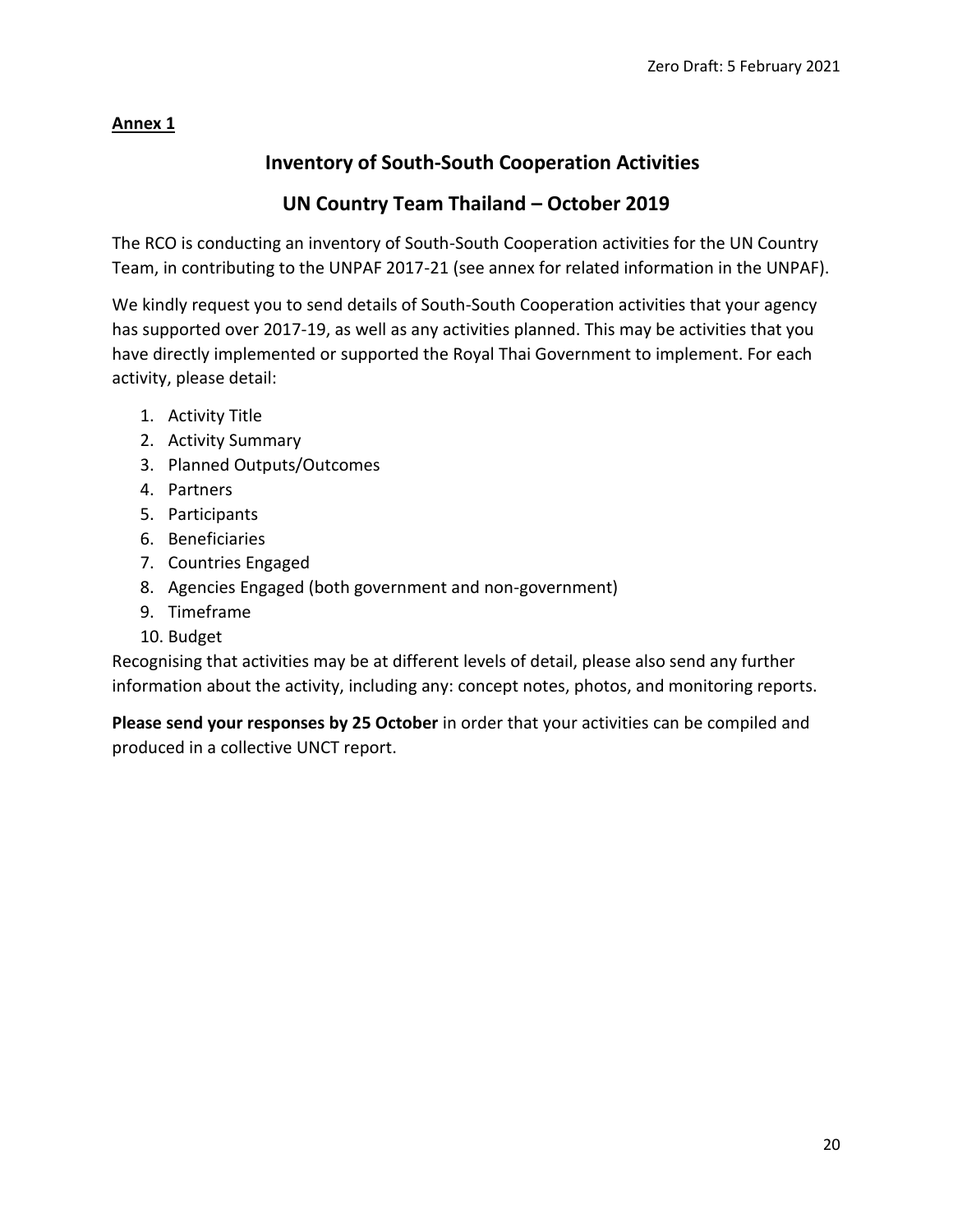### **Annex: UNPAF Outcome Strategy 4**

*Collaborate at national and sub-national levels to build systems, structures and processes that expand the methodical exchange of expertise and technology available regionally/ globally to support social, political and economic development*

The fourth strategy reflects Thailand's strategic position in ASEAN and the wider Asia-Pacific region, and the country's commitment to contribute to sustainable development of its neighbours, including through experience exchange and mutual learning.

Thailand has accumulated solid expertise and developed a series of good practices in promoting inclusive and people-centered sustainable development, with well-known success stories of universal health coverage, AIDS response and disease outbreak response, Sufficiency Economy Farming and Sufficiency Economy Villages, Occupational Health and Environmental Medicine services, to mention just few.

Thailand plays a prominent role in international and regional platforms and mechanisms, including ASEAN and G77. The country has been effectively playing a key role in convening and promoting international cooperation and building consensus among countries on issues pertinent to sustainable development, e.g., Sendai Framework for Disaster Risk Reduction 2015-203026 and the Bangkok Principles on the implementation of health aspects of the Sendai Framework. Thailand practices the Sufficiency Economy Philosophy as its key approach to achieving the Sustainable Development Goals and increasingly shares good practices with countries in the region and beyond. The UNCT will support the country in enhancing its institutional capacity for international exchange and learning between Thailand and other countries, in support of rights-based, equitable development, inclusive growth and innovation in line with international norms, standards and agreements. This work will build on past and current South-South Cooperation (SSC) initiatives. The UN, in collaboration with Thailand International Cooperation Agency (TICA), will assist in strengthening volunteer engagement in South-South Cooperation to position Thailand as a key regional actor, as well as in engaging youth as relevant partners for localizing the SDGs through volunteer action.

The UNCT will partner with TICA as a convener of SSC coordinating bodies of other line ministries as well as other international development agencies, and support the strengthening of unified and standardized systems, structures and processes for expanded exchange of expertise and technology available regionally and globally on development priorities.

The UNCT will promote participation in SSC of civil society and community-based organisations as well as the private sector in SSC. The SSC platform will be used to explore options and modalities for crossborder mutual community learning. This outcome strategy contributes to the national development priority numbers 9 and 10 as defined in the 12th NESDP.

Indicators under this outcome are:

- # of South-South cooperation initiatives, led by Thailand as a result of UN advocacy and technical support
- # of regional and global initiatives on SDGs and other post2015 frameworks that Thailand undertake during 2017-2021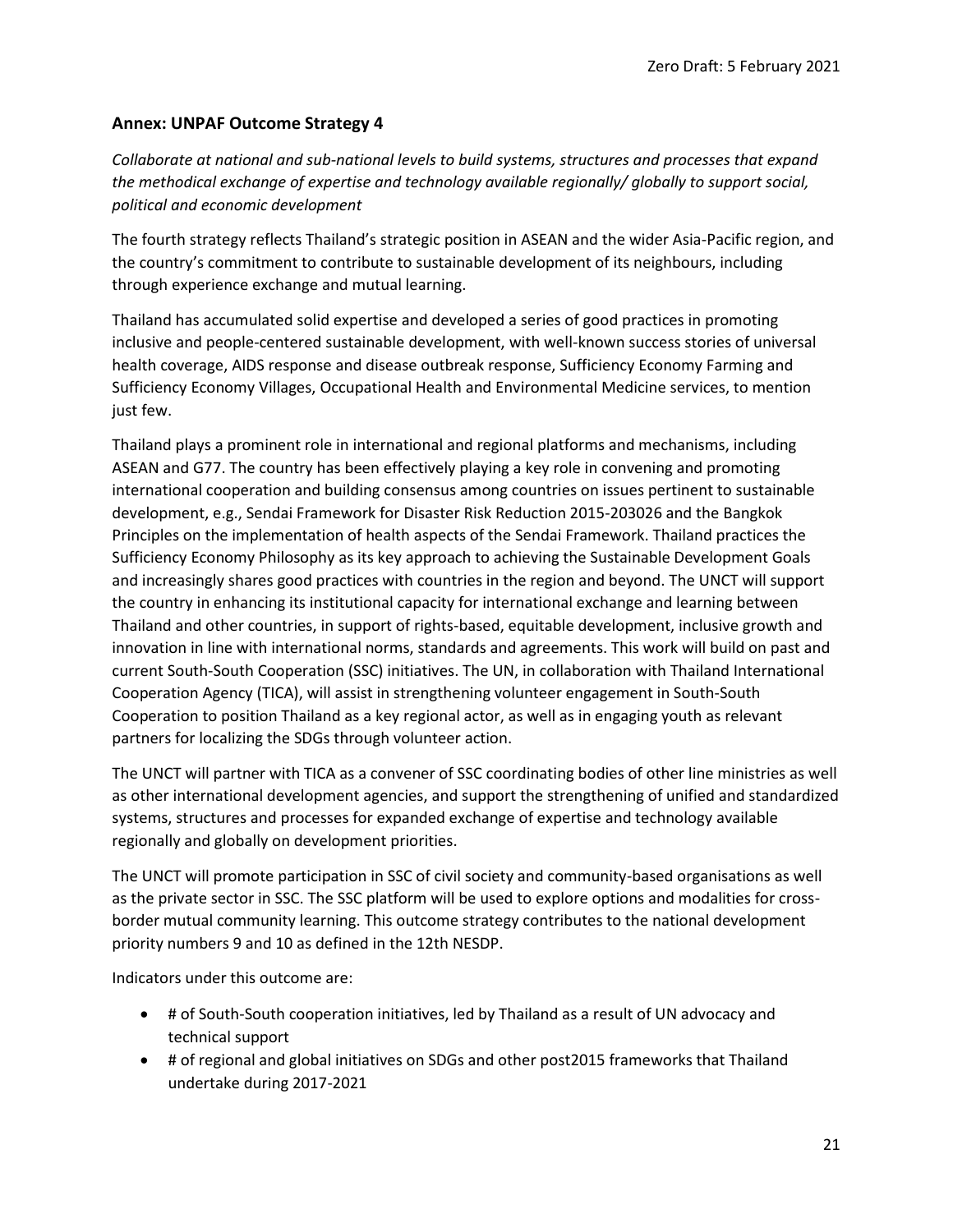# **Annex 2**

# **Inventory of South-South Cooperation Activities by the UN Country Team Thailand – Summary of Inputs**

*Draft as of 23 January 2020*

| <b>UN Agency</b> | # of<br><b>Activities</b> | # of<br><b>Partners</b>             | # of<br><b>Participants</b>               | # of<br><b>Beneficiaries</b> | # of<br><b>Countries</b> | # of<br><b>Agencies</b>   | <b>Timeframe</b> | <b>Total</b><br><b>Estimated</b>                  | <b>Remarks</b>                                                                                          |
|------------------|---------------------------|-------------------------------------|-------------------------------------------|------------------------------|--------------------------|---------------------------|------------------|---------------------------------------------------|---------------------------------------------------------------------------------------------------------|
|                  |                           |                                     |                                           |                              | <b>Engaged</b>           | <b>Engaged</b>            |                  | <b>Budget</b>                                     |                                                                                                         |
|                  |                           |                                     |                                           |                              |                          |                           |                  | (USD)                                             |                                                                                                         |
| 1. FAO           | 8                         | 16                                  | <b>Not</b><br>available                   | <b>Not</b><br>quantified     | 8                        | 16                        | 2018-9           | 603,673                                           | With in-kind<br>contributions<br>from Thai<br>partners                                                  |
| 2. ILO           | $\mathbf{1}$              | 4                                   | <b>Not</b><br>available                   | <b>Not</b><br>quantified     | 3                        | 4                         | 2017-2021        | 250,000<br>expended<br>for Thailand<br>in 2018-19 |                                                                                                         |
| 3. IOM           | 20                        | 5<br>(From 3<br>activities<br>only) | <b>Not</b><br>quantified                  | <b>Not</b><br>quantified     | 15                       | 17                        | 2017-19          | 351,941                                           |                                                                                                         |
| 4. UNAIDS        | 3                         | 4                                   | 50<br>(from <sub>2</sub> )<br>activities) | Not<br>quantified            | <b>Not</b><br>available  | 4                         | 2017-2020        | 65,000<br>(from $1$<br>activity)                  | Financial<br>support from<br>UNICEF &/or<br>TICA.<br><b>UNAIDS only</b><br>provided in-<br>kind experts |
| 5. UNDP          | 10                        | 20                                  | 158<br>(from 6<br>activities)             | Not<br>quantified            | 20                       | Not clearly<br>identified | 2018-21          | 863,808                                           | No budget<br>figures for a<br>few activities                                                            |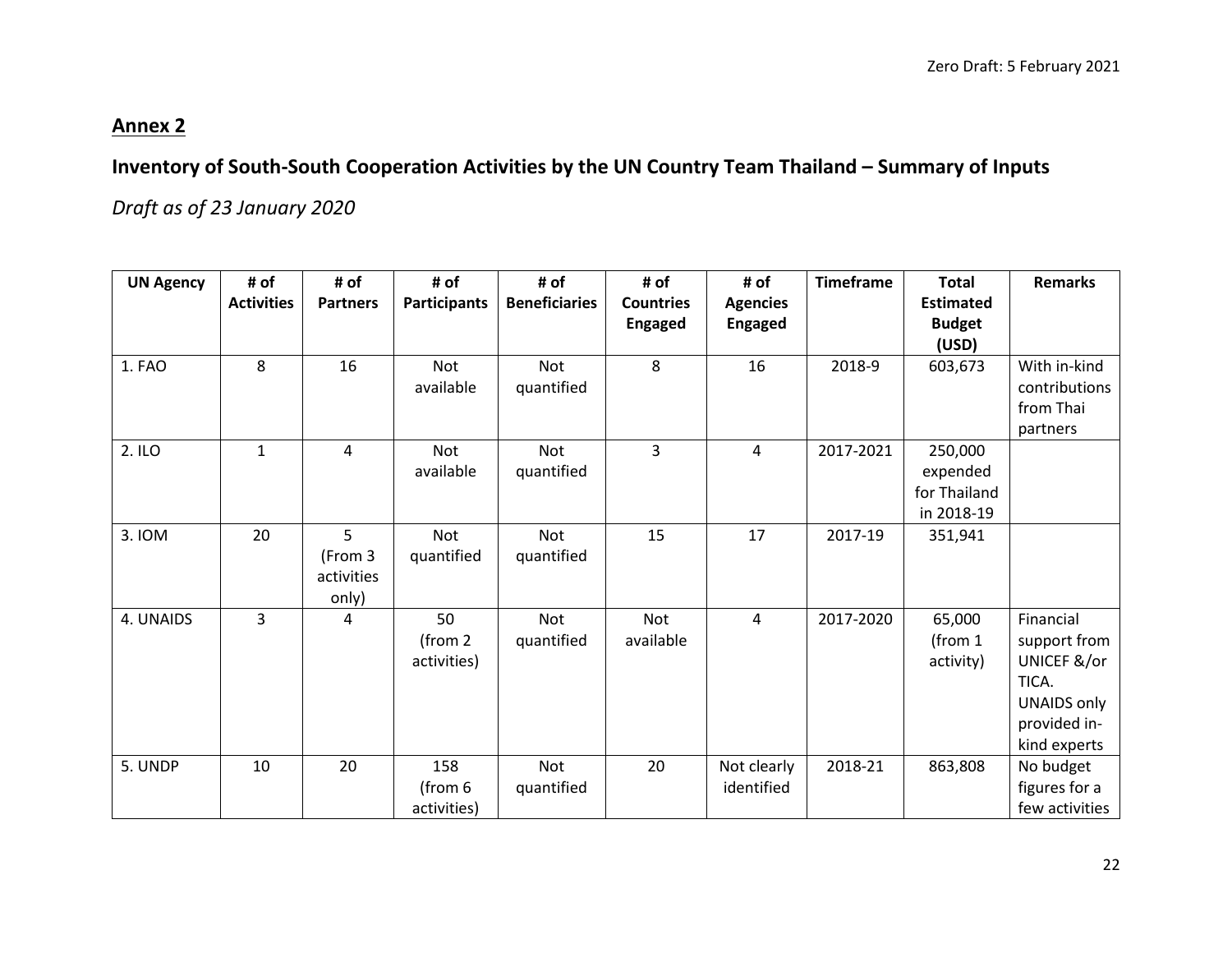| <b>UN Agency</b> | # of              | # of            | # of                | # of                 | # of             | # of            | <b>Timeframe</b> | <b>Total</b>     | <b>Remarks</b> |
|------------------|-------------------|-----------------|---------------------|----------------------|------------------|-----------------|------------------|------------------|----------------|
|                  | <b>Activities</b> | <b>Partners</b> | <b>Participants</b> | <b>Beneficiaries</b> | <b>Countries</b> | <b>Agencies</b> |                  | <b>Estimated</b> |                |
|                  |                   |                 |                     |                      | <b>Engaged</b>   | <b>Engaged</b>  |                  | <b>Budget</b>    |                |
|                  |                   |                 |                     |                      |                  |                 |                  | (USD)            |                |
| 6. UNEP          | 9                 | 46              | Not                 | <b>Not</b>           | 30               | 30              | 2015-22          | Around 20        | Funding        |
|                  |                   |                 | quantified          | quantified           |                  |                 |                  | million          | support are    |
|                  |                   |                 |                     |                      |                  |                 |                  | (including all   | often multi-   |
|                  |                   |                 |                     |                      |                  |                 |                  | countries &      | year & multi-  |
|                  |                   |                 |                     |                      |                  |                 |                  | some prior       | country        |
|                  |                   |                 |                     |                      |                  |                 |                  | to 2017)         |                |
| 7. UNESCO        | $\mathbf{1}$      | $\overline{7}$  | <b>Not</b>          | <b>Not</b>           | 5                | $\overline{7}$  | 2018             | 300,000          |                |
|                  |                   |                 | quantified          | quantified           |                  |                 | onwards          |                  |                |
| 8. UNFPA         | 3                 | 6               | <b>Not</b>          | <b>Not</b>           | 16               | 9               | 2019             | At least         |                |
|                  |                   |                 | quantified          | quantified           |                  |                 |                  | 80,000           |                |
| 9. UN-           | $\mathbf{1}$      | $\overline{2}$  | <b>Not</b>          | <b>Not</b>           | $\overline{2}$   | 3               | 2020             | 10-15,000        |                |
| Habitat          |                   |                 | quantified          | quantified           |                  |                 |                  |                  |                |
| 10. UNICEF       | 3                 | 6               | <b>Not</b>          | Not                  | 11               | 6               | 2017-19          | 96,148           |                |
|                  |                   |                 | quantified          | quantified           |                  |                 |                  |                  |                |
| 11. UNIDO        | 4                 | 10              | 20                  | <b>Not</b>           | 9                | 8               | 2017-19          | 736,148          | With in-kind   |
|                  |                   |                 | participants        | quantified           |                  |                 |                  |                  | contributions  |
|                  |                   |                 | (from 1             |                      |                  |                 |                  |                  | from Thai      |
|                  |                   |                 | activity)           |                      |                  |                 |                  |                  | partners       |
| 12. UNODC        | $\overline{2}$    | $\overline{7}$  | Ranging             | <b>Not</b>           | 6                | $\overline{7}$  | 2018-19          | <b>Not</b>       |                |
|                  |                   |                 | from 60-160         | quantified           |                  |                 |                  | available        |                |
| 13. UNV          | $\overline{2}$    | $\mathbf{1}$    | <b>Not</b>          | <b>Not</b>           | Not clearly      | $\mathbf{1}$    | 2017-2020        | <b>Not</b>       |                |
|                  |                   |                 | available           | quantified           | identified       |                 |                  | available        |                |
| 14. UN           | $\mathbf{1}$      | 6               | Not                 | Not                  | $\overline{2}$   | Not clearly     | 2019-20          | 100,000          |                |
| Women            |                   |                 | quantified          | quantified           |                  | identified      |                  |                  |                |
| 15. WHO          | $\mathbf{1}$      | $\mathbf{1}$    | $\mathbf{1}$        | <b>Not</b>           | Not              | $\mathbf{1}$    | 2019             | <b>Not</b>       |                |
|                  |                   |                 |                     | quantified           | available        |                 |                  | available        |                |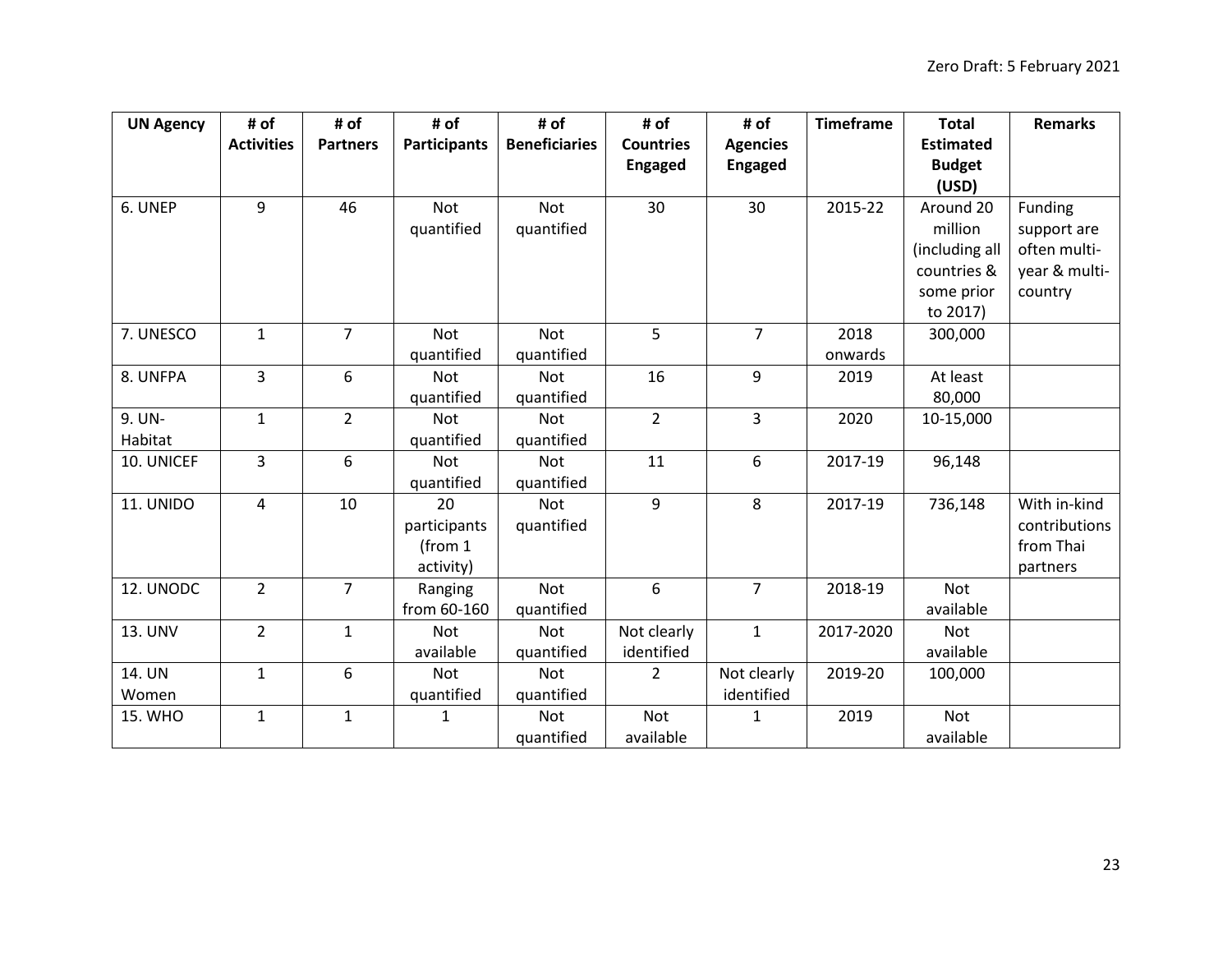## **Annex 3**

# **Inventory of South-South Cooperation Activities by the UN Country Team Thailand – Detailed Analysis of Inputs**

# *Draft as of 23 January 2020*

| <b>UN</b> | Project         | <b>Others</b>   | <b>Thailand</b> | <b>Mutual</b> | <b>Policy</b>         | Regulatory  | Foster      | CSO&      | Private | <b>UNPAF</b>    | <b>TICA</b> | Remarks |
|-----------|-----------------|-----------------|-----------------|---------------|-----------------------|-------------|-------------|-----------|---------|-----------------|-------------|---------|
| agency    | <b>Activity</b> | learning        | learning        | exchange      | Advocacy,             | framework,  | regional    | community | Sector  | <b>Outcome</b>  | involve-    |         |
|           |                 | experience      | experience      | &             | Dialogue,             | standards & | cooperation | engage-   | engage  | <b>Strategy</b> | ment        |         |
|           |                 | from            | from            | meetings      | Impact                | <b>SOPs</b> |             | ment      | -ment   |                 |             |         |
|           |                 | <b>Thailand</b> | others          |               | <b>Analysis &amp;</b> |             |             |           |         |                 |             |         |
|           |                 |                 |                 |               | Pilot                 |             |             |           |         |                 |             |         |
|           |                 |                 |                 |               | <b>Studies</b>        |             |             |           |         |                 |             |         |
| 1. FAO    | a. Study tour   | $\mathsf{X}$    |                 |               |                       |             |             |           |         | $\overline{4}$  |             |         |
|           | from            |                 |                 |               |                       |             |             |           |         |                 |             |         |
|           | Colombia on     |                 |                 |               |                       |             |             |           |         |                 |             |         |
|           | land reform &   |                 |                 |               |                       |             |             |           |         |                 |             |         |
|           | rural           |                 |                 |               |                       |             |             |           |         |                 |             |         |
|           | development     |                 |                 |               |                       |             |             |           |         |                 |             |         |
|           | b. Study tour   | $\mathsf{X}$    |                 |               |                       |             |             |           |         | 4               |             |         |
|           | from Nepal on   |                 |                 |               |                       |             |             |           |         |                 |             |         |
|           | nutrition       |                 |                 |               |                       |             |             |           |         |                 |             |         |
|           | sensitive       |                 |                 |               |                       |             |             |           |         |                 |             |         |
|           | agriculture     |                 |                 |               |                       |             |             |           |         |                 |             |         |
|           | c. Study tour   | $\mathsf{X}$    |                 |               |                       |             |             |           |         | $\overline{4}$  |             |         |
|           | from            |                 |                 |               |                       |             |             |           |         |                 |             |         |
|           | Bangladesh on   |                 |                 |               |                       |             |             |           |         |                 |             |         |
|           | statistics      |                 |                 |               |                       |             |             |           |         |                 |             |         |
|           | d. Sharing      | $\mathsf{X}$    |                 |               |                       |             |             |           |         | 4               |             |         |
|           | Thailand's      |                 |                 |               |                       |             |             |           |         |                 |             |         |
|           | experience on   |                 |                 |               |                       |             |             |           |         |                 |             |         |
|           | food, nutrition |                 |                 |               |                       |             |             |           |         |                 |             |         |
|           | and             |                 |                 |               |                       |             |             |           |         |                 |             |         |
|           | agriculture     |                 |                 |               |                       |             |             |           |         |                 |             |         |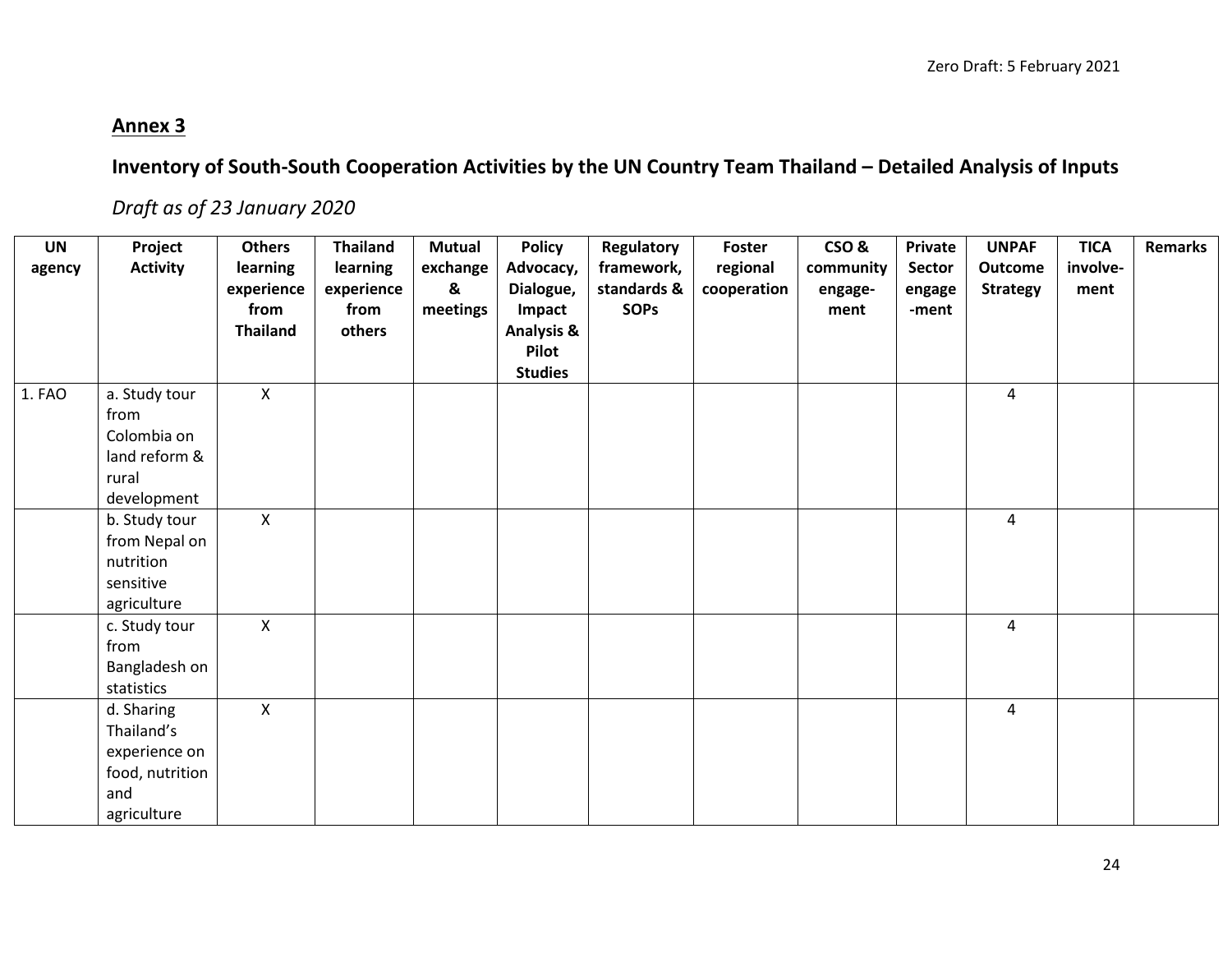| <b>UN</b> | Project            | <b>Others</b>   | <b>Thailand</b> | <b>Mutual</b>             | <b>Policy</b>         | Regulatory     | <b>Foster</b> | CSO&      | Private      | <b>UNPAF</b>    | <b>TICA</b> | <b>Remarks</b> |
|-----------|--------------------|-----------------|-----------------|---------------------------|-----------------------|----------------|---------------|-----------|--------------|-----------------|-------------|----------------|
| agency    | <b>Activity</b>    | learning        | learning        | exchange                  | Advocacy,             | framework,     | regional      | community | Sector       | <b>Outcome</b>  | involve-    |                |
|           |                    | experience      | experience      | $\boldsymbol{\mathsf{g}}$ | Dialogue,             | standards &    | cooperation   | engage-   | engage       | <b>Strategy</b> | ment        |                |
|           |                    | from            | from            | meetings                  | Impact                | <b>SOPs</b>    |               | ment      | -ment        |                 |             |                |
|           |                    | <b>Thailand</b> | others          |                           | <b>Analysis &amp;</b> |                |               |           |              |                 |             |                |
|           |                    |                 |                 |                           | Pilot                 |                |               |           |              |                 |             |                |
|           |                    |                 |                 |                           | <b>Studies</b>        |                |               |           |              |                 |             |                |
|           | e. Training of     | $\mathsf{X}$    |                 |                           |                       |                |               |           |              | $\overline{4}$  |             |                |
|           | Cambodian          |                 |                 |                           |                       |                |               |           |              |                 |             |                |
|           | officials on       |                 |                 |                           |                       |                |               |           |              |                 |             |                |
|           | legal              |                 |                 |                           |                       |                |               |           |              |                 |             |                |
|           | framework          |                 |                 |                           |                       |                |               |           |              |                 |             |                |
|           | related to IUU     |                 |                 |                           |                       |                |               |           |              |                 |             |                |
|           | f. Survey on       | $\mathsf{X}$    |                 |                           |                       |                |               |           |              | $\overline{4}$  |             |                |
|           | Marine             |                 |                 |                           |                       |                |               |           |              |                 |             |                |
|           | Fisheries          |                 |                 |                           |                       |                |               |           |              |                 |             |                |
|           | Resources in       |                 |                 |                           |                       |                |               |           |              |                 |             |                |
|           | <b>Timor Leste</b> |                 |                 |                           |                       |                |               |           |              |                 |             |                |
|           | g. Technical       | $\mathsf{X}$    |                 |                           |                       |                |               |           |              | $\overline{4}$  |             |                |
|           | support to         |                 |                 |                           |                       |                |               |           |              |                 |             |                |
|           | Afghan animal      |                 |                 |                           |                       |                |               |           |              |                 |             |                |
|           | feed               |                 |                 |                           |                       |                |               |           |              |                 |             |                |
|           | laboratory         |                 |                 |                           |                       |                |               |           |              |                 |             |                |
|           | technicians        |                 |                 |                           |                       |                |               |           |              |                 |             |                |
|           | h. Technical       | $\mathsf{X}$    |                 |                           |                       |                |               |           |              | $\overline{4}$  |             |                |
|           | assistance to      |                 |                 |                           |                       |                |               |           |              |                 |             |                |
|           | combat Fall        |                 |                 |                           |                       |                |               |           |              |                 |             |                |
|           | Army Worm in       |                 |                 |                           |                       |                |               |           |              |                 |             |                |
|           | Indonesia          |                 |                 |                           |                       |                |               |           |              |                 |             |                |
| 2. ILO    | a. Pilot on        | $\mathsf{X}$    |                 |                           | $\mathsf{X}$          | $\pmb{\times}$ | $\mathsf{X}$  |           | $\mathsf{X}$ | 1,3,4           |             |                |
|           | Labor Mutual       |                 |                 |                           |                       |                |               |           |              |                 |             |                |
|           | Recognition        |                 |                 |                           |                       |                |               |           |              |                 |             |                |
|           | Skills in ASEAN    |                 |                 |                           |                       |                |               |           |              |                 |             |                |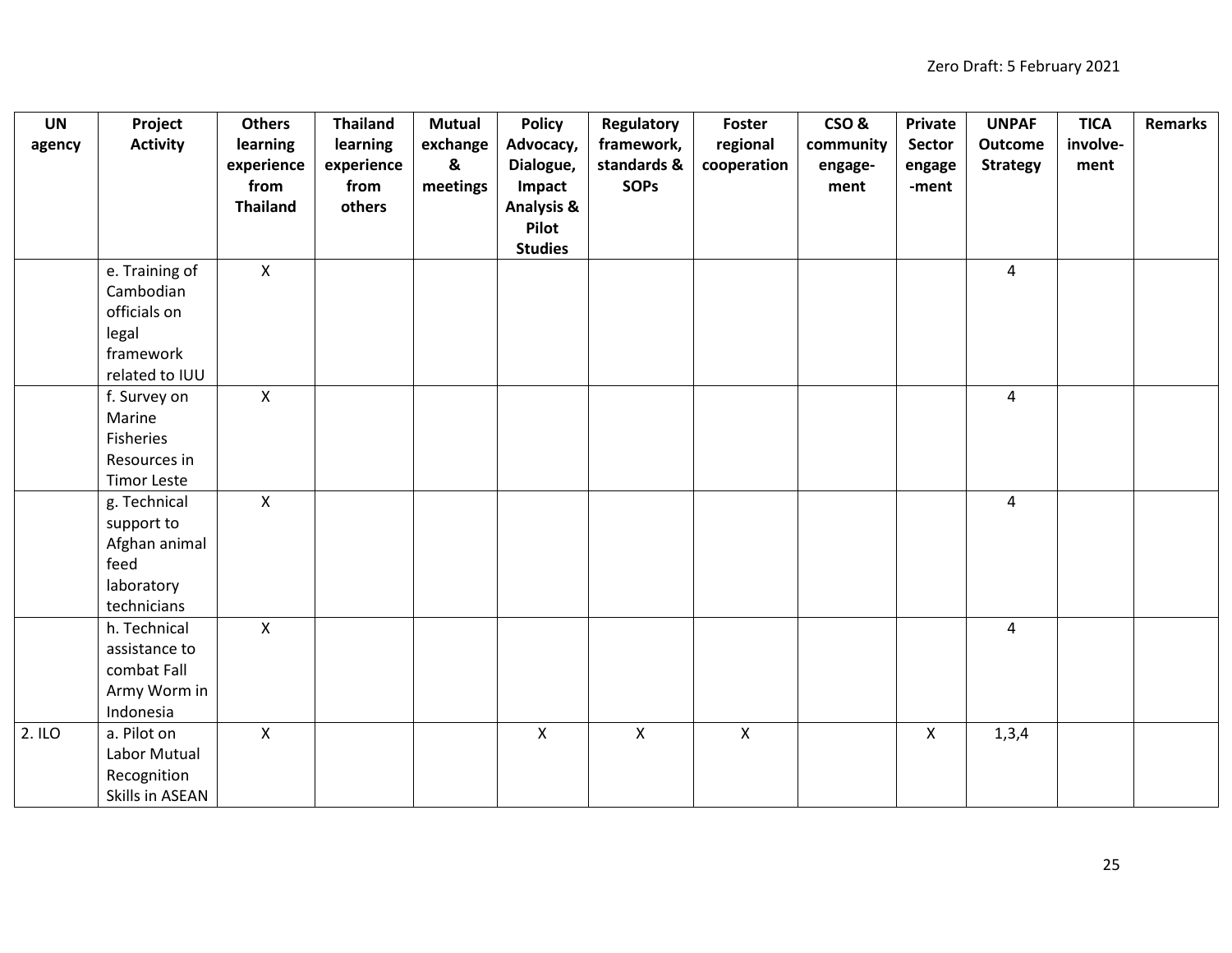| <b>UN</b> | Project                | <b>Others</b>   | <b>Thailand</b> | <b>Mutual</b>    | <b>Policy</b>         | <b>Regulatory</b>         | Foster         | CSO&               | <b>Private</b>            | <b>UNPAF</b>    | <b>TICA</b> | <b>Remarks</b> |
|-----------|------------------------|-----------------|-----------------|------------------|-----------------------|---------------------------|----------------|--------------------|---------------------------|-----------------|-------------|----------------|
| agency    | <b>Activity</b>        | learning        | learning        | exchange         | Advocacy,             | framework,                | regional       | community          | Sector                    | <b>Outcome</b>  | involve-    |                |
|           |                        | experience      | experience      | $\boldsymbol{8}$ | Dialogue,             | standards &               | cooperation    | engage-            | engage                    | <b>Strategy</b> | ment        |                |
|           |                        | from            | from            | meetings         | Impact                | <b>SOPs</b>               |                | ment               | -ment                     |                 |             |                |
|           |                        | <b>Thailand</b> | others          |                  | <b>Analysis &amp;</b> |                           |                |                    |                           |                 |             |                |
|           |                        |                 |                 |                  | Pilot                 |                           |                |                    |                           |                 |             |                |
|           |                        |                 |                 |                  | <b>Studies</b>        |                           |                |                    |                           |                 |             |                |
|           | for CLM                |                 |                 |                  |                       |                           |                |                    |                           |                 |             |                |
|           | countries              |                 |                 |                  |                       |                           |                |                    |                           |                 |             |                |
| 3. IOM    | a. Labor               |                 |                 | $\mathsf{X}$     |                       |                           | $\overline{X}$ | $\mathsf{X}$       | $\mathsf{X}$              | 2,3,4           |             |                |
|           | <b>Mobility Skills</b> |                 |                 |                  |                       |                           |                |                    |                           |                 |             |                |
|           | Good                   |                 |                 |                  |                       |                           |                |                    |                           |                 |             |                |
|           | Practices              |                 |                 |                  |                       |                           |                |                    |                           |                 |             |                |
|           | Seminar in             |                 |                 |                  |                       |                           |                |                    |                           |                 |             |                |
|           | ASEAN                  |                 |                 |                  |                       |                           |                |                    |                           |                 |             |                |
|           | b. Thai-               | $\mathsf{X}$    |                 |                  |                       | $\boldsymbol{\mathsf{X}}$ |                |                    | $\mathsf{X}$              | 3,4             |             |                |
|           | Cambodian              |                 |                 |                  |                       |                           |                |                    |                           |                 |             |                |
|           | Dialogue on            |                 |                 |                  |                       |                           |                |                    |                           |                 |             |                |
|           | Skills                 |                 |                 |                  |                       |                           |                |                    |                           |                 |             |                |
|           | Development            |                 |                 |                  |                       |                           |                |                    |                           |                 |             |                |
|           | in Hospitality         |                 |                 |                  |                       |                           |                |                    |                           |                 |             |                |
|           | Sector                 |                 |                 |                  |                       |                           |                |                    |                           |                 |             |                |
|           | c. Supporting          |                 |                 | $\mathsf{X}$     | $\mathsf{X}$          |                           | $\overline{X}$ | $\pmb{\mathsf{X}}$ | $\boldsymbol{\mathsf{X}}$ | 1, 2, 3, 4      |             |                |
|           | CSO reps to            |                 |                 |                  |                       |                           |                |                    |                           |                 |             |                |
|           | attend AFML            |                 |                 |                  |                       |                           |                |                    |                           |                 |             |                |
|           | meeting &              |                 |                 |                  |                       |                           |                |                    |                           |                 |             |                |
|           | CSO prep               |                 |                 |                  |                       |                           |                |                    |                           |                 |             |                |
|           | meeting                |                 |                 |                  |                       |                           |                |                    |                           |                 |             |                |
|           | d. Cross-              |                 |                 | $\mathsf{X}$     |                       |                           | $\mathsf{X}$   | $\mathsf{X}$       |                           | 2,4             |             |                |
|           | regional               |                 |                 |                  |                       |                           |                |                    |                           |                 |             |                |
|           | knowledge              |                 |                 |                  |                       |                           |                |                    |                           |                 |             |                |
|           | exchange on            |                 |                 |                  |                       |                           |                |                    |                           |                 |             |                |
|           | Migrant                |                 |                 |                  |                       |                           |                |                    |                           |                 |             |                |
|           | Health                 |                 |                 |                  |                       |                           |                |                    |                           |                 |             |                |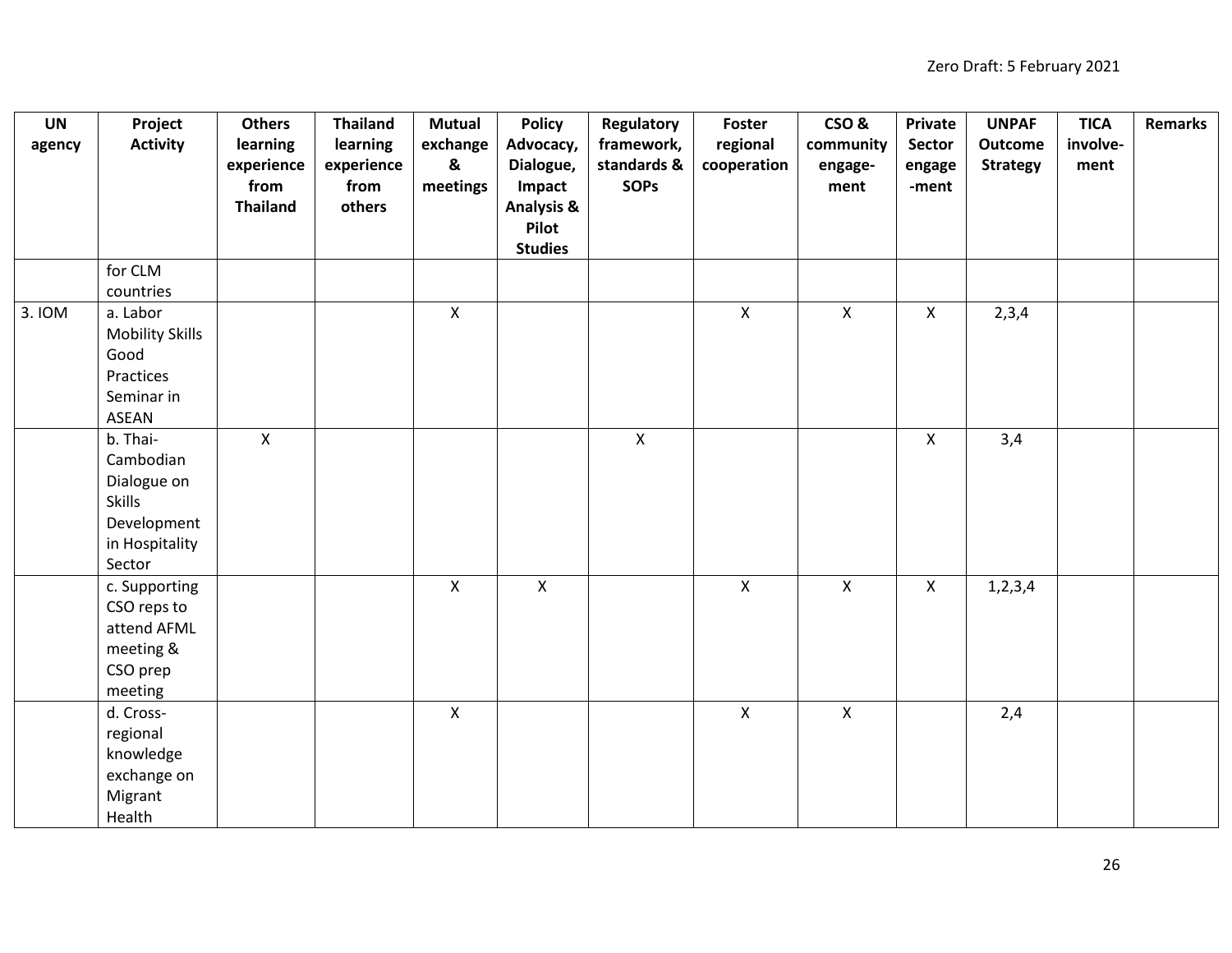| <b>UN</b> | Project         | <b>Others</b>   | <b>Thailand</b> | <b>Mutual</b>             | <b>Policy</b>         | <b>Regulatory</b>         | <b>Foster</b> | CSO&      | Private | <b>UNPAF</b>    | <b>TICA</b> | <b>Remarks</b> |
|-----------|-----------------|-----------------|-----------------|---------------------------|-----------------------|---------------------------|---------------|-----------|---------|-----------------|-------------|----------------|
| agency    | <b>Activity</b> | learning        | learning        | exchange                  | Advocacy,             | framework,                | regional      | community | Sector  | <b>Outcome</b>  | involve-    |                |
|           |                 | experience      | experience      | $\boldsymbol{\mathsf{g}}$ | Dialogue,             | standards &               | cooperation   | engage-   | engage  | <b>Strategy</b> | ment        |                |
|           |                 | from            | from            | meetings                  | Impact                | <b>SOPs</b>               |               | ment      | -ment   |                 |             |                |
|           |                 | <b>Thailand</b> | others          |                           | <b>Analysis &amp;</b> |                           |               |           |         |                 |             |                |
|           |                 |                 |                 |                           | Pilot                 |                           |               |           |         |                 |             |                |
|           |                 |                 |                 |                           | <b>Studies</b>        |                           |               |           |         |                 |             |                |
|           | e. Thai-Lao     |                 |                 | $\mathsf{X}$              |                       |                           |               |           |         | $\overline{4}$  |             |                |
|           | Case            |                 |                 |                           |                       |                           |               |           |         |                 |             |                |
|           | Management      |                 |                 |                           |                       |                           |               |           |         |                 |             |                |
|           | meetings        |                 |                 |                           |                       |                           |               |           |         |                 |             |                |
|           | f. Lao          | X               |                 |                           |                       |                           |               |           |         | $\overline{4}$  |             |                |
|           | delegates visit |                 |                 |                           |                       |                           |               |           |         |                 |             |                |
|           | to Thai         |                 |                 |                           |                       |                           |               |           |         |                 |             |                |
|           | shelters        |                 |                 |                           |                       |                           |               |           |         |                 |             |                |
|           | g. Myanmar-     |                 |                 | $\pmb{\mathsf{X}}$        |                       |                           |               |           |         | 4               |             |                |
|           | Thai Case       |                 |                 |                           |                       |                           |               |           |         |                 |             |                |
|           | Management      |                 |                 |                           |                       |                           |               |           |         |                 |             |                |
|           | Meetings        |                 |                 |                           |                       |                           |               |           |         |                 |             |                |
|           | h. Myanmar      | $\mathsf{X}$    |                 |                           |                       |                           |               |           |         | $\overline{4}$  |             |                |
|           | case workers    |                 |                 |                           |                       |                           |               |           |         |                 |             |                |
|           | visit to Thai   |                 |                 |                           |                       |                           |               |           |         |                 |             |                |
|           | shelters        |                 |                 |                           |                       |                           |               |           |         |                 |             |                |
|           | i. Myanmar-     |                 |                 | $\mathsf{X}$              |                       | $\pmb{\times}$            |               |           |         | $\overline{4}$  |             |                |
|           | Thai TOT on     |                 |                 |                           |                       |                           |               |           |         |                 |             |                |
|           | bilateral case  |                 |                 |                           |                       |                           |               |           |         |                 |             |                |
|           | management      |                 |                 |                           |                       |                           |               |           |         |                 |             |                |
|           | SOPS            |                 |                 |                           |                       |                           |               |           |         |                 |             |                |
|           | j. Cambodia-    |                 |                 | $\mathsf{X}$              |                       | $\boldsymbol{\mathsf{X}}$ |               |           |         | $\overline{4}$  |             |                |
|           | Thai Case       |                 |                 |                           |                       |                           |               |           |         |                 |             |                |
|           | management      |                 |                 |                           |                       |                           |               |           |         |                 |             |                |
|           | <b>SOPS</b>     |                 |                 |                           |                       |                           |               |           |         |                 |             |                |
|           | meetings        |                 |                 |                           |                       |                           |               |           |         |                 |             |                |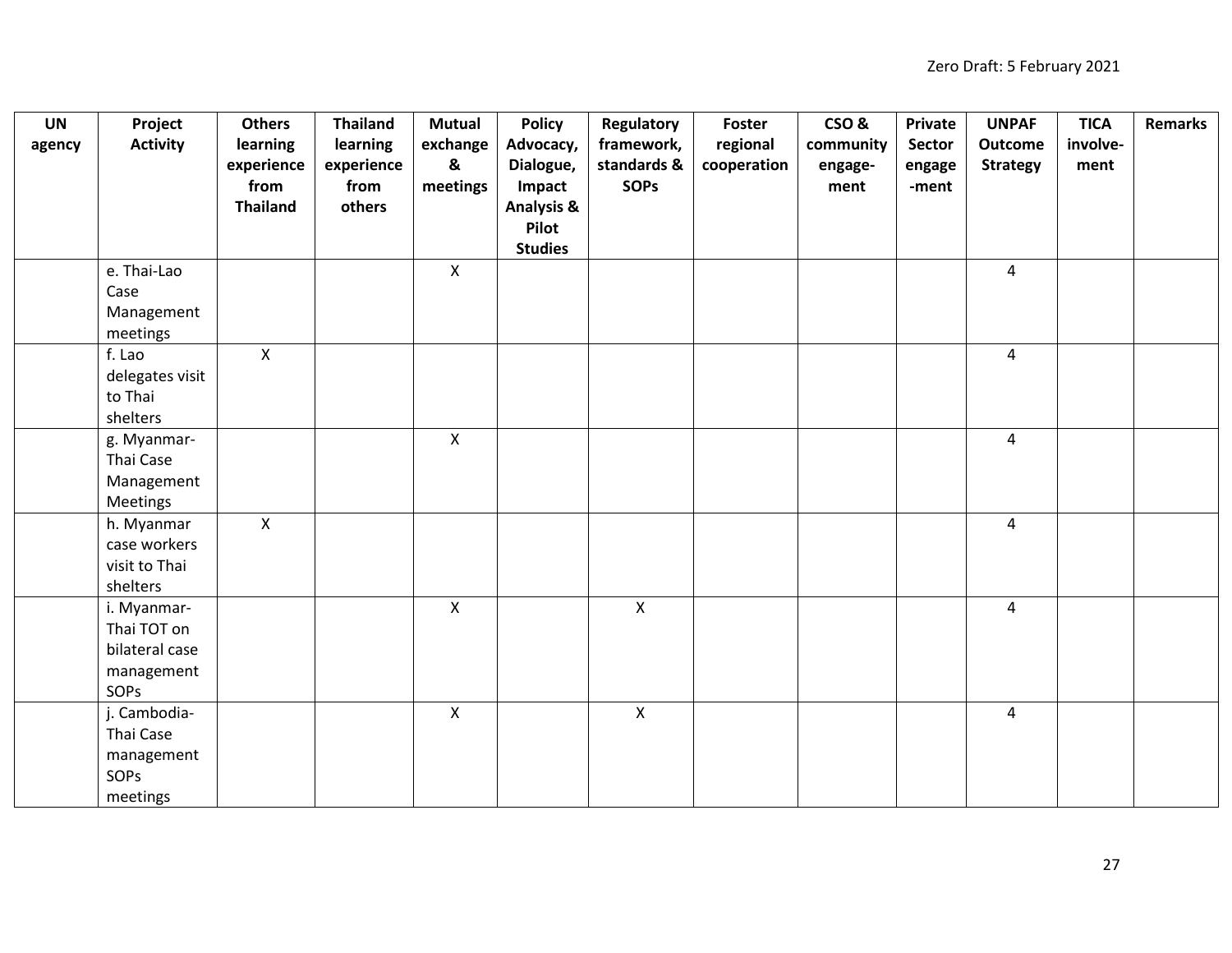| <b>UN</b> | Project         | <b>Others</b>   | <b>Thailand</b> | <b>Mutual</b> | <b>Policy</b>         | Regulatory     | Foster       | CSO&         | Private | <b>UNPAF</b>    | <b>TICA</b> | Remarks |
|-----------|-----------------|-----------------|-----------------|---------------|-----------------------|----------------|--------------|--------------|---------|-----------------|-------------|---------|
| agency    | <b>Activity</b> | learning        | learning        | exchange      | Advocacy,             | framework,     | regional     | community    | Sector  | <b>Outcome</b>  | involve-    |         |
|           |                 | experience      | experience      | &             | Dialogue,             | standards &    | cooperation  | engage-      | engage  | <b>Strategy</b> | ment        |         |
|           |                 | from            | from            | meetings      | Impact                | <b>SOPS</b>    |              | ment         | -ment   |                 |             |         |
|           |                 | <b>Thailand</b> | others          |               | <b>Analysis &amp;</b> |                |              |              |         |                 |             |         |
|           |                 |                 |                 |               | Pilot                 |                |              |              |         |                 |             |         |
|           |                 |                 |                 |               | <b>Studies</b>        |                |              |              |         |                 |             |         |
|           | k. Thai-        |                 |                 | $\mathsf{X}$  |                       |                |              |              |         | $\overline{4}$  |             |         |
|           | Myanmar         |                 |                 |               |                       |                |              |              |         |                 |             |         |
|           | anti-           |                 |                 |               |                       |                |              |              |         |                 |             |         |
|           | trafficking     |                 |                 |               |                       |                |              |              |         |                 |             |         |
|           | meetings        |                 |                 |               |                       |                |              |              |         |                 |             |         |
|           | I. Vietnamese   | $\mathsf{X}$    |                 |               |                       |                |              |              |         | $\overline{4}$  |             |         |
|           | reps visit to   |                 |                 |               |                       |                |              |              |         |                 |             |         |
|           | Thailand on     |                 |                 |               |                       |                |              |              |         |                 |             |         |
|           | Migrants in     |                 |                 |               |                       |                |              |              |         |                 |             |         |
|           | Crisis          |                 |                 |               |                       |                |              |              |         |                 |             |         |
|           | m. Malaysia-    |                 |                 | $\mathsf{X}$  |                       |                |              |              |         | $\overline{4}$  |             |         |
|           | Thai CB         |                 |                 |               |                       |                |              |              |         |                 |             |         |
|           | workshop on     |                 |                 |               |                       |                |              |              |         |                 |             |         |
|           | assisted        |                 |                 |               |                       |                |              |              |         |                 |             |         |
|           | voluntary       |                 |                 |               |                       |                |              |              |         |                 |             |         |
|           | return          |                 |                 |               |                       |                |              |              |         |                 |             |         |
|           | n. Regional RT  |                 |                 | $\mathsf X$   |                       |                | $\mathsf{X}$ | $\mathsf{X}$ |         | 2,4             |             |         |
|           | on              |                 |                 |               |                       |                |              |              |         |                 |             |         |
|           | strengthening   |                 |                 |               |                       |                |              |              |         |                 |             |         |
|           | protection of   |                 |                 |               |                       |                |              |              |         |                 |             |         |
|           | unaccompanie    |                 |                 |               |                       |                |              |              |         |                 |             |         |
|           | d migrant       |                 |                 |               |                       |                |              |              |         |                 |             |         |
|           | children        |                 |                 |               |                       |                |              |              |         |                 |             |         |
|           | o. Thai-        |                 |                 | $\mathsf{X}$  |                       | $\pmb{\times}$ |              |              |         | 4               |             |         |
|           | Cambodian       |                 |                 |               |                       |                |              |              |         |                 |             |         |
|           | workshop on     |                 |                 |               |                       |                |              |              |         |                 |             |         |
|           | SOPs on         |                 |                 |               |                       |                |              |              |         |                 |             |         |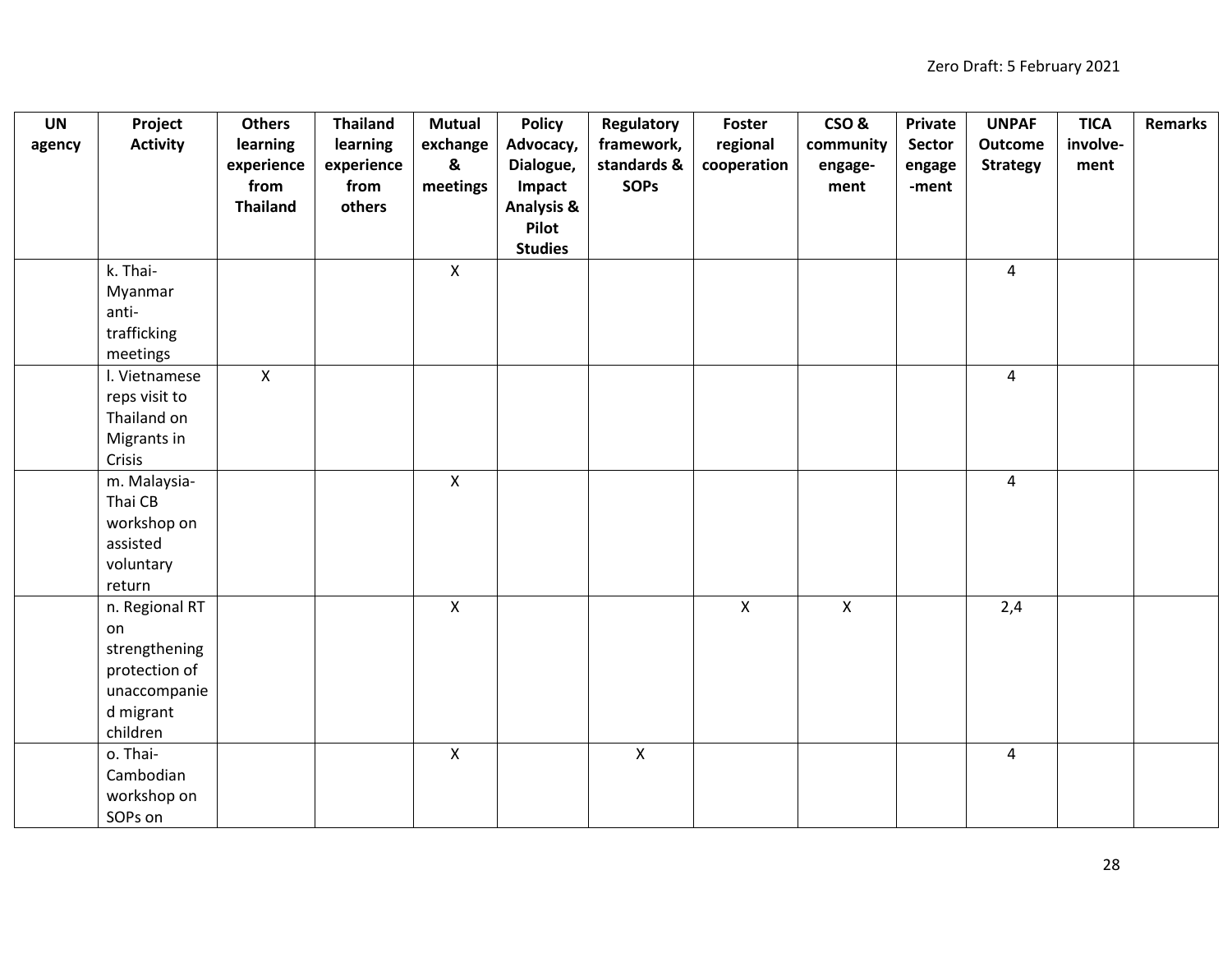| <b>UN</b> | Project         | <b>Others</b>   | <b>Thailand</b> | <b>Mutual</b> | <b>Policy</b>         | Regulatory     | Foster       | CSO&         | Private | <b>UNPAF</b>    | <b>TICA</b> | <b>Remarks</b> |
|-----------|-----------------|-----------------|-----------------|---------------|-----------------------|----------------|--------------|--------------|---------|-----------------|-------------|----------------|
| agency    | <b>Activity</b> | learning        | learning        | exchange      | Advocacy,             | framework,     | regional     | community    | Sector  | Outcome         | involve-    |                |
|           |                 | experience      | experience      | &             | Dialogue,             | standards &    | cooperation  | engage-      | engage  | <b>Strategy</b> | ment        |                |
|           |                 | from            | from            | meetings      | Impact                | <b>SOPs</b>    |              | ment         | -ment   |                 |             |                |
|           |                 | <b>Thailand</b> | others          |               | <b>Analysis &amp;</b> |                |              |              |         |                 |             |                |
|           |                 |                 |                 |               | Pilot                 |                |              |              |         |                 |             |                |
|           |                 |                 |                 |               | <b>Studies</b>        |                |              |              |         |                 |             |                |
|           | return &        |                 |                 |               |                       |                |              |              |         |                 |             |                |
|           | reintegration   |                 |                 |               |                       |                |              |              |         |                 |             |                |
|           | of TIP cases    |                 |                 |               |                       |                |              |              |         |                 |             |                |
|           | p. Thai-        |                 |                 | $\mathsf{X}$  |                       | $\pmb{\times}$ |              |              |         | $\overline{4}$  |             |                |
|           | Cambodian       |                 |                 |               |                       |                |              |              |         |                 |             |                |
|           | workshop on     |                 |                 |               |                       |                |              |              |         |                 |             |                |
|           | SOPs for law    |                 |                 |               |                       |                |              |              |         |                 |             |                |
|           | enforcement     |                 |                 |               |                       |                |              |              |         |                 |             |                |
|           | in TIP cases    |                 |                 |               |                       |                |              |              |         |                 |             |                |
|           | q. Myanmar-     |                 |                 | $\mathsf{X}$  |                       |                |              |              |         | $\overline{4}$  |             |                |
|           | Thai case       |                 |                 |               |                       |                |              |              |         |                 |             |                |
|           | management      |                 |                 |               |                       |                |              |              |         |                 |             |                |
|           | meetings        |                 |                 |               |                       |                |              |              |         |                 |             |                |
|           | r. Myanmar      | $\mathsf{X}$    |                 |               |                       |                |              |              |         | $\overline{4}$  |             |                |
|           | caseworker      |                 |                 |               |                       |                |              |              |         |                 |             |                |
|           | visits to Thai  |                 |                 |               |                       |                |              |              |         |                 |             |                |
|           | shelters        |                 |                 |               |                       |                |              |              |         |                 |             |                |
|           | s. Myanmar-     |                 |                 | $\mathsf{X}$  |                       |                |              |              |         | $\overline{4}$  |             |                |
|           | Thai border     |                 |                 |               |                       |                |              |              |         |                 |             |                |
|           | meetings on     |                 |                 |               |                       |                |              |              |         |                 |             |                |
|           | <b>TIP</b>      |                 |                 |               |                       |                |              |              |         |                 |             |                |
|           | t. Regional     |                 |                 | $\mathsf{X}$  |                       |                | $\mathsf{x}$ | $\mathsf{X}$ |         | 2,4             |             |                |
|           | info sharing    |                 |                 |               |                       |                |              |              |         |                 |             |                |
|           | workshop in     |                 |                 |               |                       |                |              |              |         |                 |             |                |
|           | psycho-social   |                 |                 |               |                       |                |              |              |         |                 |             |                |
|           | support for     |                 |                 |               |                       |                |              |              |         |                 |             |                |
|           | VOT and VM      |                 |                 |               |                       |                |              |              |         |                 |             |                |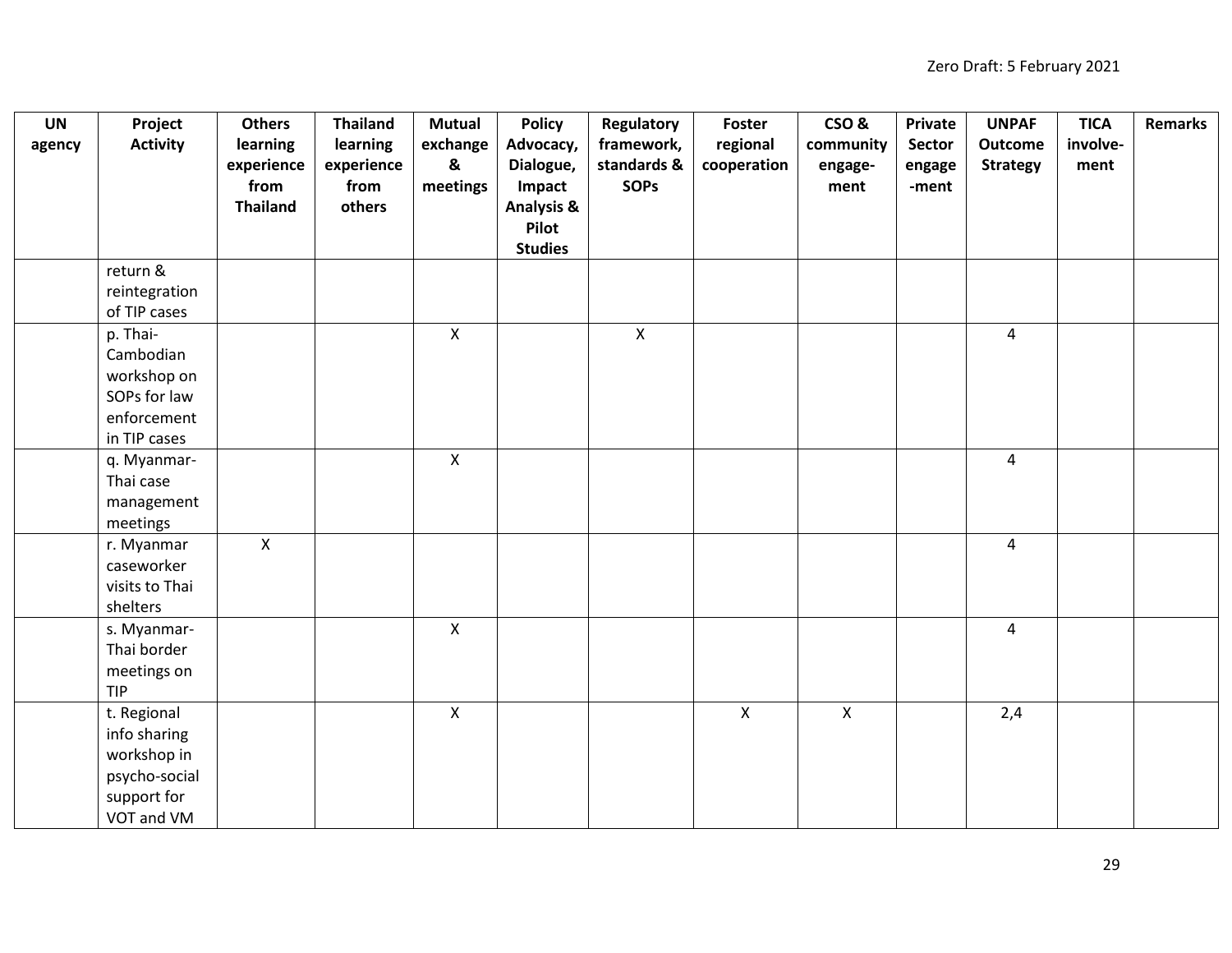| <b>UN</b> | Project         | <b>Others</b>   | <b>Thailand</b> | <b>Mutual</b>             | <b>Policy</b>         | Regulatory  | Foster       | CSO&         | Private | <b>UNPAF</b>    | <b>TICA</b>  | <b>Remarks</b> |
|-----------|-----------------|-----------------|-----------------|---------------------------|-----------------------|-------------|--------------|--------------|---------|-----------------|--------------|----------------|
| agency    | <b>Activity</b> | learning        | learning        | exchange                  | Advocacy,             | framework,  | regional     | community    | Sector  | <b>Outcome</b>  | involve-     |                |
|           |                 | experience      | experience      | $\boldsymbol{\mathsf{g}}$ | Dialogue,             | standards & | cooperation  | engage-      | engage  | <b>Strategy</b> | ment         |                |
|           |                 | from            | from            | meetings                  | Impact                | <b>SOPS</b> |              | ment         | -ment   |                 |              |                |
|           |                 | <b>Thailand</b> | others          |                           | <b>Analysis &amp;</b> |             |              |              |         |                 |              |                |
|           |                 |                 |                 |                           | Pilot                 |             |              |              |         |                 |              |                |
|           |                 |                 |                 |                           | <b>Studies</b>        |             |              |              |         |                 |              |                |
| 4. UNAIDS | a. Eliminate    | $\mathsf{X}$    |                 |                           |                       |             |              |              |         | $\overline{4}$  | $\mathsf{X}$ |                |
|           | Mother to       |                 |                 |                           |                       |             |              |              |         |                 |              |                |
|           | Child HIV       |                 |                 |                           |                       |             |              |              |         |                 |              |                |
|           | Transmission    |                 |                 |                           |                       |             |              |              |         |                 |              |                |
|           | b. Reducing     | $\mathsf{X}$    |                 |                           |                       |             |              |              |         | $\overline{4}$  | $\mathsf X$  |                |
|           | HIV-related     |                 |                 |                           |                       |             |              |              |         |                 |              |                |
|           | stigma &        |                 |                 |                           |                       |             |              |              |         |                 |              |                |
|           | discrimination  |                 |                 |                           |                       |             |              |              |         |                 |              |                |
|           | in health care  |                 |                 |                           |                       |             |              |              |         |                 |              |                |
|           | setting         |                 |                 |                           |                       |             |              |              |         |                 |              |                |
|           | c. Ending HIV-  | $\mathsf{X}$    |                 |                           |                       |             |              |              |         | $\overline{4}$  | $\mathsf{X}$ |                |
|           | related Stigma  |                 |                 |                           |                       |             |              |              |         |                 |              |                |
|           | in Health       |                 |                 |                           |                       |             |              |              |         |                 |              |                |
|           | Facilities to   |                 |                 |                           |                       |             |              |              |         |                 |              |                |
|           | Fast-Track 90-  |                 |                 |                           |                       |             |              |              |         |                 |              |                |
|           | 90-90 Targets   |                 |                 |                           |                       |             |              |              |         |                 |              |                |
| 5.UNDP    | a. Strengthen   |                 | $\mathsf{X}$    |                           |                       |             | $\mathsf{X}$ |              |         | $\overline{4}$  |              |                |
|           | capacity of     |                 |                 |                           |                       |             |              |              |         |                 |              |                |
|           | Thailand in     |                 |                 |                           |                       |             |              |              |         |                 |              |                |
|           | supporting      |                 |                 |                           |                       |             |              |              |         |                 |              |                |
|           | <b>WIFOS</b>    |                 |                 |                           |                       |             |              |              |         |                 |              |                |
|           | networks        |                 |                 |                           |                       |             |              |              |         |                 |              |                |
|           | across          |                 |                 |                           |                       |             |              |              |         |                 |              |                |
|           | ASEAN/Asia &    |                 |                 |                           |                       |             |              |              |         |                 |              |                |
|           | Africa          |                 |                 |                           |                       |             |              |              |         |                 |              |                |
|           | b. Wildlife-    |                 |                 |                           | $\mathsf{X}$          |             |              | $\mathsf{X}$ |         | 2,4             |              |                |
|           | tourism pilot   |                 |                 |                           |                       |             |              |              |         |                 |              |                |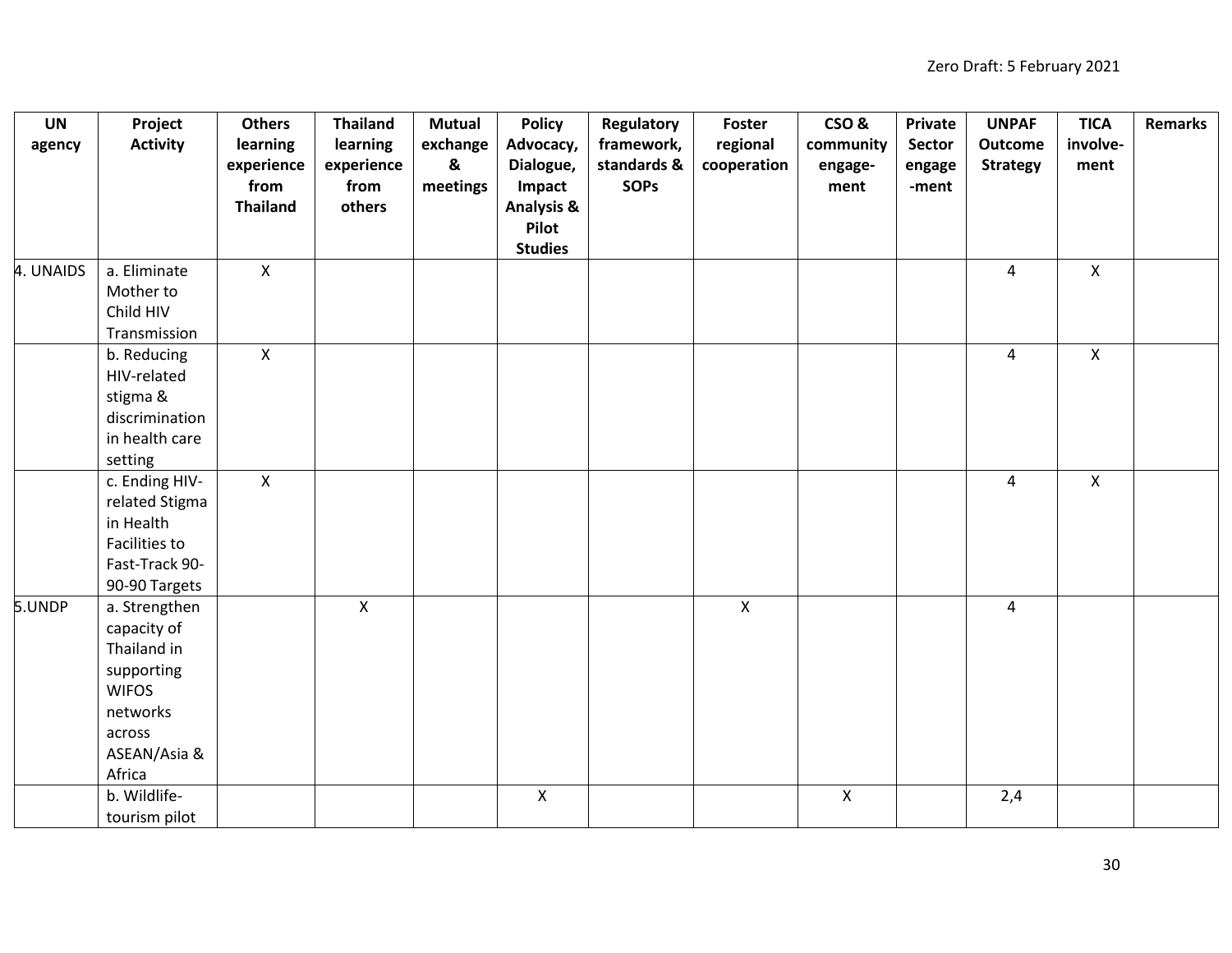| <b>UN</b> | Project               | <b>Others</b>   | <b>Thailand</b> | <b>Mutual</b> | <b>Policy</b>         | Regulatory  | Foster      | CSO&      | Private | <b>UNPAF</b>    | <b>TICA</b> | <b>Remarks</b> |
|-----------|-----------------------|-----------------|-----------------|---------------|-----------------------|-------------|-------------|-----------|---------|-----------------|-------------|----------------|
| agency    | <b>Activity</b>       | learning        | learning        | exchange      | Advocacy,             | framework,  | regional    | community | Sector  | <b>Outcome</b>  | involve-    |                |
|           |                       | experience      | experience      | &             | Dialogue,             | standards & | cooperation | engage-   | engage  | <b>Strategy</b> | ment        |                |
|           |                       | from            | from            | meetings      | Impact                | <b>SOPs</b> |             | ment      | -ment   |                 |             |                |
|           |                       | <b>Thailand</b> | others          |               | <b>Analysis &amp;</b> |             |             |           |         |                 |             |                |
|           |                       |                 |                 |               | Pilot                 |             |             |           |         |                 |             |                |
|           |                       |                 |                 |               | <b>Studies</b>        |             |             |           |         |                 |             |                |
|           | study in Huai         |                 |                 |               |                       |             |             |           |         |                 |             |                |
|           | Kha Kaeng             |                 |                 |               |                       |             |             |           |         |                 |             |                |
|           | Sanctuary             |                 |                 |               |                       |             |             |           |         |                 |             |                |
|           | c. Regional           |                 |                 | $\mathsf{X}$  |                       |             | X           |           |         | $\overline{4}$  |             |                |
|           | training on           |                 |                 |               |                       |             |             |           |         |                 |             |                |
|           | wildlife              |                 |                 |               |                       |             |             |           |         |                 |             |                |
|           | conservation          |                 |                 |               |                       |             |             |           |         |                 |             |                |
|           | & protection          |                 |                 |               |                       |             |             |           |         |                 |             |                |
|           | d. Study visit        |                 | $\pmb{\times}$  |               |                       |             |             |           |         | $\overline{4}$  |             |                |
|           | to Costa Rica         |                 |                 |               |                       |             |             |           |         |                 |             |                |
|           | on                    |                 |                 |               |                       |             |             |           |         |                 |             |                |
|           | biodiversity-         |                 |                 |               |                       |             |             |           |         |                 |             |                |
|           | based                 |                 |                 |               |                       |             |             |           |         |                 |             |                |
|           | economic              |                 |                 |               |                       |             |             |           |         |                 |             |                |
|           | development           |                 |                 |               |                       |             |             |           |         |                 |             |                |
|           | e. Study visit        | $\mathsf{X}$    |                 |               |                       |             |             |           |         | $\overline{4}$  |             |                |
|           | by Pakistani          |                 |                 |               |                       |             |             |           |         |                 |             |                |
|           | officials on          |                 |                 |               |                       |             |             |           |         |                 |             |                |
|           | <b>Business &amp;</b> |                 |                 |               |                       |             |             |           |         |                 |             |                |
|           | Human rights          |                 |                 |               |                       |             |             |           |         |                 |             |                |
|           | f. Study visit        | $\mathsf{X}$    |                 |               |                       |             |             |           |         | $\overline{4}$  |             |                |
|           | by Cambodian          |                 |                 |               |                       |             |             |           |         |                 |             |                |
|           | officials on          |                 |                 |               |                       |             |             |           |         |                 |             |                |
|           | VNR for SDGs          |                 |                 |               |                       |             |             |           |         |                 |             |                |
|           | g. Study visit        |                 | $\mathsf{X}$    |               |                       |             |             |           |         | 4               |             |                |
|           | by Thai               |                 |                 |               |                       |             |             |           |         |                 |             |                |
|           | officials to          |                 |                 |               |                       |             |             |           |         |                 |             |                |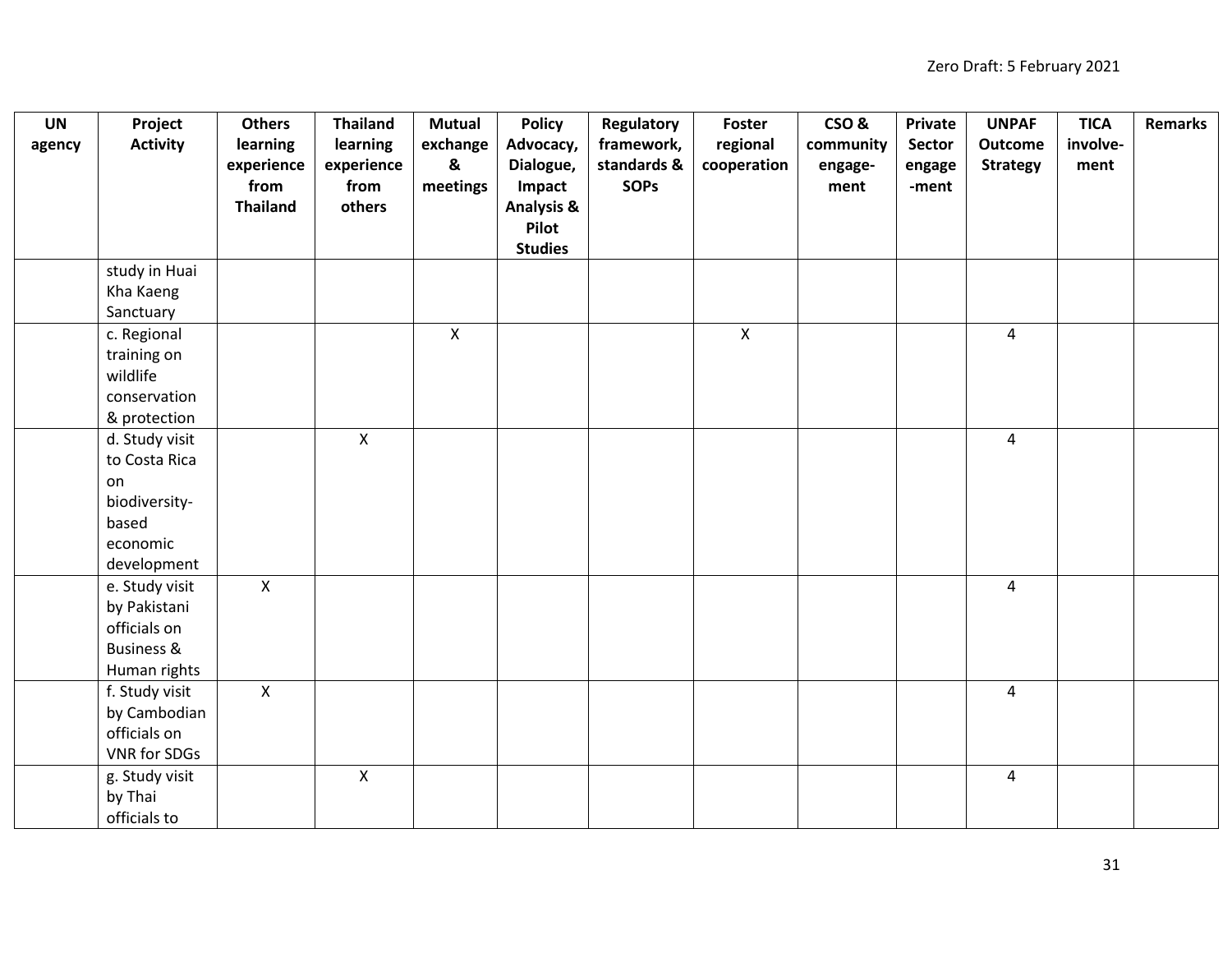| <b>UN</b> | Project         | <b>Others</b>   | <b>Thailand</b> | <b>Mutual</b>             | <b>Policy</b>         | Regulatory  | Foster       | CSO&      | Private | <b>UNPAF</b>    | <b>TICA</b> | <b>Remarks</b> |
|-----------|-----------------|-----------------|-----------------|---------------------------|-----------------------|-------------|--------------|-----------|---------|-----------------|-------------|----------------|
| agency    | <b>Activity</b> | learning        | learning        | exchange                  | Advocacy,             | framework,  | regional     | community | Sector  | <b>Outcome</b>  | involve-    |                |
|           |                 | experience      | experience      | $\boldsymbol{\mathsf{g}}$ | Dialogue,             | standards & | cooperation  | engage-   | engage  | <b>Strategy</b> | ment        |                |
|           |                 | from            | from            | meetings                  | Impact                | <b>SOPS</b> |              | ment      | -ment   |                 |             |                |
|           |                 | <b>Thailand</b> | others          |                           | <b>Analysis &amp;</b> |             |              |           |         |                 |             |                |
|           |                 |                 |                 |                           | Pilot                 |             |              |           |         |                 |             |                |
|           |                 |                 |                 |                           | <b>Studies</b>        |             |              |           |         |                 |             |                |
|           | Philippines on  |                 |                 |                           |                       |             |              |           |         |                 |             |                |
|           | conflict        |                 |                 |                           |                       |             |              |           |         |                 |             |                |
|           | mediation       |                 |                 |                           |                       |             |              |           |         |                 |             |                |
|           | h. Philippines  |                 | $\mathsf{X}$    |                           |                       |             |              |           |         | $\overline{4}$  |             |                |
|           | experts share   |                 |                 |                           |                       |             |              |           |         |                 |             |                |
|           | experience on   |                 |                 |                           |                       |             |              |           |         |                 |             |                |
|           | preventing      |                 |                 |                           |                       |             |              |           |         |                 |             |                |
|           | violent         |                 |                 |                           |                       |             |              |           |         |                 |             |                |
|           | extremism       |                 |                 |                           |                       |             |              |           |         |                 |             |                |
|           | i. Tech Advice  |                 | $\mathsf{X}$    |                           |                       |             |              |           |         | $\overline{4}$  |             |                |
|           | from Seoul      |                 |                 |                           |                       |             |              |           |         |                 |             |                |
|           | government      |                 |                 |                           |                       |             |              |           |         |                 |             |                |
|           | on "clean       |                 |                 |                           |                       |             |              |           |         |                 |             |                |
|           | construction    |                 |                 |                           |                       |             |              |           |         |                 |             |                |
|           | system"         |                 |                 |                           |                       |             |              |           |         |                 |             |                |
|           | j. Knowledge    |                 | $\pmb{\times}$  |                           |                       |             |              |           |         | $\overline{4}$  |             |                |
|           | sharing by      |                 |                 |                           |                       |             |              |           |         |                 |             |                |
|           | Bangladesh on   |                 |                 |                           |                       |             |              |           |         |                 |             |                |
|           | conflict        |                 |                 |                           |                       |             |              |           |         |                 |             |                |
|           | monitoring &    |                 |                 |                           |                       |             |              |           |         |                 |             |                |
|           | studies         |                 |                 |                           |                       |             |              |           |         |                 |             |                |
| 6.UNEP    | a. Air Quality  |                 |                 | $\mathsf{X}$              |                       |             | $\mathsf{X}$ |           |         | 4               |             |                |
|           | Assessments     |                 |                 |                           |                       |             |              |           |         |                 |             |                |
|           | for Health &    |                 |                 |                           |                       |             |              |           |         |                 |             |                |
|           | Environment     |                 |                 |                           |                       |             |              |           |         |                 |             |                |
|           | Policies in     |                 |                 |                           |                       |             |              |           |         |                 |             |                |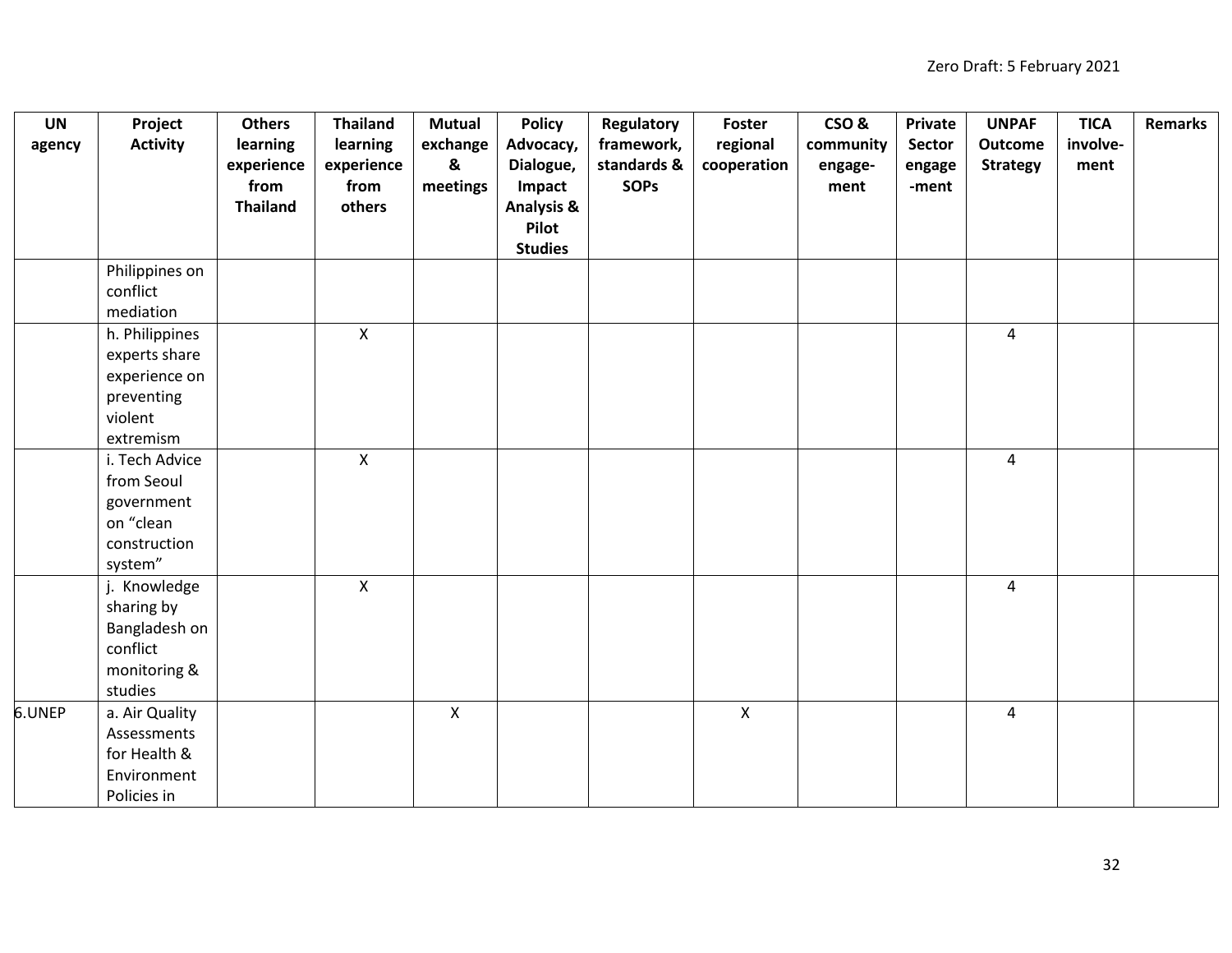| <b>UN</b> | Project         | <b>Others</b>   | <b>Thailand</b> | <b>Mutual</b> | <b>Policy</b>         | Regulatory  | Foster             | CSO&         | Private     | <b>UNPAF</b>    | <b>TICA</b>  | <b>Remarks</b> |
|-----------|-----------------|-----------------|-----------------|---------------|-----------------------|-------------|--------------------|--------------|-------------|-----------------|--------------|----------------|
| agency    | <b>Activity</b> | learning        | learning        | exchange      | Advocacy,             | framework,  | regional           | community    | Sector      | <b>Outcome</b>  | involve-     |                |
|           |                 | experience      | experience      | &             | Dialogue,             | standards & | cooperation        | engage-      | engage      | <b>Strategy</b> | ment         |                |
|           |                 | from            | from            | meetings      | Impact                | <b>SOPS</b> |                    | ment         | -ment       |                 |              |                |
|           |                 | <b>Thailand</b> | others          |               | <b>Analysis &amp;</b> |             |                    |              |             |                 |              |                |
|           |                 |                 |                 |               | Pilot                 |             |                    |              |             |                 |              |                |
|           |                 |                 |                 |               | <b>Studies</b>        |             |                    |              |             |                 |              |                |
|           | Africa & Asia-  |                 |                 |               |                       |             |                    |              |             |                 |              |                |
|           | Pacific         |                 |                 |               |                       |             |                    |              |             |                 |              |                |
|           | b. Promotion    |                 |                 | $\mathsf{X}$  |                       |             | $\mathsf{X}$       | $\mathsf{X}$ |             | 2,4             |              |                |
|           | of action       |                 |                 |               |                       |             |                    |              |             |                 |              |                |
|           | against         |                 |                 |               |                       |             |                    |              |             |                 |              |                |
|           | marine plastic  |                 |                 |               |                       |             |                    |              |             |                 |              |                |
|           | litter in India |                 |                 |               |                       |             |                    |              |             |                 |              |                |
|           | & Southeast     |                 |                 |               |                       |             |                    |              |             |                 |              |                |
|           | Asia            |                 |                 |               |                       |             |                    |              |             |                 |              |                |
|           | c. Economics    |                 |                 | $\mathsf{X}$  |                       |             | $\mathsf{X}$       | $\mathsf{X}$ |             | 2,4             |              |                |
|           | of Ecosystems   |                 |                 |               |                       |             |                    |              |             |                 |              |                |
|           | & Biodiversity  |                 |                 |               |                       |             |                    |              |             |                 |              |                |
|           | for Agri-food   |                 |                 |               |                       |             |                    |              |             |                 |              |                |
|           | system          |                 |                 |               |                       |             |                    |              |             |                 |              |                |
|           | d. SeaCircular  | $\mathsf{X}$    |                 |               |                       |             | $\pmb{\mathsf{X}}$ |              | $\mathsf X$ | 3,4             |              |                |
|           | e. COBSEA       |                 |                 | $\mathsf{X}$  | $\pmb{\times}$        |             | $\pmb{\mathsf{X}}$ |              |             | 1,4             |              |                |
|           | f. APAN         |                 |                 | $\mathsf{X}$  |                       |             | $\pmb{\mathsf{X}}$ |              |             | 4               |              |                |
|           | g. EANET        |                 |                 | $\mathsf{X}$  |                       |             | $\mathsf X$        |              |             | 4               |              |                |
|           | h. APCAP        |                 |                 | $\mathsf{X}$  |                       |             | $\pmb{\mathsf{X}}$ |              |             | $\overline{4}$  |              |                |
|           | i. Fisheries    |                 |                 | $\mathsf{X}$  |                       |             | $\pmb{\times}$     |              |             | 4               |              |                |
|           | Refugia         |                 |                 |               |                       |             |                    |              |             |                 |              |                |
| 7.UNESCO  | a. Mekong       |                 |                 | $\mathsf{X}$  |                       |             | $\overline{X}$     |              |             | 4               |              |                |
|           | Mangrove        |                 |                 |               |                       |             |                    |              |             |                 |              |                |
|           | Forum           |                 |                 |               |                       |             |                    |              |             |                 |              |                |
| 8. UNFPA  | a. Policy       |                 |                 |               | $\boldsymbol{X}$      |             |                    |              |             | 1,4             | $\mathsf{X}$ |                |
|           | Advocacy on     |                 |                 |               |                       |             |                    |              |             |                 |              |                |
|           | SROI of SSTC    |                 |                 |               |                       |             |                    |              |             |                 |              |                |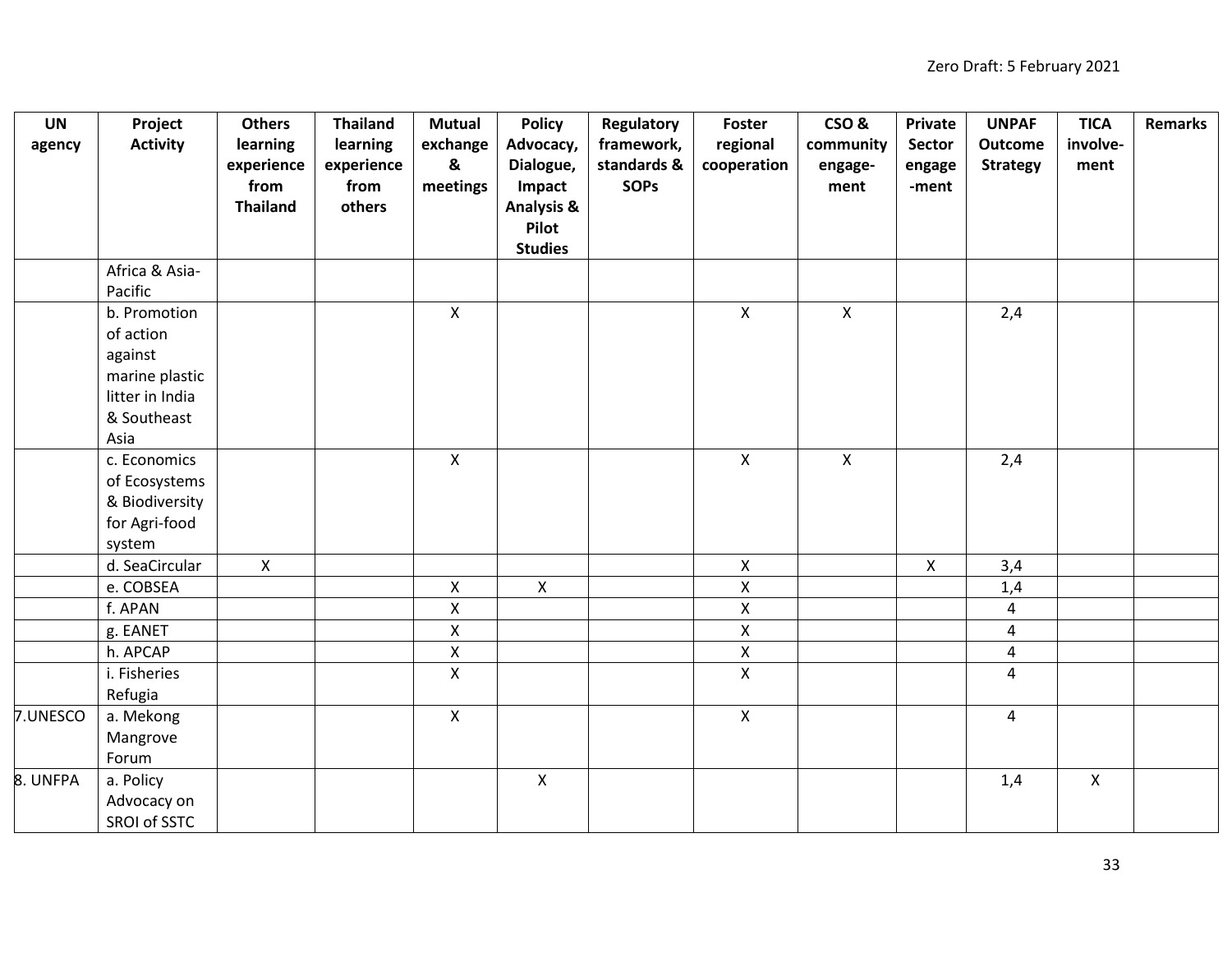| <b>UN</b> | Project             | <b>Others</b>   | <b>Thailand</b> | <b>Mutual</b> | <b>Policy</b>         | Regulatory  | Foster       | CSO&         | Private | <b>UNPAF</b>    | <b>TICA</b>  | <b>Remarks</b> |
|-----------|---------------------|-----------------|-----------------|---------------|-----------------------|-------------|--------------|--------------|---------|-----------------|--------------|----------------|
| agency    | <b>Activity</b>     | learning        | learning        | exchange      | Advocacy,             | framework,  | regional     | community    | Sector  | <b>Outcome</b>  | involve-     |                |
|           |                     | experience      | experience      | &             | Dialogue,             | standards & | cooperation  | engage-      | engage  | <b>Strategy</b> | ment         |                |
|           |                     | from            | from            | meetings      | Impact                | <b>SOPs</b> |              | ment         | -ment   |                 |              |                |
|           |                     | <b>Thailand</b> | others          |               | <b>Analysis &amp;</b> |             |              |              |         |                 |              |                |
|           |                     |                 |                 |               | Pilot                 |             |              |              |         |                 |              |                |
|           |                     |                 |                 |               | <b>Studies</b>        |             |              |              |         |                 |              |                |
|           | on Safe             |                 |                 |               |                       |             |              |              |         |                 |              |                |
|           | Motherhood          |                 |                 |               |                       |             |              |              |         |                 |              |                |
|           | b. Workshops        |                 |                 | $\mathsf{X}$  |                       |             | $\mathsf{X}$ |              |         | $\overline{4}$  | $\mathsf{X}$ |                |
|           | and meetings        |                 |                 |               |                       |             |              |              |         |                 |              |                |
|           | on Safe             |                 |                 |               |                       |             |              |              |         |                 |              |                |
|           | motherhood          |                 |                 |               |                       |             |              |              |         |                 |              |                |
|           | c. Study visits     | $\mathsf{X}$    |                 |               |                       |             |              |              |         | $\overline{4}$  |              |                |
|           | on RH and           |                 |                 |               |                       |             |              |              |         |                 |              |                |
|           | related issues      |                 |                 |               |                       |             |              |              |         |                 |              |                |
| 9. UN-    | Experience          |                 |                 | $\mathsf{X}$  |                       |             |              | $\mathsf{X}$ |         | 2,4             |              |                |
| Habitat   | sharing             |                 |                 |               |                       |             |              |              |         |                 |              |                |
|           | between Thai        |                 |                 |               |                       |             |              |              |         |                 |              |                |
|           | & Myanmar<br>cities |                 |                 |               |                       |             |              |              |         |                 |              |                |
|           | development         |                 |                 |               |                       |             |              |              |         |                 |              |                |
| 10.UNICEF | a. Capacity         | $\mathsf{X}$    |                 |               |                       |             |              | $\mathsf{X}$ |         | 2,4             | $\mathsf{x}$ |                |
|           | building of         |                 |                 |               |                       |             |              |              |         |                 |              |                |
|           | other               |                 |                 |               |                       |             |              |              |         |                 |              |                |
|           | countries on        |                 |                 |               |                       |             |              |              |         |                 |              |                |
|           | <b>EMTCT of HIV</b> |                 |                 |               |                       |             |              |              |         |                 |              |                |
|           | b. Knowledge        | $\mathsf{X}$    |                 | $\mathsf{X}$  |                       |             |              |              |         | $\overline{4}$  | $\mathsf{x}$ |                |
|           | sharing on          |                 |                 |               |                       |             |              |              |         |                 |              |                |
|           | Child Support       |                 |                 |               |                       |             |              |              |         |                 |              |                |
|           | Grant in            |                 |                 |               |                       |             |              |              |         |                 |              |                |
|           | Thailand            |                 |                 |               |                       |             |              |              |         |                 |              |                |
|           | c. Sharing of       | $\mathsf{X}$    |                 | $\mathsf{X}$  |                       |             |              |              |         | $\overline{4}$  |              |                |
|           | Thai                |                 |                 |               |                       |             |              |              |         |                 |              |                |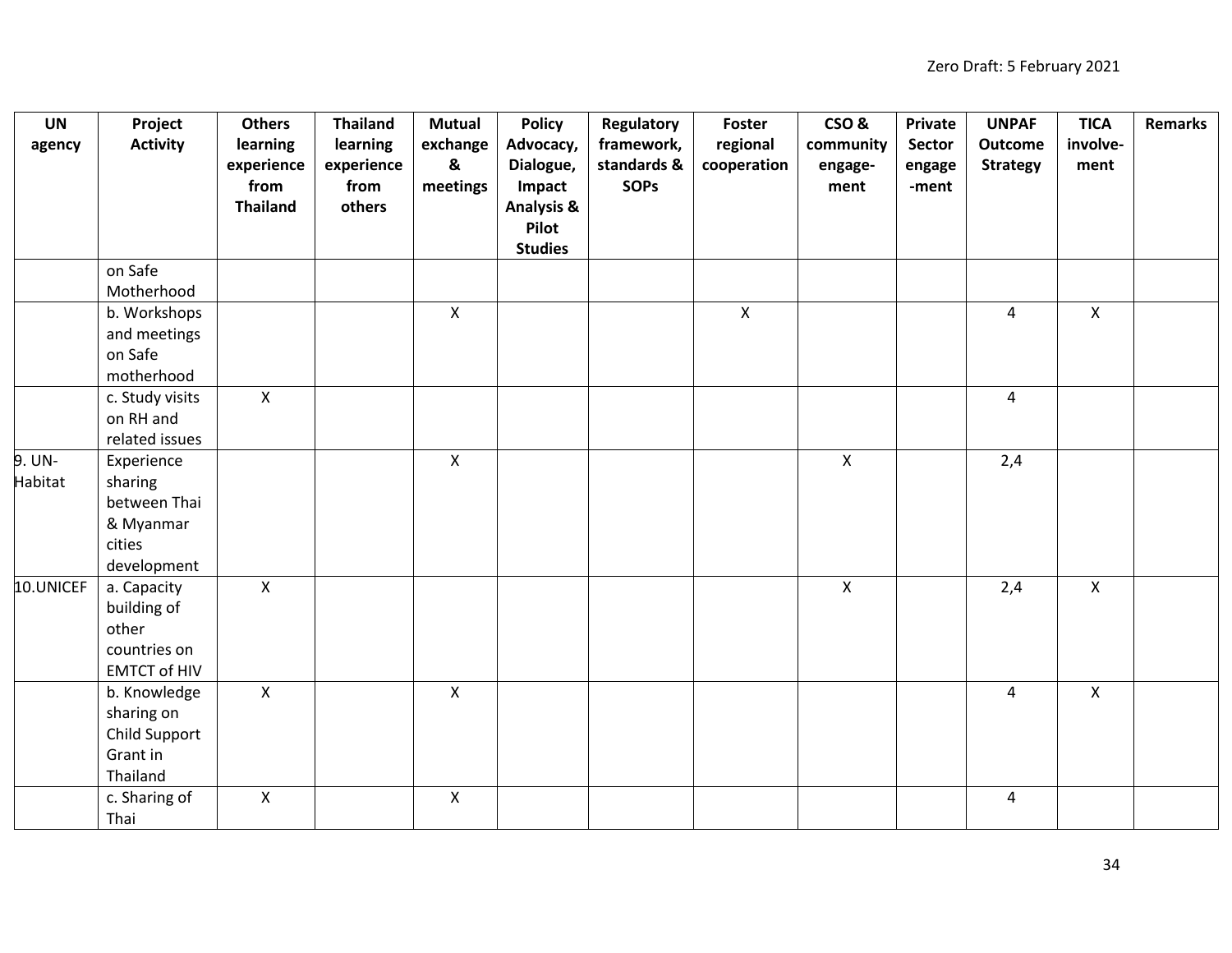| <b>UN</b> | Project          | <b>Others</b>   | <b>Thailand</b> | <b>Mutual</b> | <b>Policy</b>         | <b>Regulatory</b> | Foster       | CSO&      | <b>Private</b> | <b>UNPAF</b>    | <b>TICA</b> | <b>Remarks</b> |
|-----------|------------------|-----------------|-----------------|---------------|-----------------------|-------------------|--------------|-----------|----------------|-----------------|-------------|----------------|
| agency    | <b>Activity</b>  | learning        | learning        | exchange      | Advocacy,             | framework,        | regional     | community | Sector         | <b>Outcome</b>  | involve-    |                |
|           |                  | experience      | experience      | &             | Dialogue,             | standards &       | cooperation  | engage-   | engage         | <b>Strategy</b> | ment        |                |
|           |                  | from            | from            | meetings      | Impact                | <b>SOPs</b>       |              | ment      | -ment          |                 |             |                |
|           |                  | <b>Thailand</b> | others          |               | <b>Analysis &amp;</b> |                   |              |           |                |                 |             |                |
|           |                  |                 |                 |               | Pilot                 |                   |              |           |                |                 |             |                |
|           |                  |                 |                 |               | <b>Studies</b>        |                   |              |           |                |                 |             |                |
|           | experience in    |                 |                 |               |                       |                   |              |           |                |                 |             |                |
|           | child MPI        |                 |                 |               |                       |                   |              |           |                |                 |             |                |
| 11. UNIDO | a. Pilot study   | $\mathsf{X}$    |                 |               | $\mathsf{X}$          |                   | $\mathsf{X}$ |           |                | $\overline{4}$  |             |                |
|           | on ethanol       |                 |                 |               |                       |                   |              |           |                |                 |             |                |
|           | production via   |                 |                 |               |                       |                   |              |           |                |                 |             |                |
|           | technological    |                 |                 |               |                       |                   |              |           |                |                 |             |                |
|           | innovation &     |                 |                 |               |                       |                   |              |           |                |                 |             |                |
|           | SS-TT            |                 |                 |               |                       |                   |              |           |                |                 |             |                |
|           | b. Int'l         | $\pmb{\times}$  |                 | $\mathsf{X}$  | $\mathsf{X}$          | $\pmb{\times}$    | $\mathsf X$  |           |                | 1,4             |             |                |
|           | workshop on      |                 |                 |               |                       |                   |              |           |                |                 |             |                |
|           | bioethanol &     |                 |                 |               |                       |                   |              |           |                |                 |             |                |
|           | biofuel clean    |                 |                 |               |                       |                   |              |           |                |                 |             |                |
|           | production       |                 |                 |               |                       |                   |              |           |                |                 |             |                |
|           | c. Pilot project | $\mathsf{X}$    |                 |               | $\mathsf{X}$          |                   |              |           |                | $\overline{4}$  |             |                |
|           | in Myanmar       |                 |                 |               |                       |                   |              |           |                |                 |             |                |
|           | through          |                 |                 |               |                       |                   |              |           |                |                 |             |                |
|           | establishing     |                 |                 |               |                       |                   |              |           |                |                 |             |                |
|           | green textile    |                 |                 |               |                       |                   |              |           |                |                 |             |                |
|           | supply chain     |                 |                 |               |                       |                   |              |           |                |                 |             |                |
|           | d. Pilot project | $\mathsf{X}$    |                 |               | $\mathsf{X}$          |                   |              |           |                | $\overline{4}$  |             |                |
|           | in sharing       |                 |                 |               |                       |                   |              |           |                |                 |             |                |
|           | knowledge on     |                 |                 |               |                       |                   |              |           |                |                 |             |                |
|           | steel industry   |                 |                 |               |                       |                   |              |           |                |                 |             |                |
|           | to Myanmar       |                 |                 |               |                       |                   |              |           |                |                 |             |                |
| 12.UNODC  | a. Mekong        |                 |                 | $\mathsf{X}$  |                       |                   | $\mathsf{X}$ |           |                | $\overline{4}$  |             |                |
|           | MOU senior       |                 |                 |               |                       |                   |              |           |                |                 |             |                |
|           | Official &       |                 |                 |               |                       |                   |              |           |                |                 |             |                |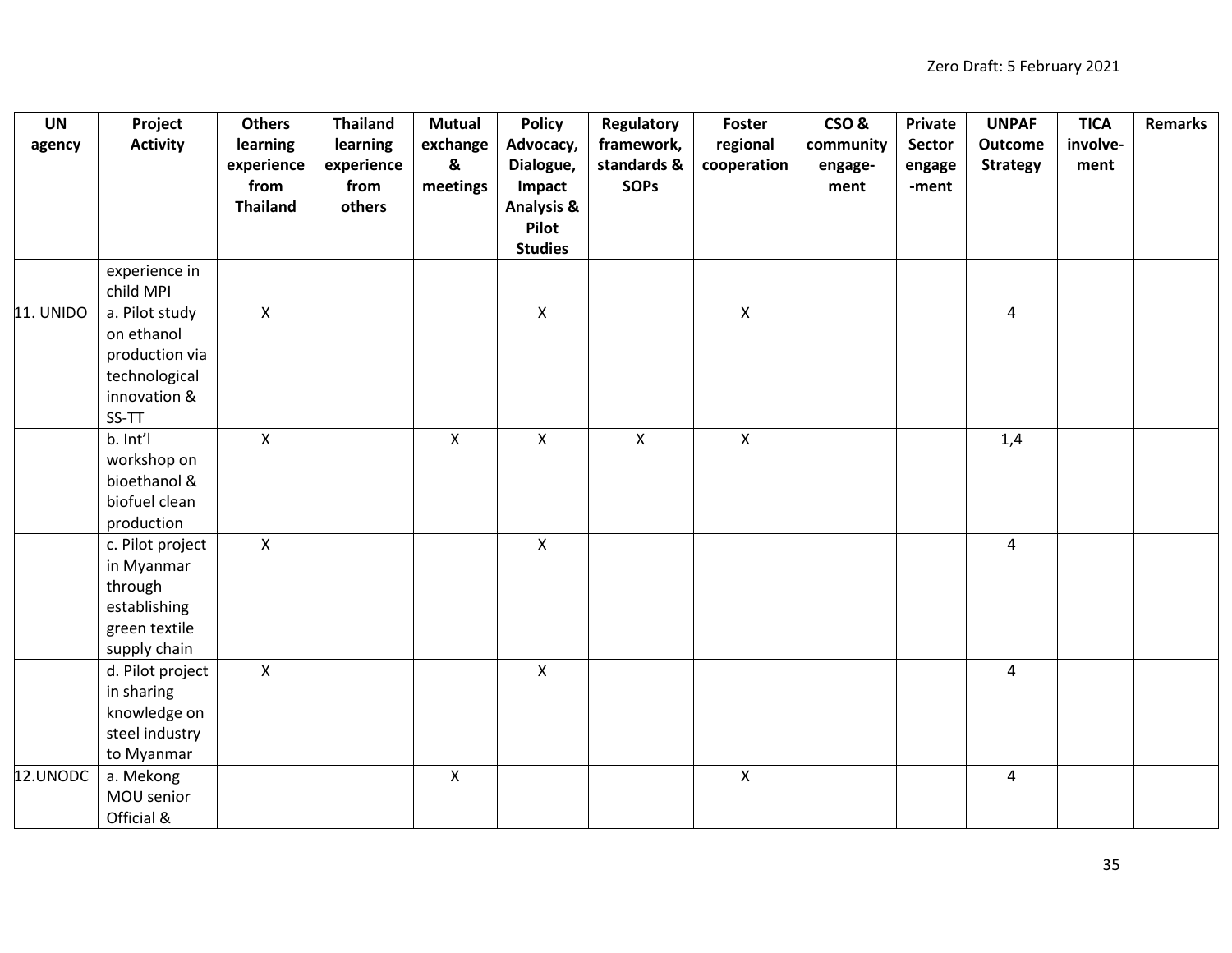| <b>UN</b> | Project            | <b>Others</b>   | <b>Thailand</b> | <b>Mutual</b>             | <b>Policy</b>         | Regulatory  | Foster       | CSO&      | Private | <b>UNPAF</b>    | <b>TICA</b>  | <b>Remarks</b> |
|-----------|--------------------|-----------------|-----------------|---------------------------|-----------------------|-------------|--------------|-----------|---------|-----------------|--------------|----------------|
| agency    | <b>Activity</b>    | learning        | learning        | exchange                  | Advocacy,             | framework,  | regional     | community | Sector  | <b>Outcome</b>  | involve-     |                |
|           |                    | experience      | experience      | $\boldsymbol{\mathsf{g}}$ | Dialogue,             | standards & | cooperation  | engage-   | engage  | <b>Strategy</b> | ment         |                |
|           |                    | from            | from            | meetings                  | Impact                | <b>SOPS</b> |              | ment      | -ment   |                 |              |                |
|           |                    | <b>Thailand</b> | others          |                           | <b>Analysis &amp;</b> |             |              |           |         |                 |              |                |
|           |                    |                 |                 |                           | Pilot                 |             |              |           |         |                 |              |                |
|           |                    |                 |                 |                           | <b>Studies</b>        |             |              |           |         |                 |              |                |
|           | Ministerial        |                 |                 |                           |                       |             |              |           |         |                 |              |                |
|           | meetings           |                 |                 |                           |                       |             |              |           |         |                 |              |                |
|           | b. ASEAN           |                 |                 | $\mathsf{X}$              |                       |             | $\mathsf{X}$ |           |         | $\overline{4}$  |              |                |
|           | Border             |                 |                 |                           |                       |             |              |           |         |                 |              |                |
|           | Management         |                 |                 |                           |                       |             |              |           |         |                 |              |                |
|           | Roadmap            |                 |                 |                           |                       |             |              |           |         |                 |              |                |
|           | meetings           |                 |                 |                           |                       |             |              |           |         |                 |              |                |
| 13. UNV   | a. South-          |                 |                 | $\mathsf{X}$              |                       |             | $\mathsf{X}$ |           |         | $\overline{4}$  | $\mathsf{X}$ |                |
|           | South              |                 |                 |                           |                       |             |              |           |         |                 |              |                |
|           | Knowledge          |                 |                 |                           |                       |             |              |           |         |                 |              |                |
|           | Exchange on        |                 |                 |                           |                       |             |              |           |         |                 |              |                |
|           | Youth              |                 |                 |                           |                       |             |              |           |         |                 |              |                |
|           | Volunteering       |                 |                 |                           |                       |             |              |           |         |                 |              |                |
|           | for SDGs:          |                 |                 |                           |                       |             |              |           |         |                 |              |                |
|           | <b>Sharing SEP</b> |                 |                 |                           |                       |             |              |           |         |                 |              |                |
|           | and Other          |                 |                 |                           |                       |             |              |           |         |                 |              |                |
|           | Approaches         |                 |                 |                           |                       |             |              |           |         |                 |              |                |
|           | from ASEAN         |                 |                 |                           |                       |             |              |           |         |                 |              |                |
|           | Countries          |                 |                 |                           |                       |             |              |           |         |                 |              |                |
|           | b. Production      |                 |                 |                           | $\pmb{\times}$        |             | $\mathsf X$  |           |         | $\overline{4}$  | X            |                |
|           | of publication     |                 |                 |                           |                       |             |              |           |         |                 |              |                |
|           | on SSC             |                 |                 |                           |                       |             |              |           |         |                 |              |                |
|           | including case     |                 |                 |                           |                       |             |              |           |         |                 |              |                |
|           | study on           |                 |                 |                           |                       |             |              |           |         |                 |              |                |
|           | Friend of          |                 |                 |                           |                       |             |              |           |         |                 |              |                |
|           | Thailand           |                 |                 |                           |                       |             |              |           |         |                 |              |                |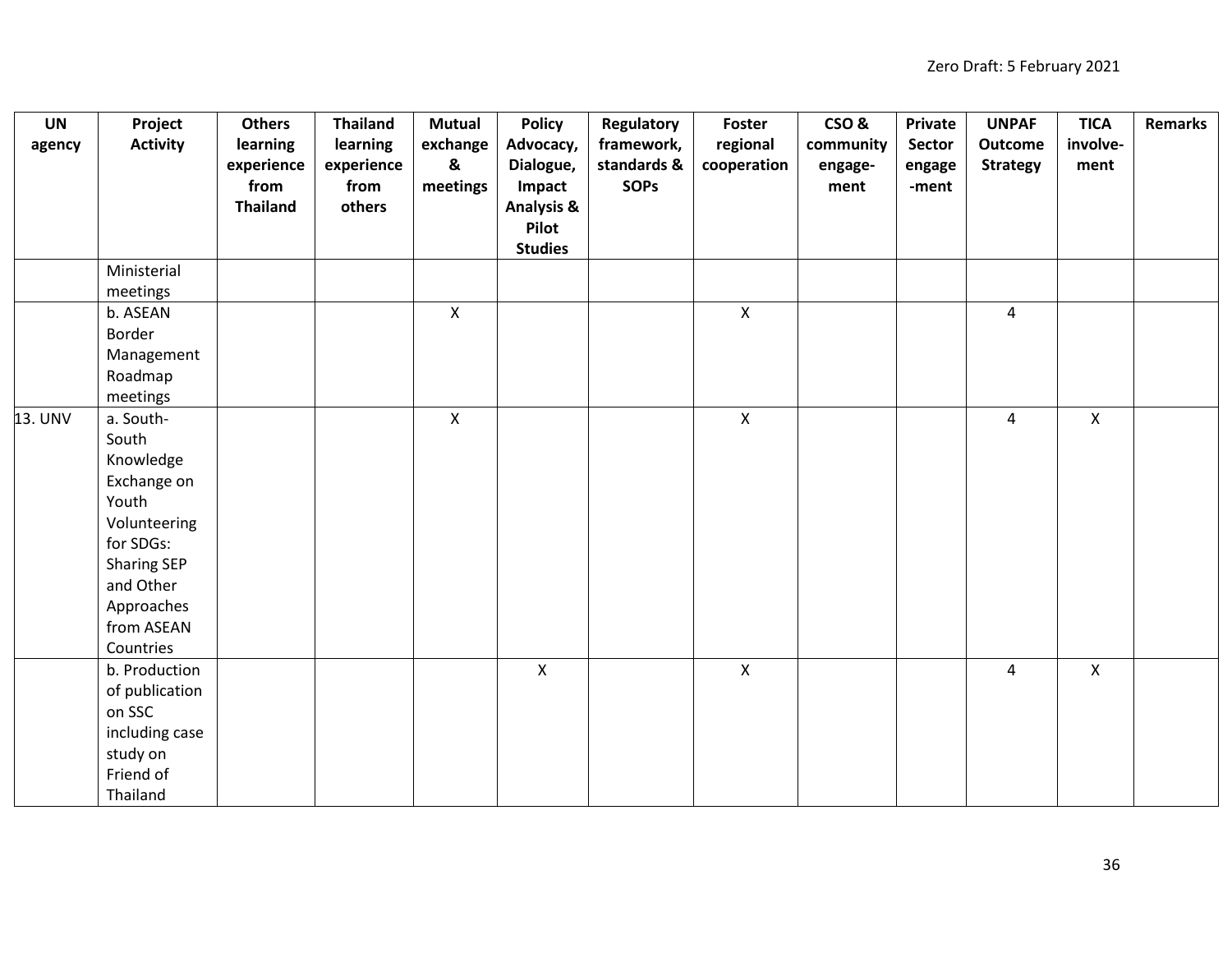| <b>UN</b>  | Project              | <b>Others</b>   | <b>Thailand</b> | <b>Mutual</b> | <b>Policy</b>           | Regulatory  | Foster      | CSO&           | Private       | <b>UNPAF</b>    | <b>TICA</b>  | <b>Remarks</b> |
|------------|----------------------|-----------------|-----------------|---------------|-------------------------|-------------|-------------|----------------|---------------|-----------------|--------------|----------------|
| agency     | <b>Activity</b>      | learning        | learning        | exchange      | Advocacy,               | framework,  | regional    | community      | <b>Sector</b> | Outcome         | involve-     |                |
|            |                      | experience      | experience      | &             | Dialogue,               | standards & | cooperation | engage-        | engage        | <b>Strategy</b> | ment         |                |
|            |                      | from            | from            | meetings      | Impact                  | <b>SOPs</b> |             | ment           | -ment         |                 |              |                |
|            |                      | <b>Thailand</b> | others          |               | <b>Analysis &amp;</b>   |             |             |                |               |                 |              |                |
|            |                      |                 |                 |               | Pilot<br><b>Studies</b> |             |             |                |               |                 |              |                |
|            | Volunteer            |                 |                 |               |                         |             |             |                |               |                 |              |                |
|            | programme            |                 |                 |               |                         |             |             |                |               |                 |              |                |
| 14. UN     | Coordinated          |                 |                 | $\mathsf{X}$  | $\pmb{\times}$          |             |             | $\pmb{\times}$ |               | 1,2,4           | $\mathsf{X}$ |                |
| Women      | Quality              |                 |                 |               |                         |             |             |                |               |                 |              |                |
|            | Services for         |                 |                 |               |                         |             |             |                |               |                 |              |                |
|            | ending               |                 |                 |               |                         |             |             |                |               |                 |              |                |
|            | violence             |                 |                 |               |                         |             |             |                |               |                 |              |                |
|            | against              |                 |                 |               |                         |             |             |                |               |                 |              |                |
|            | women in<br>Laos and |                 |                 |               |                         |             |             |                |               |                 |              |                |
|            | Thailand             |                 |                 |               |                         |             |             |                |               |                 |              |                |
| 15.        | Thai expert          | $\mathsf{X}$    |                 | $\mathsf{X}$  |                         |             |             |                |               | $\overline{4}$  |              |                |
| <b>WHO</b> | sharing of           |                 |                 |               |                         |             |             |                |               |                 |              |                |
|            |                      |                 |                 |               |                         |             |             |                |               |                 |              |                |
|            | experience           |                 |                 |               |                         |             |             |                |               |                 |              |                |
|            | the                  |                 |                 |               |                         |             |             |                |               |                 |              |                |
|            | country's            |                 |                 |               |                         |             |             |                |               |                 |              |                |
|            | multi-               |                 |                 |               |                         |             |             |                |               |                 |              |                |
|            | sectoral             |                 |                 |               |                         |             |             |                |               |                 |              |                |
|            | coordinatio          |                 |                 |               |                         |             |             |                |               |                 |              |                |
|            | n                    |                 |                 |               |                         |             |             |                |               |                 |              |                |
|            | mechanism            |                 |                 |               |                         |             |             |                |               |                 |              |                |
|            | on NCDs              |                 |                 |               |                         |             |             |                |               |                 |              |                |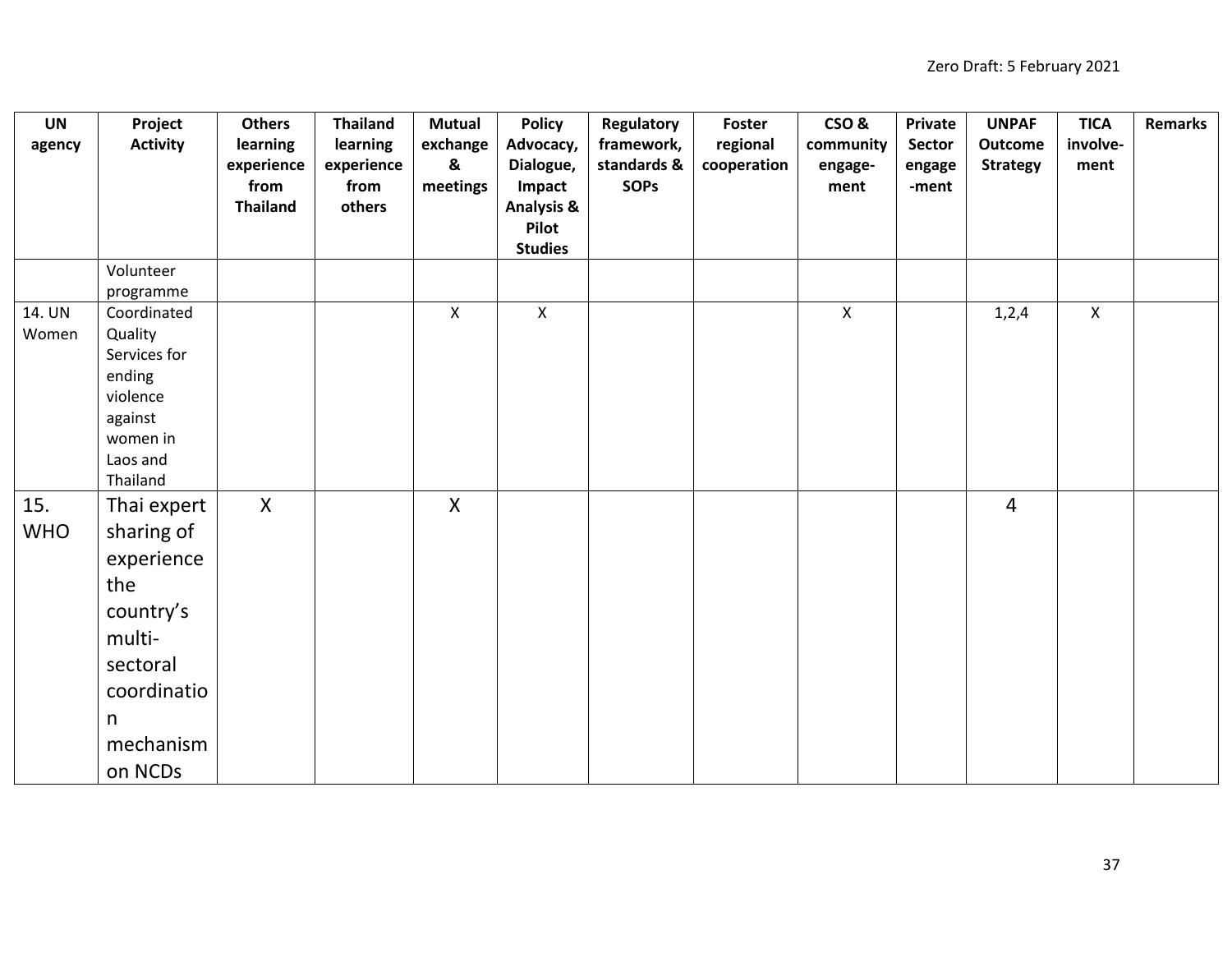## **Annex 4 Diagrams illustrating particular features of South-South Cooperation Activities implemented by UN Agencies with Thailand**



### Number of SSC Activities undertaken by UN agencies with active involvement of TICA

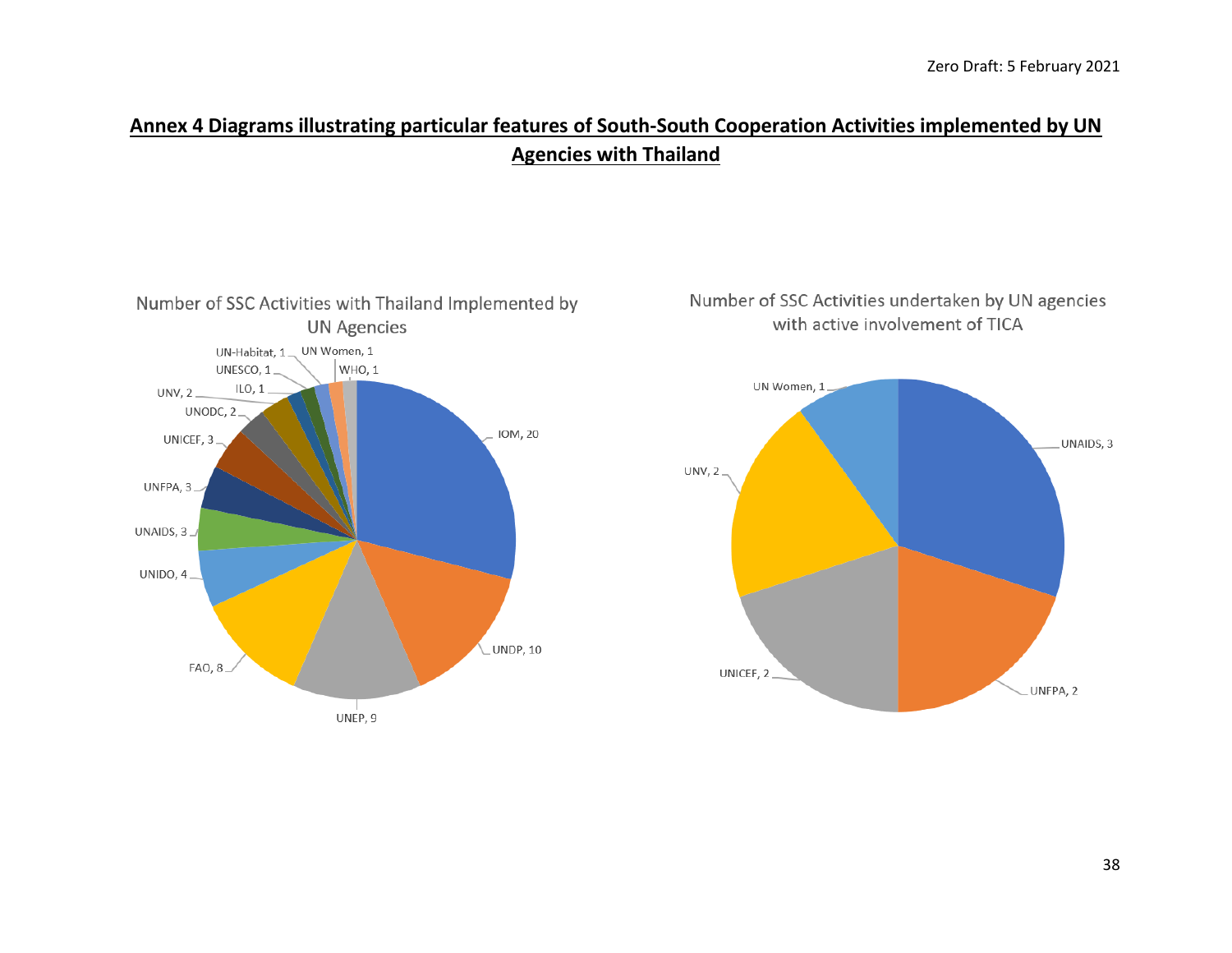

## Number of Countries Engaged in SSC Activities Involving Thailand Implemented by UN Agencies





Note: 0 indicates information not clearly identified

Number of Partners in SSC Activities Involving Thailand Implemented by UN Agencies



Note: 0 indicates information not clearly identified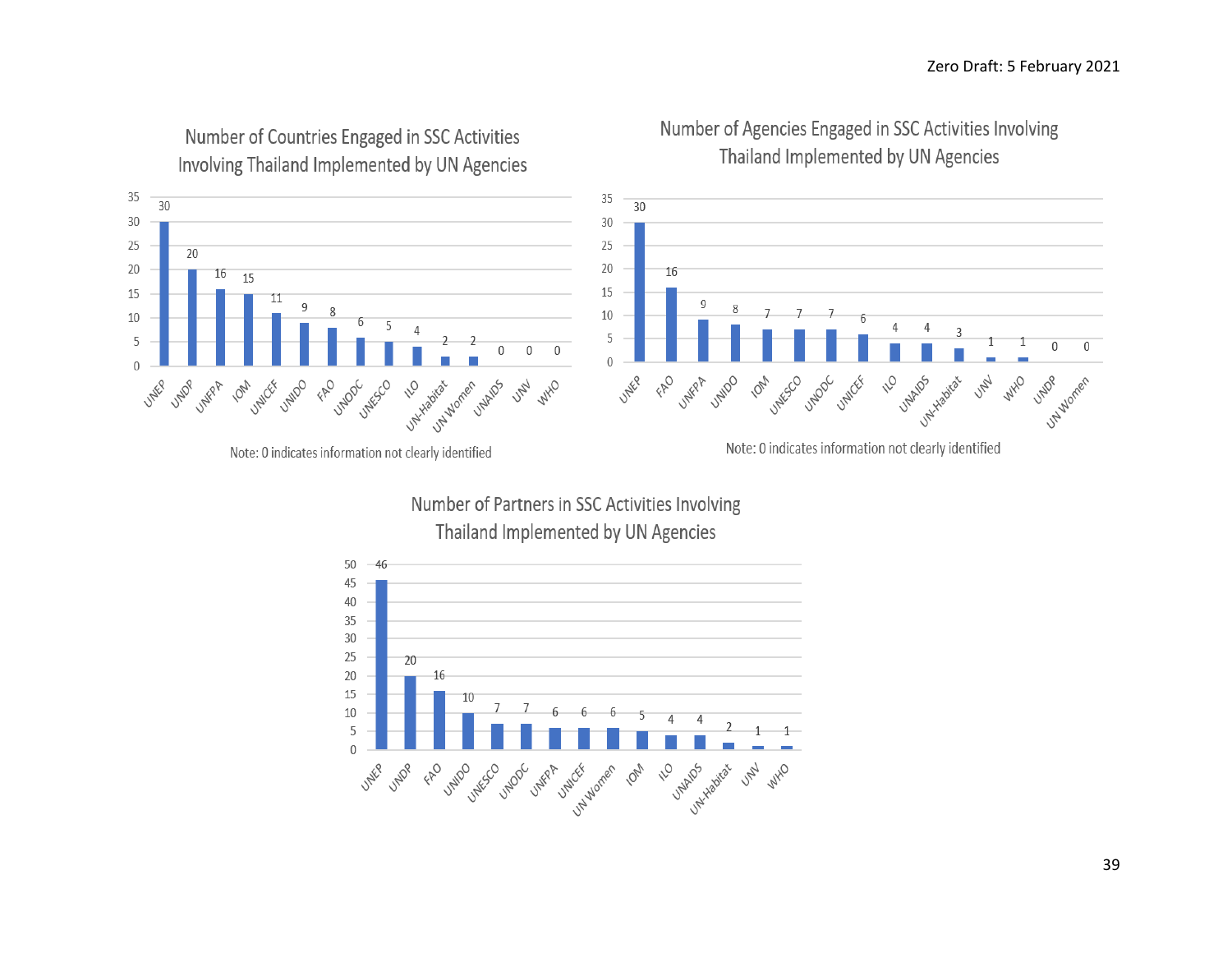

### Number of SSC Activities with Thailand by UN agencies in terms of types of Engagements

Types of SSC activities with Thailand by UN agencies in terms of Functions



#### Areas of Thai Expertise Utilized by UN Agencies in SSC Activities  $\Box$

| 7<br>Sector                             | Number of Activities |
|-----------------------------------------|----------------------|
| Agriculture-related                     | 8                    |
| Labor/Migration/Trafficking             | 21                   |
| Health & social-related                 | 11                   |
| Natural resources & environment/Cities  | 15                   |
| Good governance/conflict/violence/peace | 6                    |
| Industry-related                        | 4                    |
| Narcotics & border management           | $\overline{2}$       |
| Youth-related                           | $\mathfrak z$        |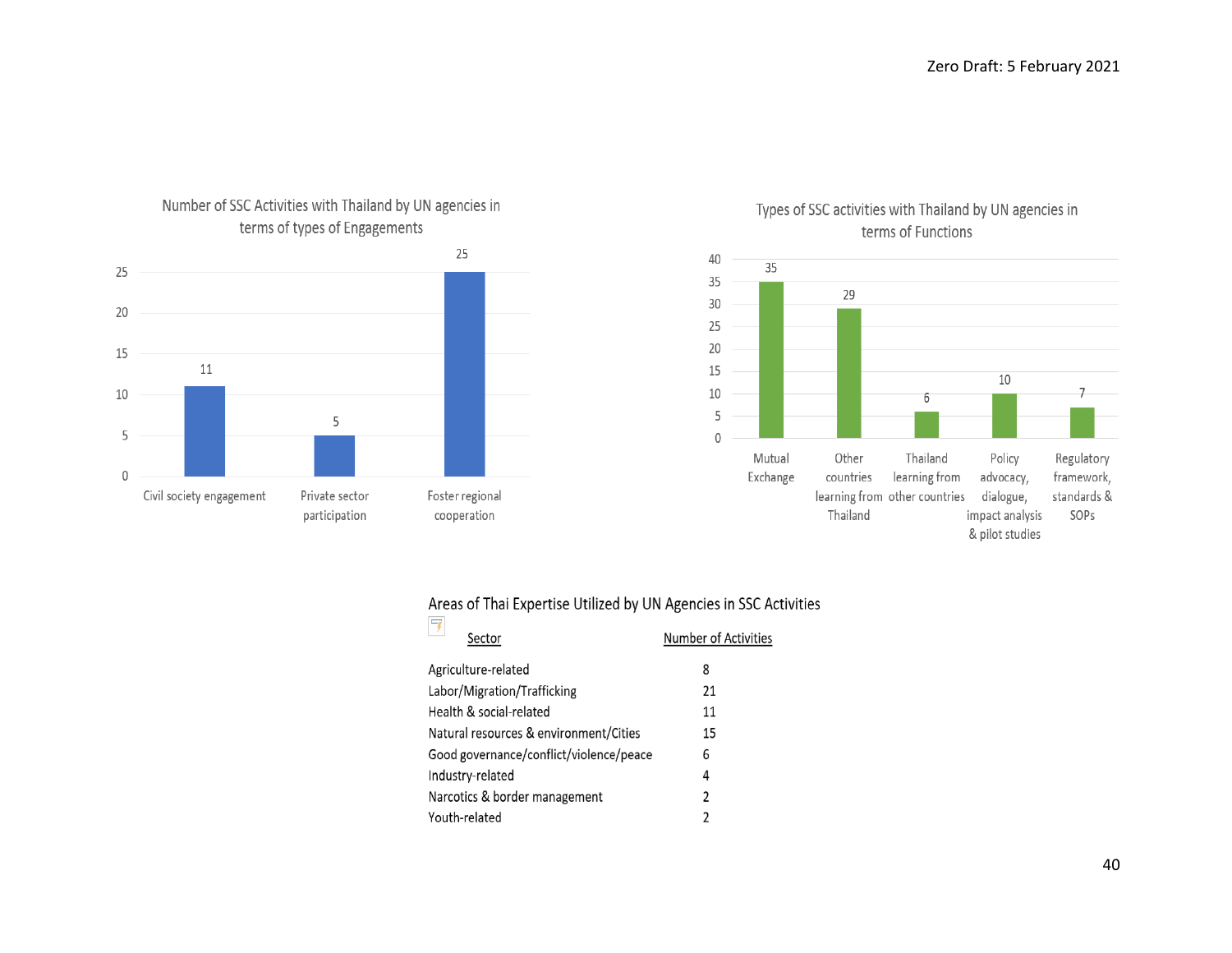### **Annex 5**

### **UNOSSC-Royal Thai Government/Private Sector & UN Partnership**

### **Secondment Programme**

The UN General Assembly Resolution 71/244 encourages UN system organizations and all states to provide additional support to South-South and triangular cooperation (SS and TrC), including the voluntary secondment of staff to the UN Office for South-South Cooperation (UNOSSC). Thailand responded to the resolution and has been a pioneer in seconding its officials to UNOSSC since 2017. Mr. Adisak Jantatum, Advocacy advisor, is currently seconded to UN Office for South-South Cooperation.

### **South-South in Action Publication**

The Royal Thai Government and UNOSSC jointly launched a publication entitled Sustainability in Thailand: Experience for Developing Countries on 12 January 2017 at the UN Headquarters in New York. The publication was the first in the series of South-South in Action (SSiA), which UNOSSC co-publishes with partners.

A joint seminar on "Pathways to Sustainability: Thailand's Sufficiency Economy Philosophy" was also organized during the launch, sharing best practices and experiences on South-South and triangular cooperation, including Thailand's application of Sufficiency Economy Philosophy (SEP) towards attaining Sustainable Development Goals. (More details: [http://www.asia](http://www.asia-pacific.unsouthsouth.org/2018/02/sustainability-in-thailand-experience-for-developing-countries-2017/)[pacific.unsouthsouth.org/2018/02/sustainability-in-thailand-experience-for-developing-countries-](http://www.asia-pacific.unsouthsouth.org/2018/02/sustainability-in-thailand-experience-for-developing-countries-2017/)[2017/\)](http://www.asia-pacific.unsouthsouth.org/2018/02/sustainability-in-thailand-experience-for-developing-countries-2017/)

Furthermore, the Ministry of Foreign Affairs of the Kingdom of Thailand, the ASEAN Secretariat and the United Nations Office for South-South Cooperation (UNOSSC) jointly launched a publication on ''Mapping South-South Cooperation in ASEAN'' in 2018. (More details; [http://www.asia](http://www.asia-pacific.unsouthsouth.org/2018/10/mapping-south-south-cooperation-in-asean-2018/)[pacific.unsouthsouth.org/2018/10/mapping-south-south-cooperation-in-asean-2018/](http://www.asia-pacific.unsouthsouth.org/2018/10/mapping-south-south-cooperation-in-asean-2018/) )

### **Regional Consultation Meeting**

In June 2018, ESCAP, UNOSSC and the Government of Thailand (through TICA) jointly organized the Regional Consultation Meeting in preparation for the Second High-level UN Conference on South-South Cooperation (BAPA+40), which subsequently took place in Buenos Aries in 2019. The chairman's report of the meeting was sent to the co-facilitators who were preparing the outcome document draft for BAPA+40.

In response to the need for greater collaboration among SSC stakeholders, ESCAP, UNOSSC and TICA also launched the first meeting of the Asia-Pacific Director-Generals' Forum on SS and TrC to discuss issues relevant to the theme and sub-themes of BAPA+40 held in March 2019.

### **BAPA+40 Side Event**

A side-event on "Shaping the Future of Regional South-South Cooperation: Sharing the ASEAN Experiences and Nurturing Synergies across Regions" was jointly organized by partners including UNOSSC and TICA at BAPA+40 which was held in March 2019 in Buenos Aires, Argentina. The purpose was to discuss the challenges and opportunities of an increasingly competitive development cooperation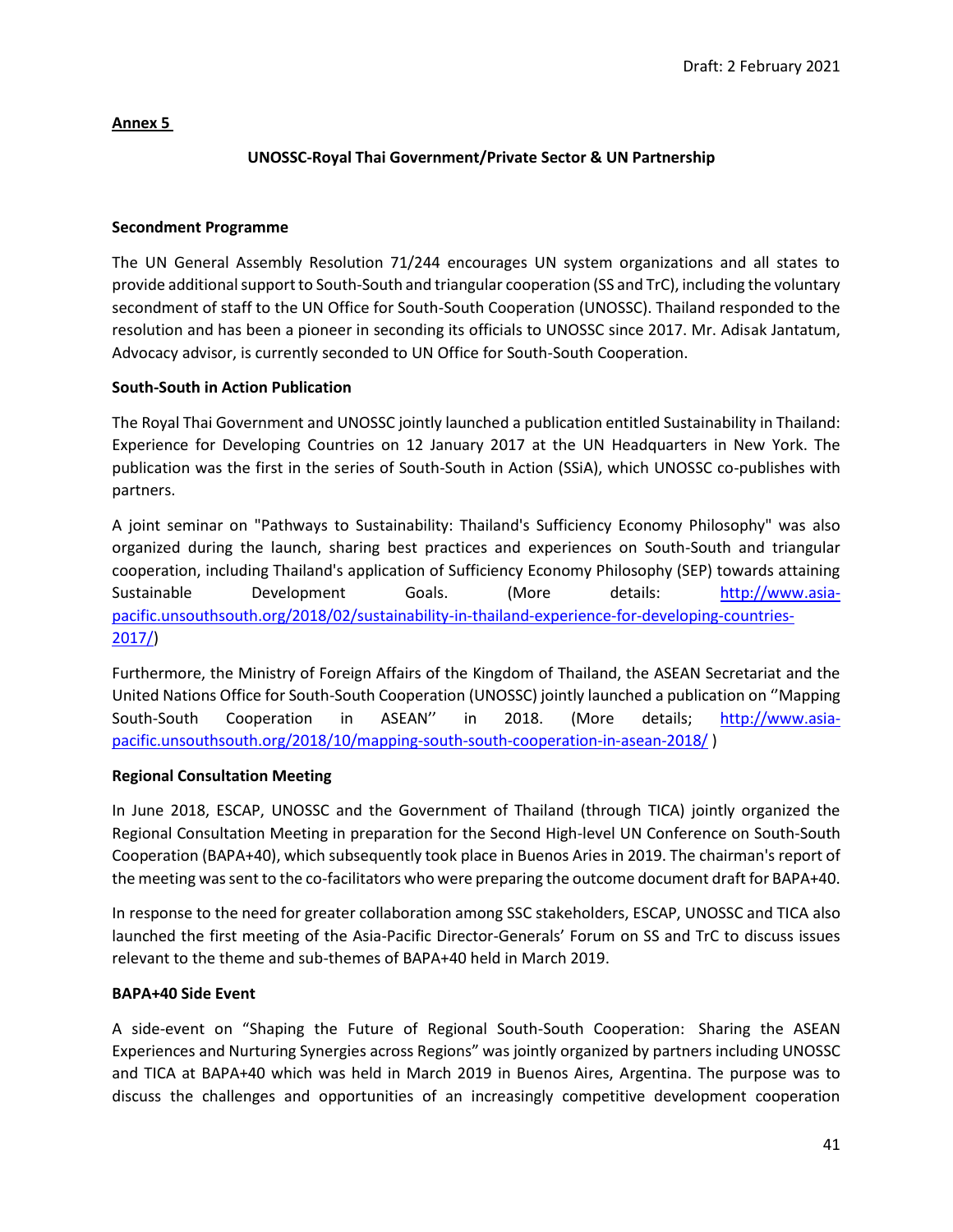environment in the Asia-Pacific region and how regional organizations could support development cooperation that maximizes the benefits through public goods.

### **ASEAN DG Forum**

Under the theme "Advancing Partnership for Sustainability", Thailand, as the 2019 Chair of ASEAN, hosted the first Directors-General Forum of ASEAN Countries on Development Cooperation on 22-23 August 2019 in Bangkok. The Forum brought ASEAN development cooperation agencies together to share their development cooperation experiences including SS and TrC within and outside ASEAN. UNOSSC and ESCAP supported the event and introduced the new knowledge sharing platform called South-South Galaxy.

### **UN Day for South-South Cooperation**

A half-day commemoration of the UN Day for South-South Cooperation was observed at the UN Conference Center in Bangkok on 12 September 2018, co-organized by UNOSSC Regional Office, UNESCAP and the Ministry of Foreign Affairs of Thailand. As for the event in on 12 September 2019, UNOSSC participated in the 6th TICA Connect "SDGs Goal 17: Partnership for Sustainable Development" and also held an exhibition on South-South and Triangular Cooperation during the event.

### **Activities with Private Sector**

UNOSSC has also worked with a Thai private sector (Siam Cement Group). In August 2019, a publication entitled ''A Decade of SCG Sustainable Development Symposia'' was launched. The document is its journey as an eminent promoter of sustainable development. Link to publication (http://www.asiapacific.unsouthsouth.org/2019/10/a-decade-of-scg-sustainable-development-symposia-2019/)

### **Contribution to UN Fund for South-South Cooperation**

In 2018, Thailand contributed USD 50,000 to the UN Fund for South-South Cooperation (UNFSSC) to further create tangible outcomes and more impact on the ground through South-South Cooperatio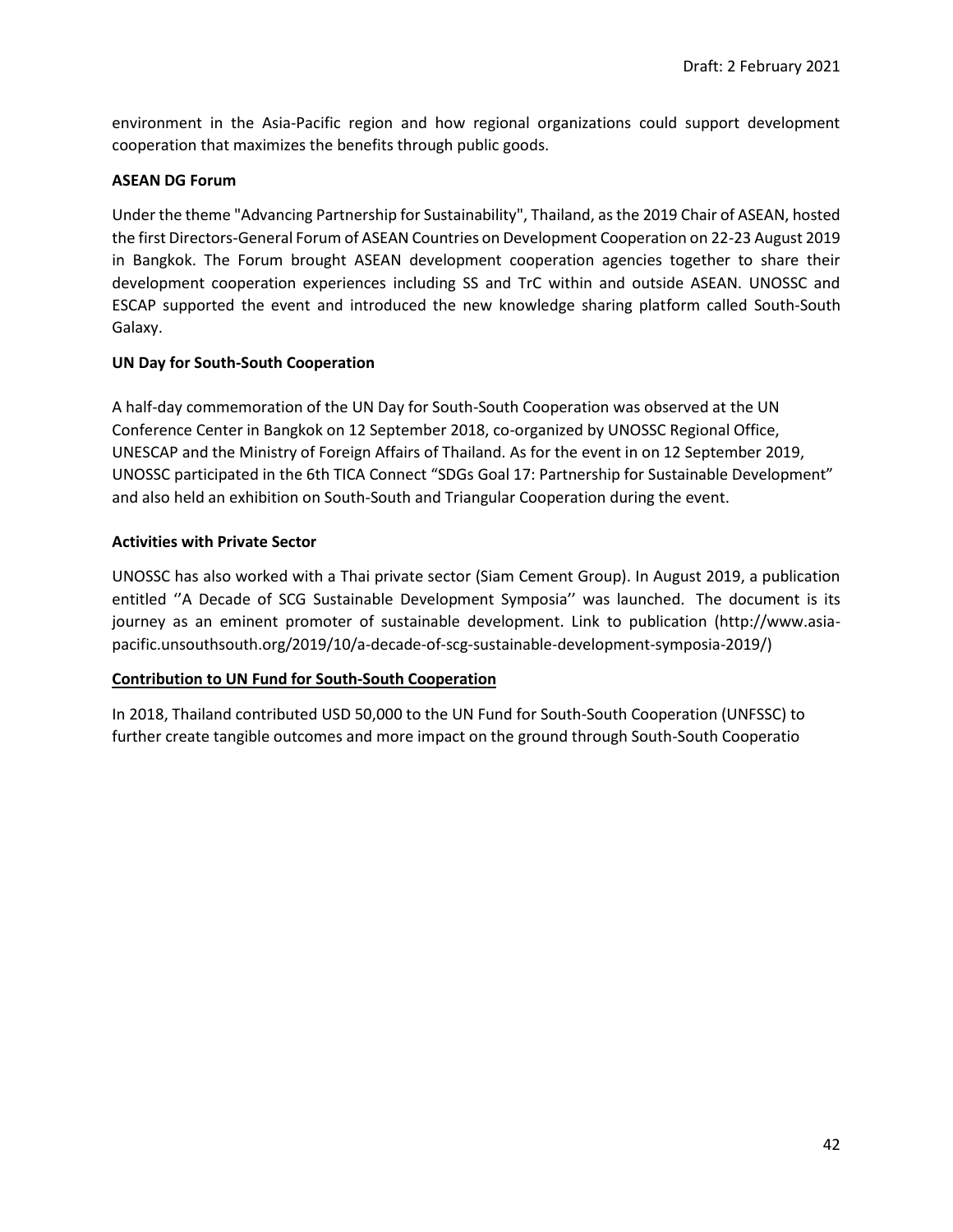### **Appendix 3 - SWOT Analysis for Thailand in the Context of SS&TrC**

# **STRENGTHS** 1. Well-positioned geographically and politically as a non-ideological partner to neighboring countries and willing partners in other regions. **2.** Offers several areas of expertise which could address the needs of neighboring countries such as agriculture/rural development, health protection and

- cross-border disease surveillance and outbreak enhancement including social protection schemes, plus environmental security issues and in particular addressing climate change and air pollution, landscape/biodiversity conservation, integrated water resources, plastics and marine/coastal litter management and bio-circular-green economy models.
- 3. Currently hosts many international organizations and multilateral/bilateral institutions such as many UN agencies including the UN Regional Commission. Also, location of the country logistically convenient for holding meetings and making field visits with excellent connectivity options and other amenities.
- 4. Has a track record, institutional and operational mechanisms as a provider through TICA/NEDA in particular on SS&TrC activities at least among the countries within the ASEAN region and Mekong subregion.
- 5. In 2016 Thailand was designated as the coordinator for Sustainable Development Cooperation in ASEAN, giving it added weight as a trusted party in advancing the SDG agenda within the region. The establishment of the ASEAN Centre for Sustainable Development Studies and Dialogue (ACSDSD) and several other such similar centers of excellence in Thailand in recent years further enhance such status.
- 6. Civil society and private sector have participated in South-South and triangular cooperation, they can be tapped to play important roles in providing expertise, know-how and resources to advancing economic and social development issues within the SS&TrC context.

### **WEAKNESSES**

- 1. Greater expertise in international coordination is still needed for having civil servants within the concerned line ministries being well-trained on analytical skills and in handling technical cooperation issues and producing the needed documents. Thai officials in general are further hampered by being not so proficient in the English language usage.
- management, income generation and livelihood 2. Lack of a consolidated mechanism for coordinating the collection of SS&TrC data from all line ministries and segmentation among ministerial commitments to SS&TrC means that the full scale of Thailand's South-South Cooperation remains unknown.